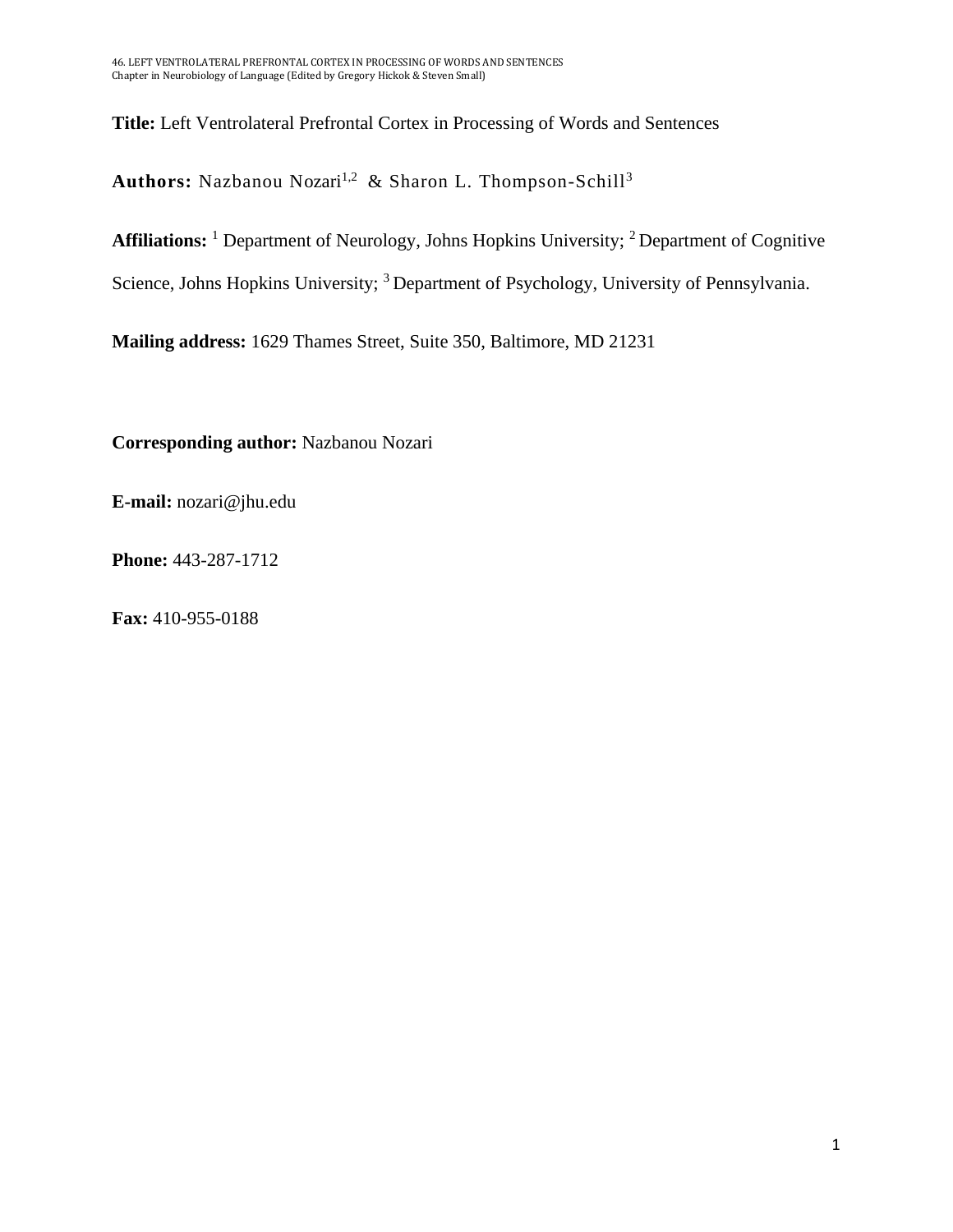# **Abstract**

Left ventrolateral prefrontal cortex (VLPFC) has been implicated in a variety of verbal and nonverbal tasks. In this chapter, we will review the literature on VLPFC's involvement in processing of words and sentences in comprehension and production. In so doing, we will compare a number of semantic and syntactic accounts proposed to explain the role of this region. We conclude that the sum total of the empirical evidence points to VLPFC's role in biasing competition between alternative representations during selection.

# **Keywords**

Ventrolateral prefrontal cortex (VLPFC), Broca's area, left inferior frontal gyrus (LIFG), lexical retrieval, sentence comprehension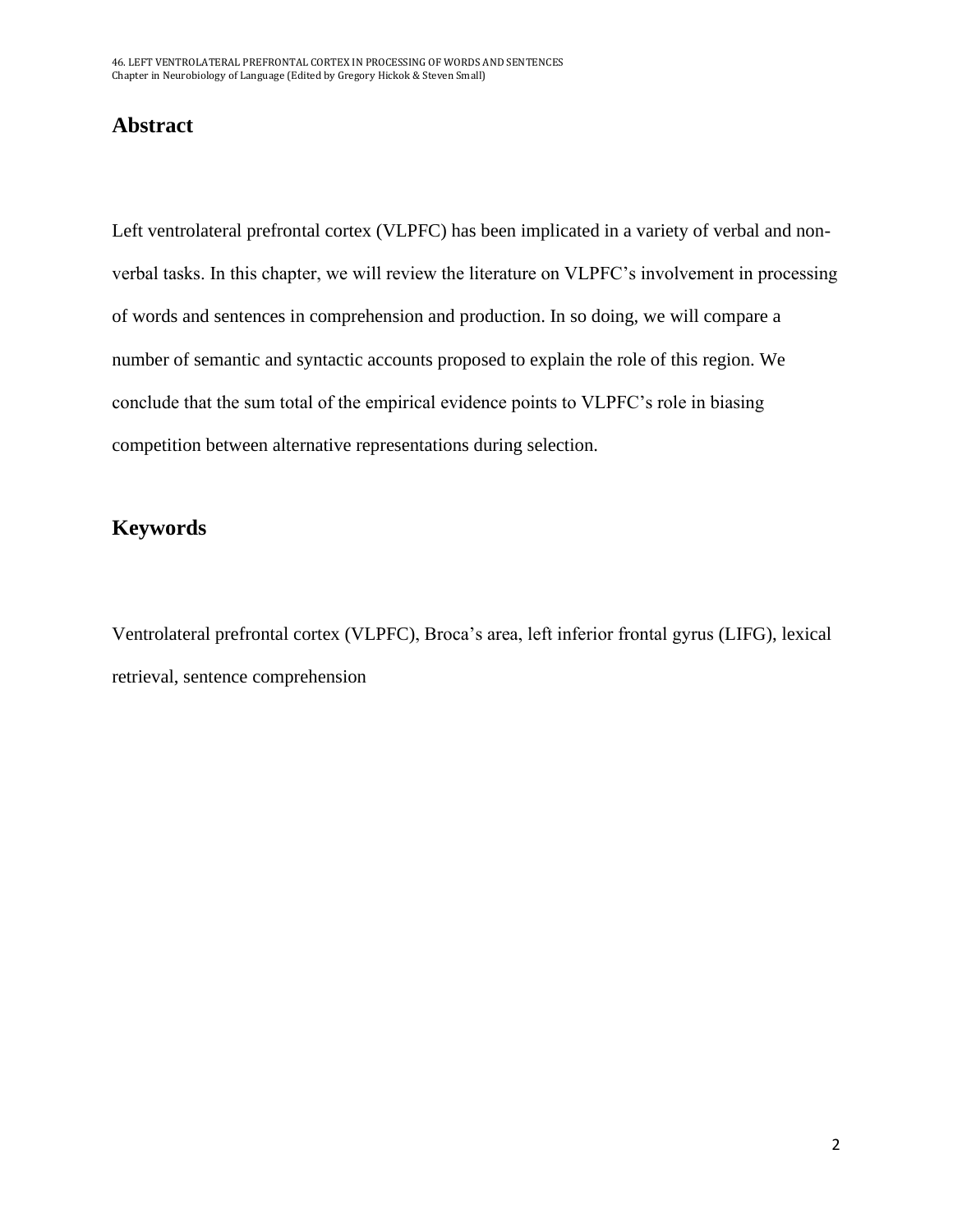## **Introduction**

Left ventrolateral prefrontal cortex (VLPFC) has attracted much attention in cognitive neuroscience, not only for its involvement in numerous cognitive operations, but also for its historical significance as one of the first brain regions to be formally linked to a specific function. In mid-nineteenth century, Pierre Paul Broca called this area (later to be called "Broca's area") the locus for production of articulate language, and the seat of motor speech (Broca, 1861, 1865).

While modern theories of language production (i.e. the dual stream model) have revived the notion that this area might indeed be involved in motor production by proposing its involvement in storing articulatory representations, phonetic encoding and retrieving or generating the articulatory codes (Hickok & Poeppel, 2004, 2007), much more has come to light about VLPFC in the past few decades. These new findings do not negate the possible role of this region in motor production, but call for an expansion of its role in processing of language, and perhaps even in non-linguistic tasks. For instance, VLPFC has been implicated in semantic processing (e.g., Buckner et al., 1995; Demb et al., 1995; Démonet et al., 1992; Fiez, 1997; Kapur et al., 1994; Martin, Haxby, Lalonde, Wiggs, & Ungerleider, 1995; McCarthy, Blamire, Rothman, Gruetter, & Shulman, 1993; Petersen, Fox, Snyder, & Raichle, 1990; Raichle et al., 1994), phonological/phonetic processing, especially when phonological segmentation and sequencing is required (Démonet, Price, Wise, & Frackowiak, 1994; Démonet et al., 1992; J. A. Fiez et al., 1995; S. D. Newman, Twieg, & Carpenter, 2001; Paulesu, Frith, & Frackowiak, 1993a; Price et al., 1994; Shaywitz et al., 1995; Zatorre, Evans, Meyer, & Gjedde, 1992), phoneme-to-grapheme conversional processes (e.g., Fiebach, Friederici, Müller, & Von Cramon, 2002), syntactic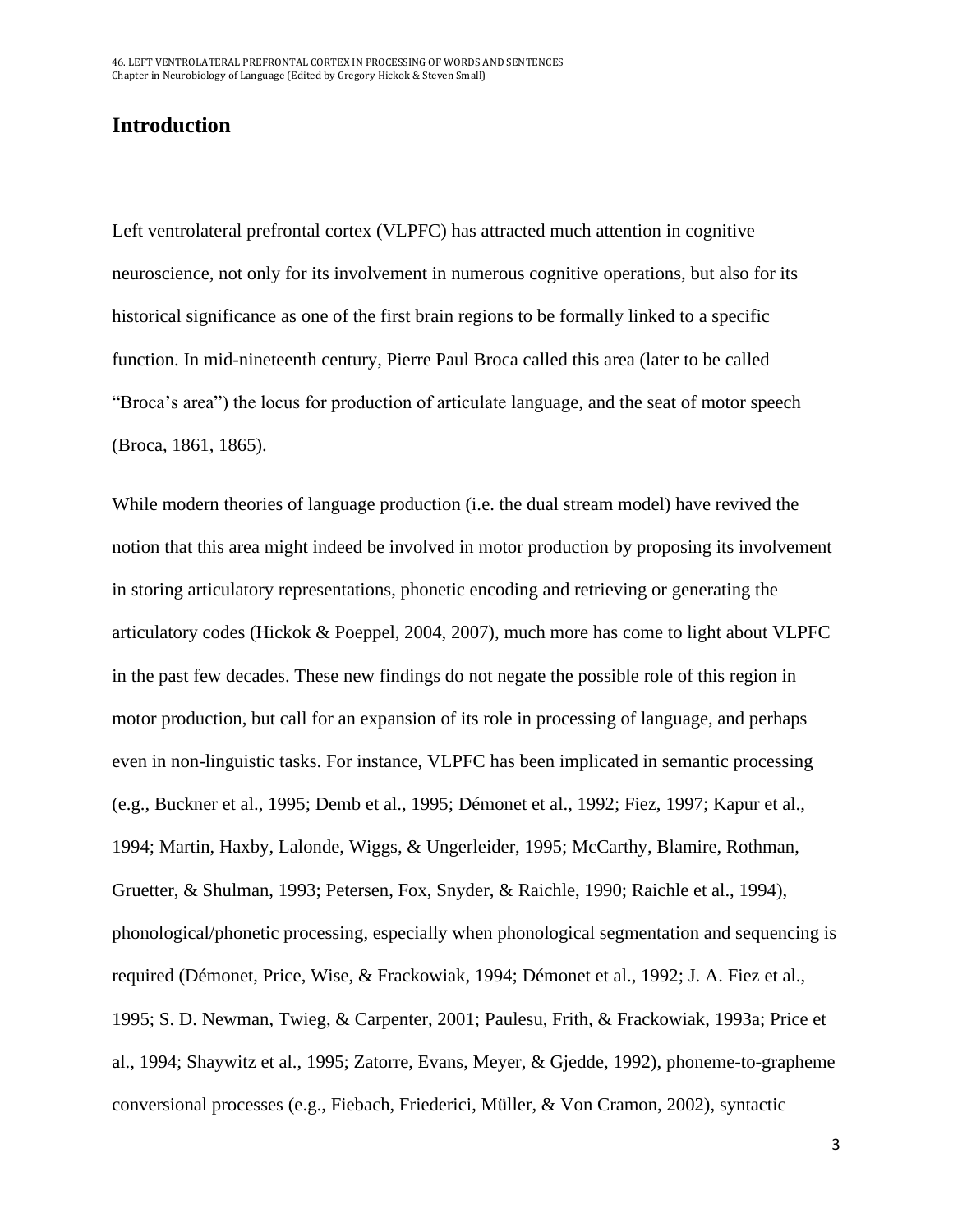processing (Ben-Shachar, Hendler, Kahn, Ben-Bashat, & Grodzinsky, 2003; Embick, Marantz, Miyashita, O'Neil, & Sakai, 2000; Grodzinsky, 2000), and domain-general processes such as temporal sequencing regardless of the specific stimulus type (Gelfand & Bookheimer, 2003). Also, the term "working memory" appears frequently in the VLPFC literature (e.g., Awh et al., 1996; Paulesu, Frith, & Frackowiak, 1993).

Moreover, within each domain there is more than one view. For example, even among researchers who agree upon VLPFC's involvement in semantic processing, there has been disagreement about whether it is involved in semantic retrieval (e.g., Demb et al., 1995; Démonet et al., 1992; Martin et al., 1995), conflict resolution (e.g., Thompson-Schill, D'Esposito, Aguirre, & Farah, 1997), or controlled semantic processing (e.g., Wagner, Paré-Blagoev, Clark, & Poldrack, 2001). Similarly, there have been debates among proponents of VLPFC's role in syntactic processing, some of whom had a strong hypothesis for the region's involvement in a specific syntactic operation (Grodzinsky, 2000; Musso et al., 2003), while others argued for multiple syntactic functions being mediated by the region (Friederici, Meyer,  $\&$ von Cramon, 2000). The discussion of all these functions is obviously beyond the scope of this chapter. We, therefore, focus on the role of VLPFC in semantic processing, especially in the context of language. In most of what we discuss, the nature of the tasks addresses semanticlexical mapping, however, some of the concepts could apply to semantic processing without lexical retrieval.

As it is our goal to discuss not only single-word, but also sentence level processing, it is inevitable to discuss syntactic theories of VLPFC as well. We will review evidence from language comprehension and production studies, and wherever possible, present converging evidence from multiple sources (neuroimaging studies, patient studies, and Transcranial

4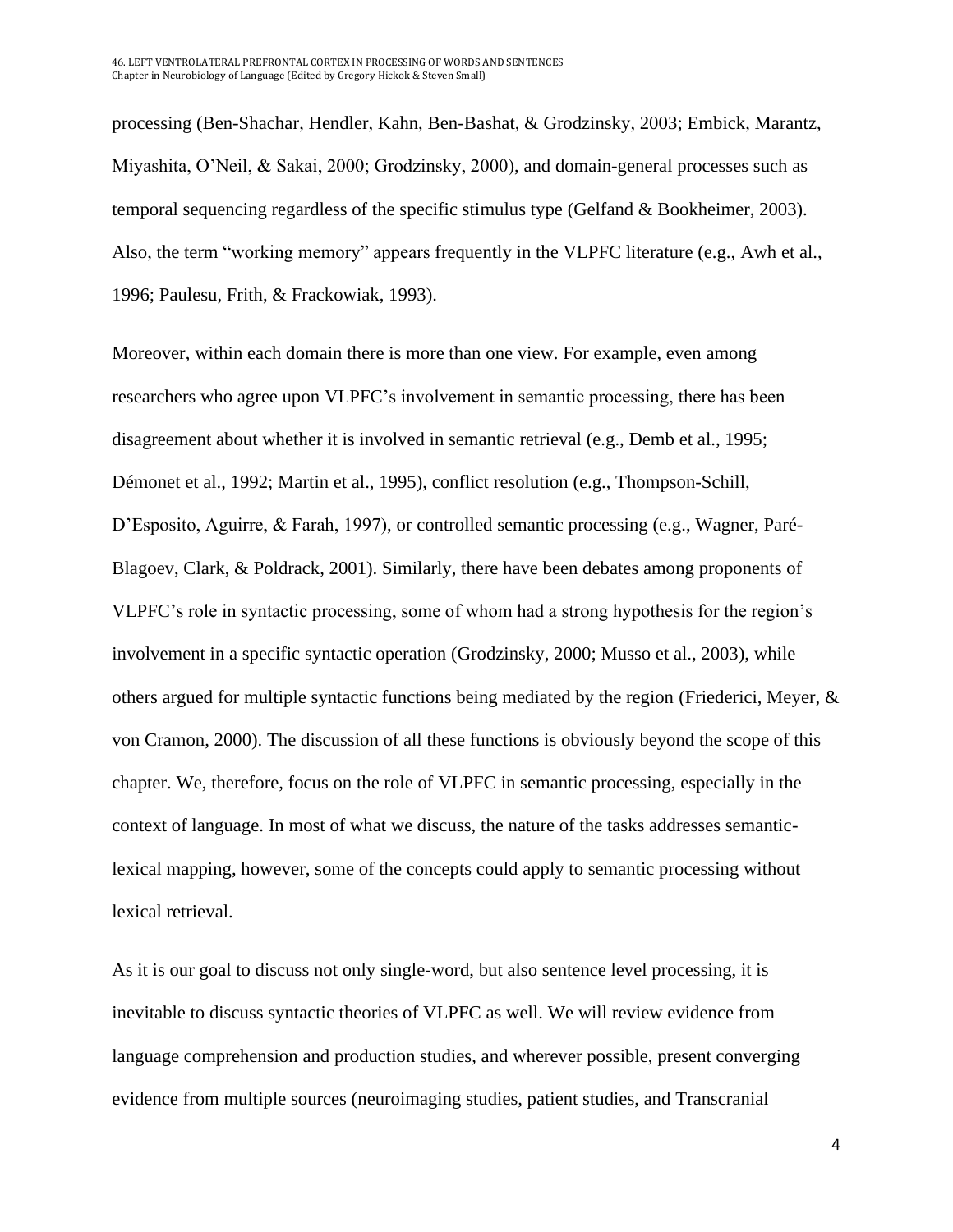Magnetic Stimulation (TMS) studies) to build a complete picture of the circumstances that lead to VLPFC recruitment, and operations that are crucially dependent on this region. The chapter begins with an overview of the anatomy of VLPFC, followed by two main sections, discussing the debates on the region's role in (semantic) processing of single words and (semanticsyntactic) processing of sentences. We close by offering a unifying account that best summarizes the body of evidence in the earlier sections, and with some future questions to consider.

The terms Broca's area, left inferior frontal gyrus (LIFG), left inferior prefrontal cortex (LIPC), and VLPFC have sometimes been used interchangeably. It is generally accepted that Brodmann areas (BA) 44 and 45 (corresponding roughly to pars opercularis and pars triangularis) are the cytoarchitectonic correlates of Broca's region (Aboitiz & Garcı́a, 1997; Uylings, Malofeeva, Bogolepova, Amunts, & Zilles, 1999; Fig. 1), although there are finer subdivisions in these areas as well, with the dorsal part of BA45 (BA45B in Fig.1) resembling BA44 more closely than its ventral part (BA45A in Fig.1; Amunts et al., 2004). VLPFC also includes BA47 (pars orbitalis), the ventral cortical area inferior and anterior to the horizontal ramus of the lateral fissure. Most of the findings in this chapter concern BA44 and/or BA45.

### **VLPFC in single-word processing**

While classic psycholinguistic studies primarily conceived of VLPFC as involved in either motor processing (following Broca's suggestion), or syntactic processing, memory researchers had an altogether different idea: In PET and fMRI studies, VLPFC activation has been and consistently found in a variety of tasks requiring semantic processing. Among these are living/nonliving classification (Demb et al., 1995; Gabrieli et al., 1996; Kapur et al., 1994), feature-based similarity judgment (Thompson-Schill et al., 1997; Whitney, Kirk, O'Sullivan, Ralph, & Jefferies, 2011), global similarity judgment (Thompson-Schill et al., 1997; Wagner et al., 2001),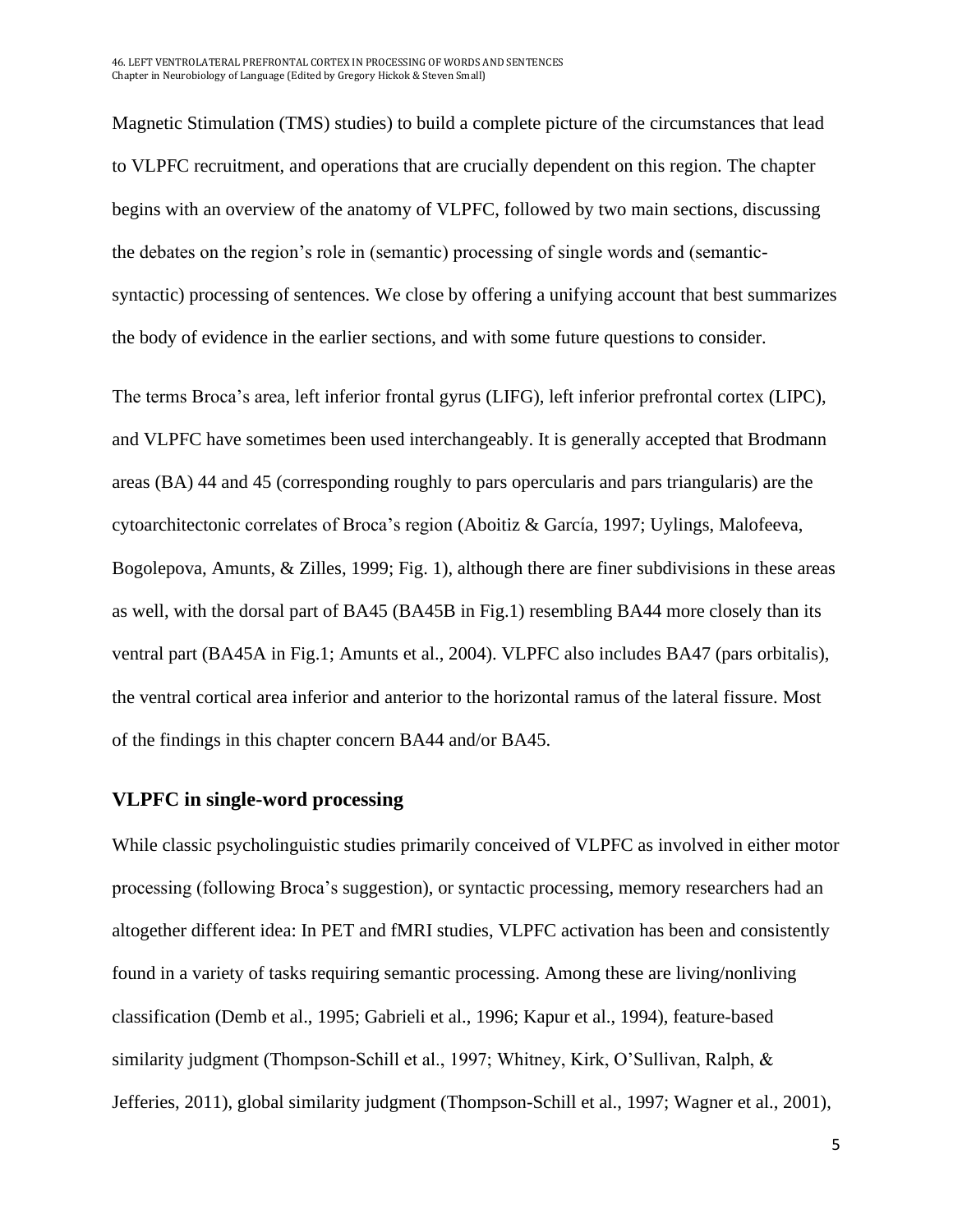and category-based verbal fluency (Basho, Palmer, Rubio, Wulfeck, & Müller, 2007; Birn et al., 2010; Gurd et al., 2002; Paulesu et al., 1997). VLPFC activation in a wide variety of tasks requiring semantic access points strongly to its role in some aspect of semantic processing. Initially, this was hypothesized to be semantic retrieval (Demb et al., 1995; Martin et al., 1995). But starting in the late 1990's a series of experiments pointed out the region's particular sensitivity to the *control demands* of semantic retrieval, as opposed to retrieval *per se*.



**FIGURE 46.1** Anatomy of the VLPFC. Figure adapted from Petrides and Pandya (2002). Reproduced with permission from Michael Petrides and Wiley-Blackwell publishing.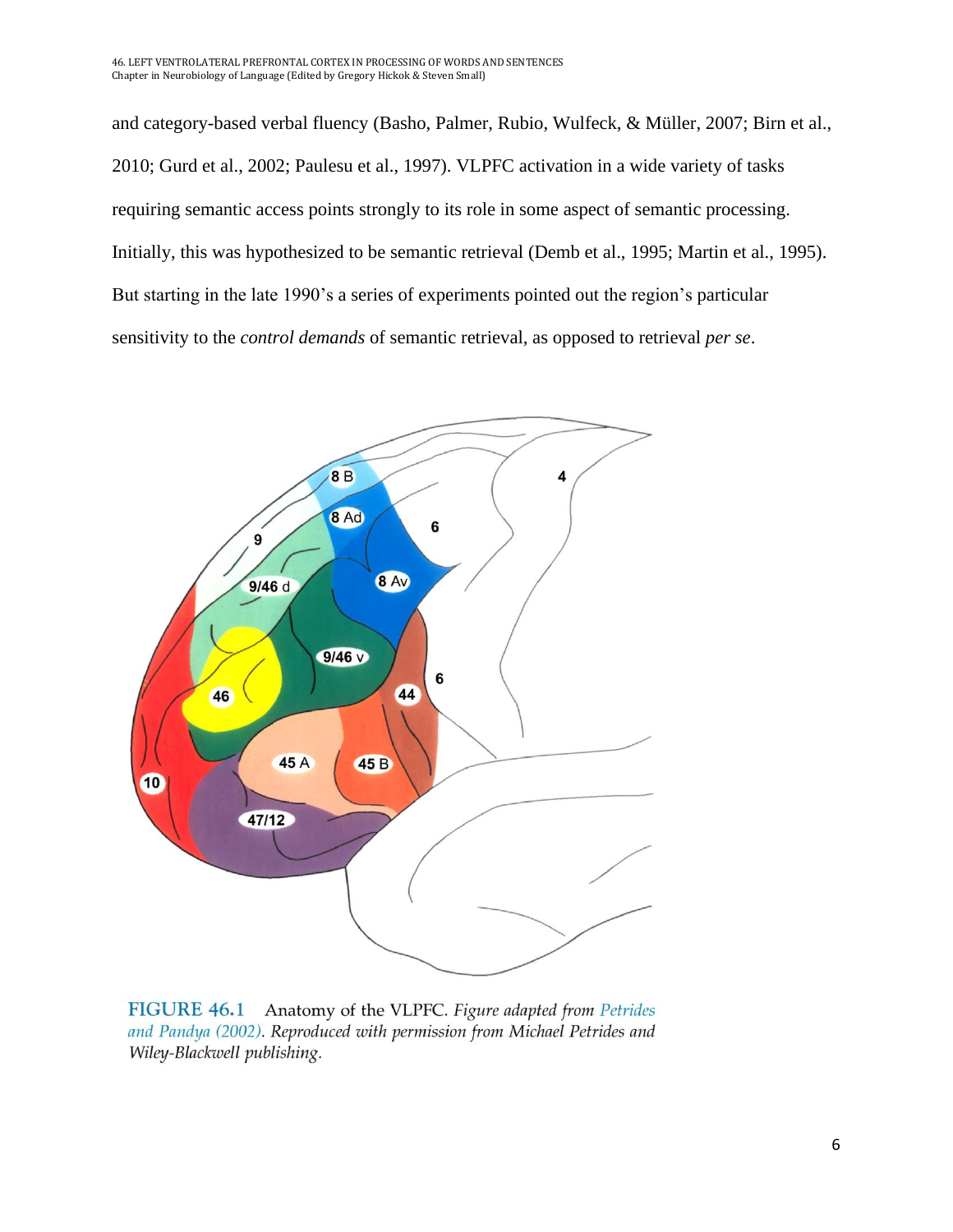The first in this series was Thompson-Schill et al.'s (1997) study in which through three experiments the authors showed that activation of VLPFC was much more prominent in conditions with high selection demands. Two of these experiments concerned single word comprehension: In the first task, subjects had to judge whether a word matched a picture either in its identity (e.g., the word CAR matching the picture of a car; low selection) or a feature belonging to it (e.g., the word EXPENSIVE matching the picture of a car; high selection). In the second task, subjects had to judge the similarity of a probe word to a number of alternatives. In the low selection condition, judgment was to be based on global similarity (e.g.,  $TICK -$ FLEA/WELL), whereas in the high selection condition, selection based on a specific feature – and ignoring other attributes – was necessary for making the correct choice (e.g., TOOTH – BONE/TONGUE). The third experiment was a production task: Subjects had to generate verbs in response to nouns that either induced low competition (e.g., SCISSORS, which strongly evokes the verb CUT) or high competition (e.g., CAT, which could be associated with a number of verbs, like MEOW, PLAY, EAT, etc.) between response alternatives. In the same group of subjects, in all three tasks, an overlapping area of VLPFC was found to respond more to conditions that placed higher demands on selection. Wagner et al. (2001) extended these findings by showing that it was possible to manipulate control demands even within the global similarity judgment task. Increased VLPFC activation was found when global similarity was probed for low- association items (e.g., CANDLE-HALO), compared to high-association items (e.g., CANDLE-FLAME).

While the pattern of activation in these neuroimaging studies was suggestive of a role for VLPFC in semantic control, it remained to be seen if such control depended crucially on this prefrontal region. It was: Thompson-Schill et al. (1998) showed that patients with lesions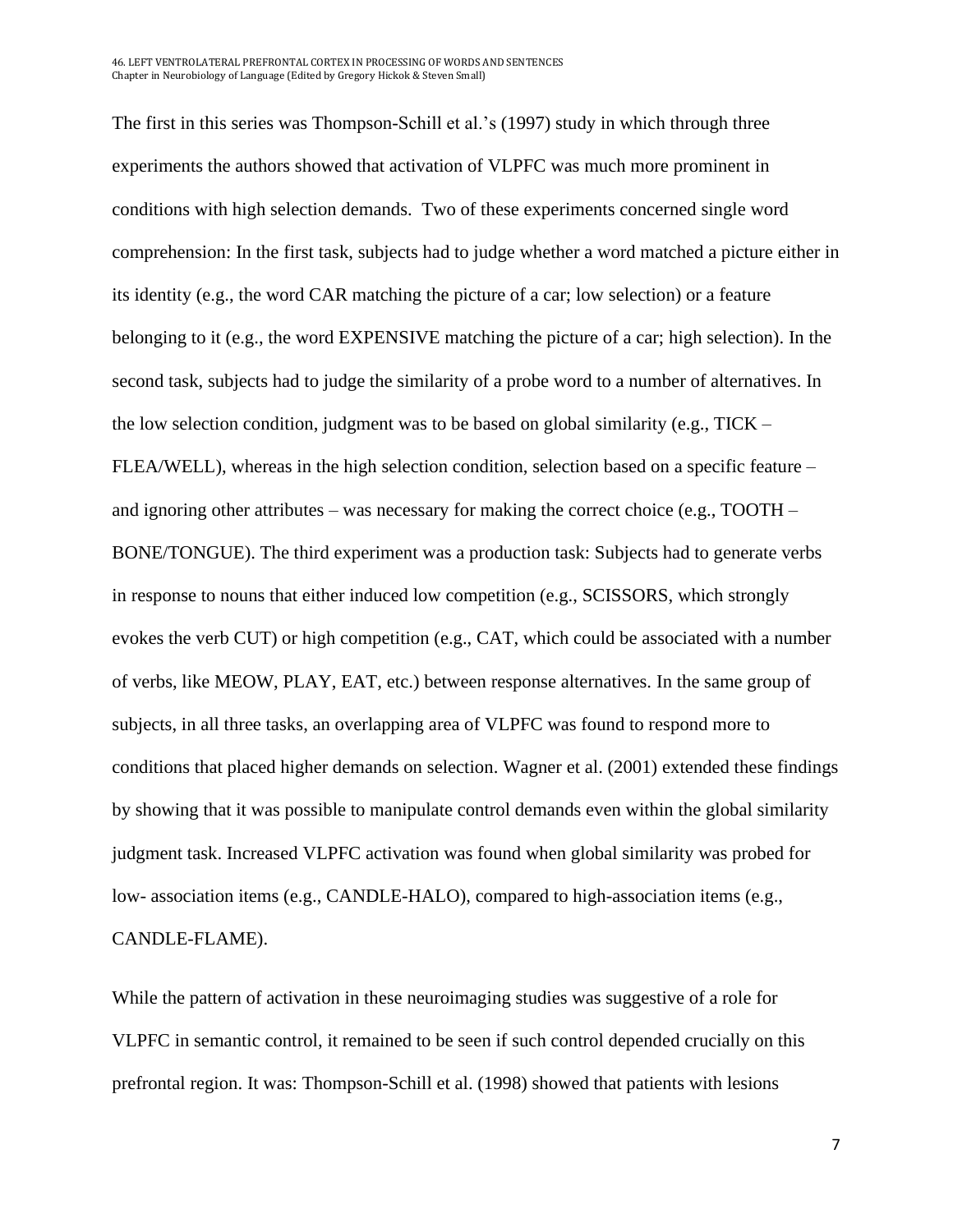encompassing VLPFC had trouble with the verb generation task described above, only when the noun was not strongly associated with a unique verb. They further showed that the percentage damage to BA44 (but not overall lesion volume or damage to dorsolateral prefrontal regions) was a significant predictor of errors on the trials with high-selection demand.

These early studies convincingly demonstrated that the picture was incompatible with VLPFC's role in pure semantic retrieval, but instead pointed to a role in enforcing top-down control when stimulus-response associations were weak (Miller & Cohen, 2001; Norman & Shallice, 1986). Following Desimone and Duncan (1995), it was proposed that when bottom-up association is not strong enough to pick a clear "winner" among the alternatives, competition must be resolved by top-down control to bias selection towards a single representation, and VLPFC was a likely candidate for implementing this bias (Kan & Thompson-Schill, 2004; Miller & Cohen, 2001; Wagner et al., 2001). Since that time, this idea has been put to test using various tasks and paradigms, some of which that are related to word processing are reviewed below.

*Deciphering words with multiple meanings-* Every tongue contains words that carry more than one meaning, and efficient processing of language requires that speakers and listeners would be able to handle this ambiguity by flexibly retrieving the relevant meaning and suppressing the irrelevant meaning in different contexts. As such, these types of words provide a good opportunity for investigating which brain region is involved in biasing selection. Bedny, McGill, and Thompson-Schill (2008) had participants judge the relatedness of word pairs, with some subsequent pairs containing ambiguous words (e.g., SUMMER-FAN  $\rightarrow$  CEILING-FAN (same meaning); ADMIRER-FAN  $\rightarrow$  CEILING-FAN (different meaning)). While posterior temporal cortex proved to be sensitive to semantic overlap regardless of ambiguity, VLPFC activity depended on the amount of semantic ambiguity.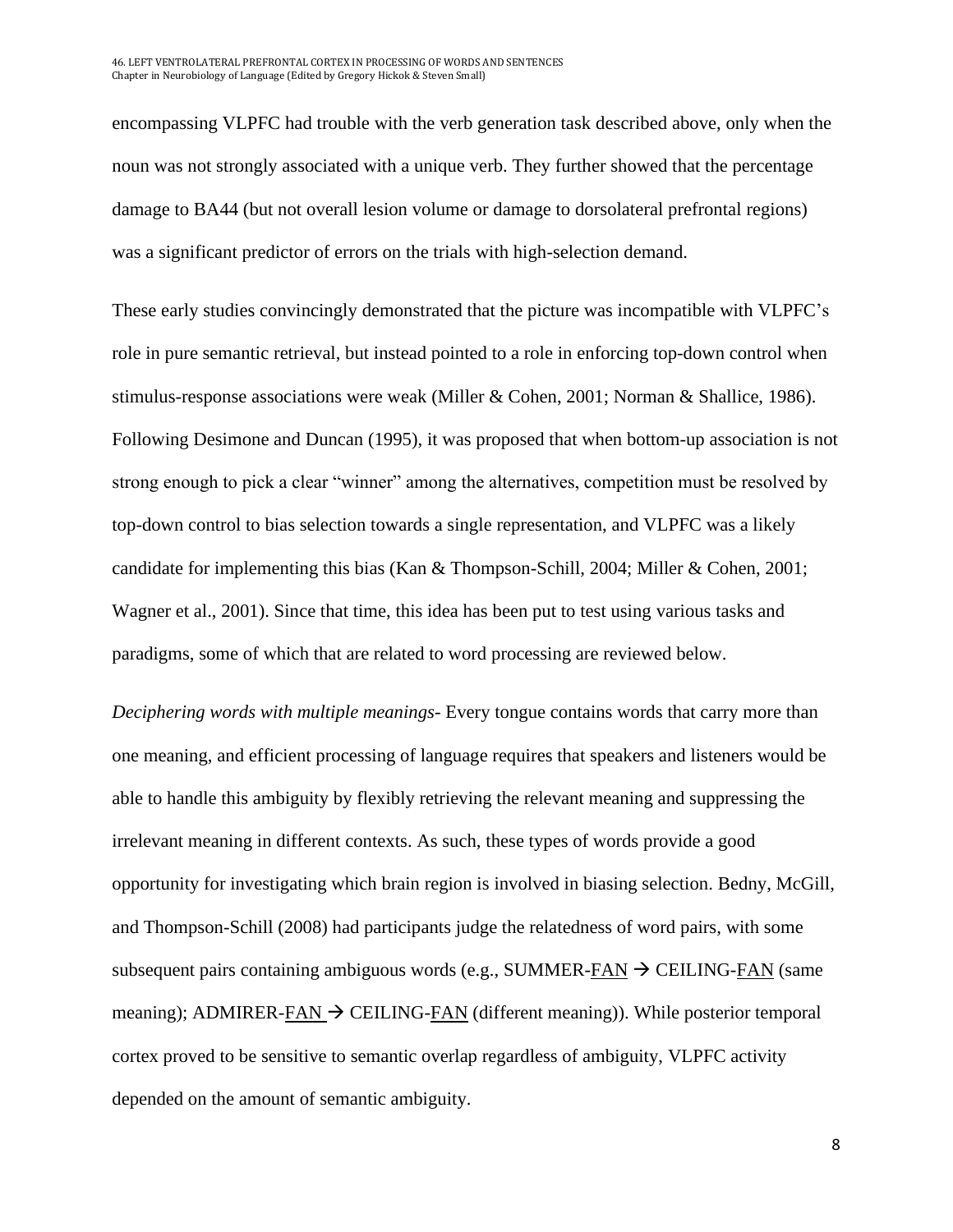This finding is mirrored by VLPFC patients' difficulty in efficiently selecting the appropriate meaning of ambiguous words. Bedny, Hulbert, and Thompson-Schill (2007) chose three groups of participants, patients with VLPFC damage, patients with frontal damage sparing VLPFC, and matched controls, and asked them to determine the lexicality of the third word in a triplet of words, with the second word being either a homonym, or a polysemous word. Both homonyms and polysemous words have more than one meaning, although these meanings are unrelated in the case of homonyms (e.g., ceiling FAN, vs. football FAN) and related in the case of polysemous words (e.g., live CHICKEN, vs. food CHICKEN). In the triplet, the first and the third words were related to either the same meaning of the second word (e.g., BACK, PACK, BAG; consistent condition) or to a different meaning (WOLF, PACK, BAG; inconsistent condition). Unlike controls and patients with non-VLPFC frontal lobe lesions, VLPFC patients' performance did not show a reliable difference between the consistent and inconsistent conditions. These patients did, however, show priming in the consistent condition compared to an unrelated baseline. This finding suggests that, in all likelihood, both meanings of the words were activated, and the activation of the context-relevant meaning benefited performance. However, the context-irrelevant meaning was not properly suppressed. This is consistent with the distinction we made earlier between semantic retrieval vs. biasing competition, only the latter of which seems to depend critically on VLPFC.

Event-related Potentials (ERP) findings are consistent with Bedny et al.'s (2007) results. Swaab, Brown, and Hagoort (1998) presented participants with sentences that either primed the dominant or the subordinate meaning of a homonym, or was unrelated to the target (e.g., target word: RIVER; consistent prime: "The man planted a tree on the bank"; inconsistent prime: "The man made a phone call to the bank", and unrelated prime: "The boy petted the dog on the head").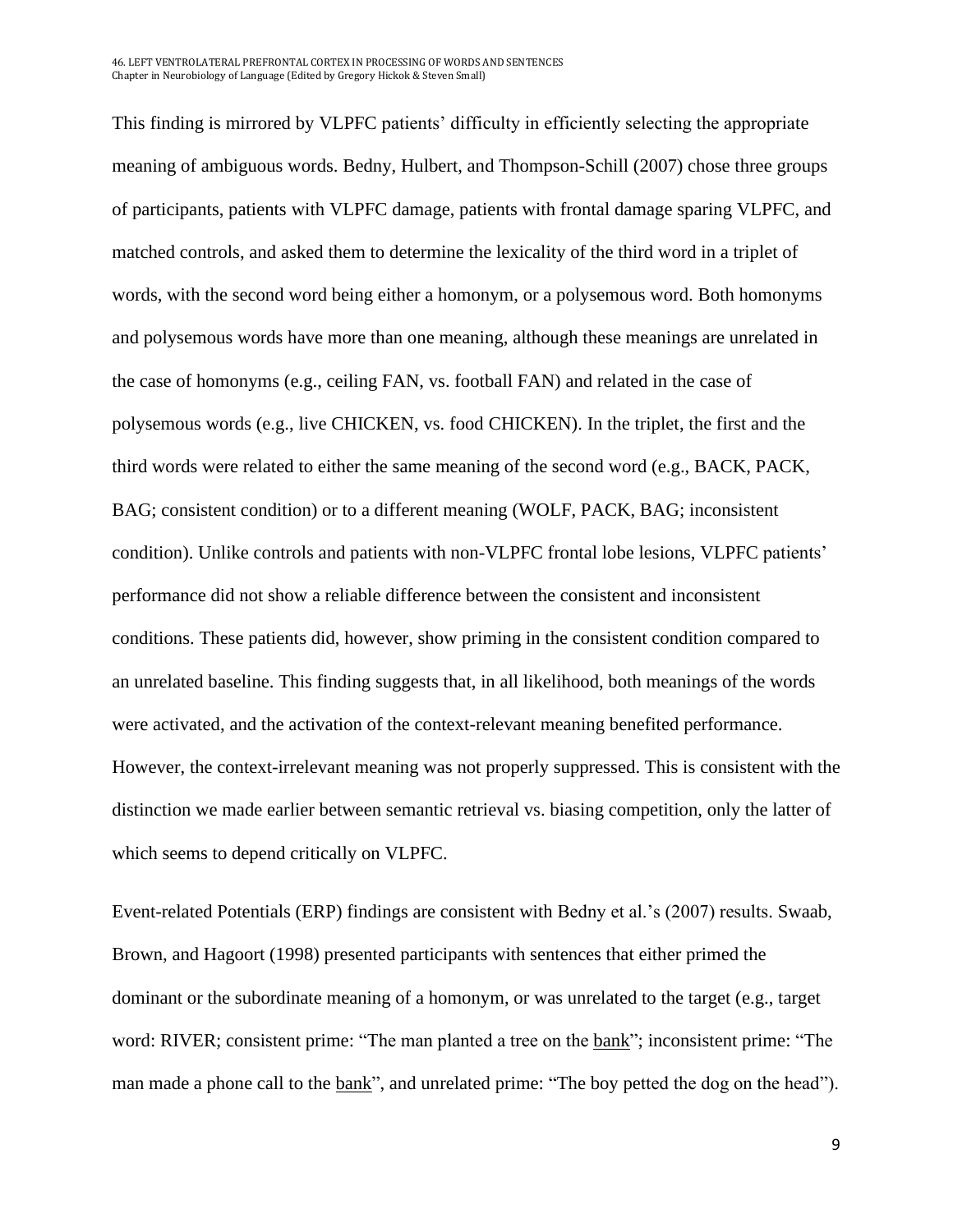The target word (RIVER) was always related to the subordinate meaning of the homonym (BANK), and followed the sentence with either a short (100 ms) or a long (1250 ms) ISI. N400 (as a measure of violation of semantic expectancy) was measured in response to the target word. The logic was that proper priming of the meaning should decrease the amplitude of N400 in the consistent, but not in the inconsistent condition. Indeed, healthy controls showed this pattern. Broca's patients, the majority of whom had prefrontal lesions, on the other hand, showed evidence of reduced N400 under *both* conditions for the short ISI, meaning that context had not successfully abolished the irrelevant meaning. In the longer ISI, some of the patients no longer exhibited this abnormal pattern, implying that given enough processing time suppression of the irrelevant meaning was slowly achieved, perhaps through a complementary/compensatory network. More recently, Vuong and Martin (2011) supported this position by showing that a patient with damage that included VLPFC damage was considerably slower than two patients with non-VLPFC lesions in using context to bias toward the subordinate meaning of an ambiguous word. When tested using balanced ambiguous words though, this patient, similar to the other two patients and healthy controls, was unimpaired in using context to resolve ambiguity.

*Verbal fluency-* Verbal fluency tasks are among the oldest neuropsychological tasks for assessing the integrity of memory and language. There are two categories of verbal fluency tasks: in the *semantic* verbal fluency task, a semantic cue is provided, based on which the individual must search for as many words as possible in a short duration of time (e.g., "Name all the animals you can."). In the *phonological* variant the cue is phonological (e.g., "Name all the words you can that start with B*.*"). Given the very different nature of the search in these two tasks, it is not surprising that semantic and phonological verbal fluency tasks rely, at least in part, on different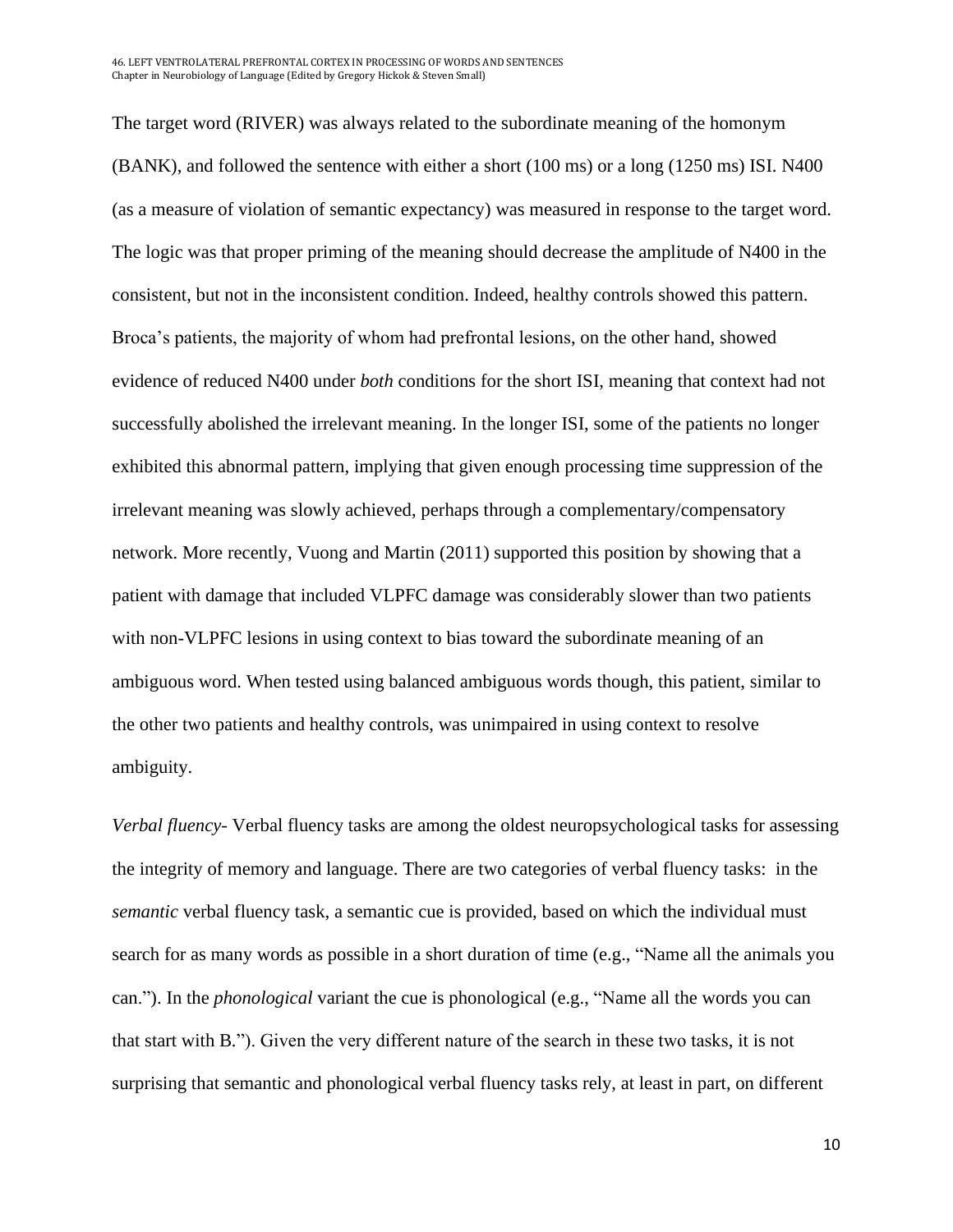cognitive architectures. For example, Martin, Wiggs, Lalonde, and Mack (1994) found that semantic verbal fluency task is subject to interference from object recognition, while phonological verbal fluency task performance is sensitive to motor sequence tasks. Likewise, each variant of the task induces preferential activation in a certain frontal region (e.g., Birn et al., 2010). However, in spite of their unique elements, both tasks have been shown to activate VLPFC, although there is disagreement on whether they activate the same or different subpopulation of neurons in this region (Frith, Friston, Liddle, & Frackowiak, 1991; Mummery, Patterson, Hodges, & Wise, 1996; Paulesu et al., 1997).

The verbal fluency task provides a unique opportunity to study two cognitive operations within the verbal fluency task. At any given point during this task, it is possible to continue retrieving names from the same sub-category as the previous item, or to switch to a new sub-category. For example, when prompted to name as many animals as you can, you may cue yourself by starting with the sub-category of farm animals. The ability to retrieve many names in one sub-category is called *Clustering.* Even when you have good clustering abilities, at some point you will run out of names of farm animals, and to maximize your output you must switch to a new sub-category, for example, wild animal. The ability to switch from one sub-category to another is called *Switching.* It has been proposed that clustering reflects the intactness of semantic knowledge, while switching reflects the biasing ability. In tandem with this proposition, damage to the temporal cortex typically causes clustering deficits, while damage to the left prefrontal cortex is associated with switching deficits (Chertkow & Bub, 1990; Troyer, Moscovitch, & Winocur, 1997). In two experiments, Hirshorn and Thompson-Schill (2006) showed that it was indeed the switching aspects of the task that elicited VLPFC activation. In Experiment 1 subjects were told to either switch on every trial, or to freely produce words given a category cue. In Experiment 2,

11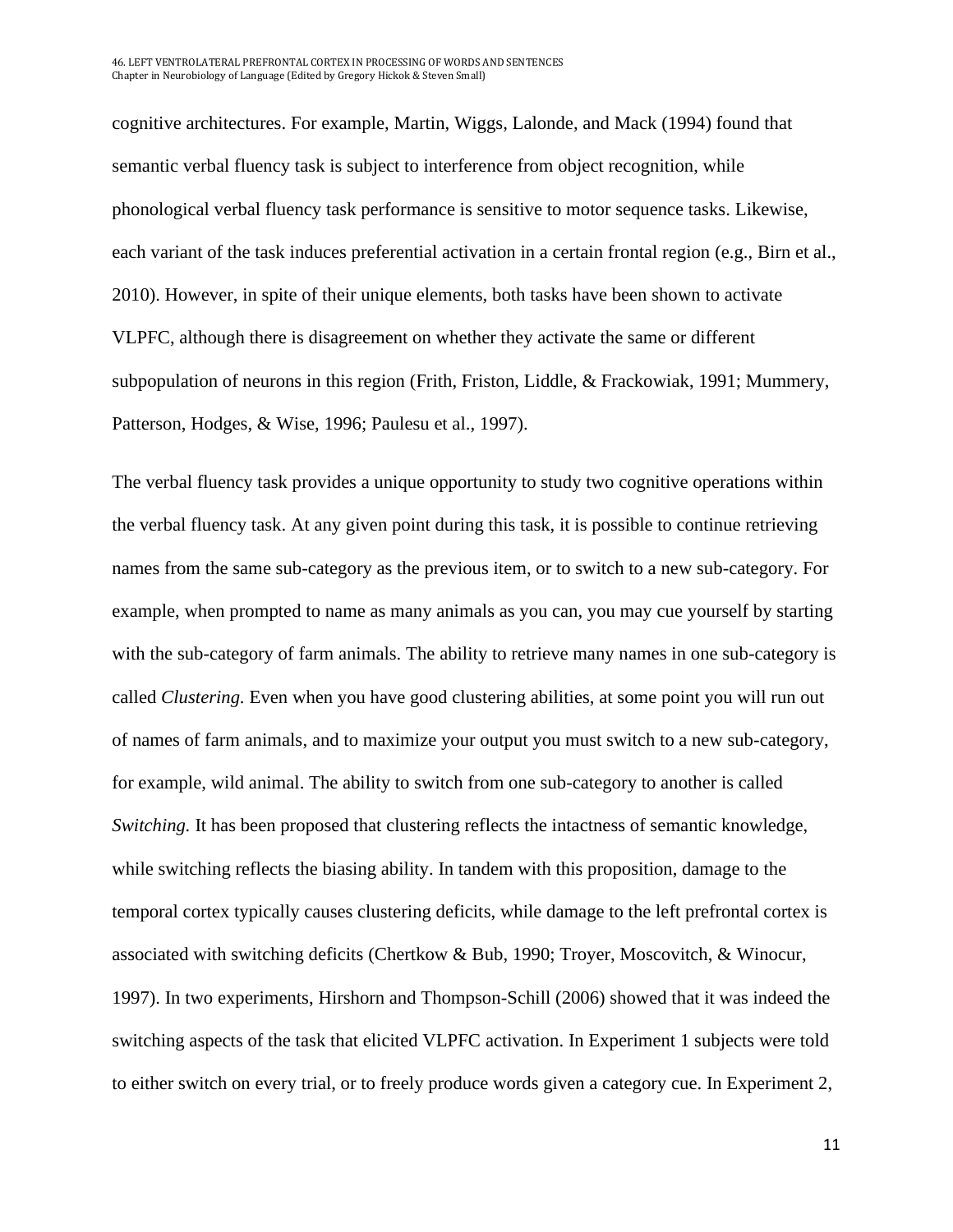they were given instruction for free category-based name generation while pushing a button, but were asked to push a different button whenever they switched to a new category. In both cases, VLPFC activation was linked directly to switching.

On the lesion side, lesions in the frontal cortex have long been known to cause impairments in performing verbal fluency tasks (Baldo & Shimamura, 1998; Janowsky, Shimamura, Kritchevsky, & Squire, 1989; Owen, Downes, Sahakian, Polkey, & Robbins, 1990; Perret, 1974; Robinson, Shallice, Bozzali, & Cipolotti, 2012; Stuss et al., 1998; Troyer, Moscovitch, Winocur, Alexander, & Stuss, 1998), and some have specifically pinned the effect down to the VLPFC (e.g., Novick, Kan, Trueswell, & Thompson-Schill, 2009).

*Picture naming and the need for control –* The above discussion raises the question of where the boundary is for the need for top-down control? Does naming pictures, for example, require topdown control? This question is particularly important, because picture naming is the single most important neuropsychological test in localizing deficits in lexical retrieval. Furthermore, in many cases a patient's response pattern in picture naming allows for predictions to be made about their other production abilities, such as word repetition (Nozari & Dell, 2013; Nozari, Kittredge, Dell, & Schwartz, 2010). But is picture naming measuring lexical-semantic retrieval or controlled selection? The reports are mixed; while some have found activation of VLPFC in picture naming (Murtha, Chertkow, Beauregard, Dixon, & Evans, 1996; Murtha, Chertkow, Beauregard, & Evans, 1999), some have not (Etard et al., 2000). We briefly discuss two factors, nameagreement and context, that speak directly to the control aspect of picture naming, and help reconcile these seemingly disparate findings. Novick et al. (2009- Experiment 2) showed that a patient with VLPFC lesion was significantly impaired in naming pictures with low nameagreement (e.g., COUCH/SOFA), compared to controls and patients with frontal lesions sparing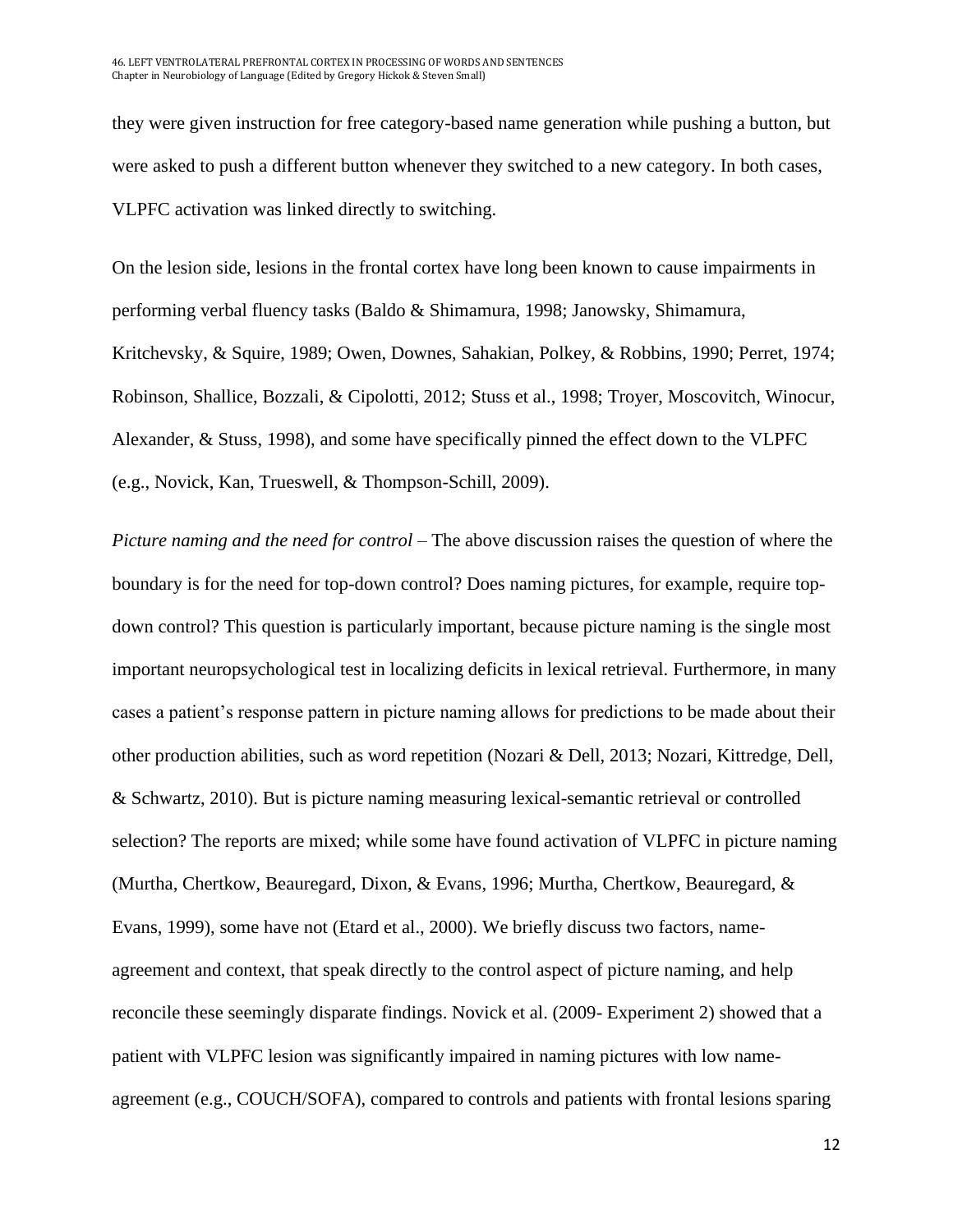VLPFC. However, the same patient showed no marked deficits in naming pictures with high name-agreement. Given what has been discussed earlier in this chapter, the explanation for this finding should be clear: when bottom-up cues are not strong enough to unequivocally select a unique representation, VLPFC is needed to implement top-down control and help with selection.

But even when the picture itself is associated with a unique label, the context in which the name is to be retrieved can modulate retrieval demands. When pictures are named in the context of same-category items (e.g., DOG, HORSE, LION), they are named more slowly in the neurologically-intact adults (Belke, Meyer, & Damian, 2005; Damian, Vigliocco, & Levelt, 2001; Kroll & Stewart, 1994) and with more errors in aphasic patients with left frontal lesions (McCarthy & Kartsounis, 2000; Schnur, Schwartz, Brecher, & Hodgson, 2006). These tasks control for pure lexical retrieval because picture naming in a semantically-heterogeneous context (e.g., DOG, TRUCK, APPLE) is also assessed and acts as a baseline for comparison. While the exact mechanisms of this *semantic blocking effect* are disputed (Howard, Nickels, Coltheart, & Cole-Virtue, 2006; Oppenheim, Dell, & Schwartz, 2010), there is consensus that competition is higher in the semantically-homogenous context, and both neuroimaging and lesion studies link the effect to VLPFC (Schnur et al., 2009). Incidentally, Murtha et al.'s (1996, 1999) picture naming study administered only a homogenous block of animals to subjects to name, while Etard et al. (2000) used a heterogenous block. Given the well-established semantic blocking effect, it is not surprising that picture naming designs that strongly tap into the effect activate VLPFC. In summary, picture naming seems to require top-down support from VLPFC primarily under conditions of high competition.

*TMS studies –* So far we have shown that neuroimaging and patient studies converge on the biasing role of VLPFC in semantic/lexical retrieval. We end this section by providing a brief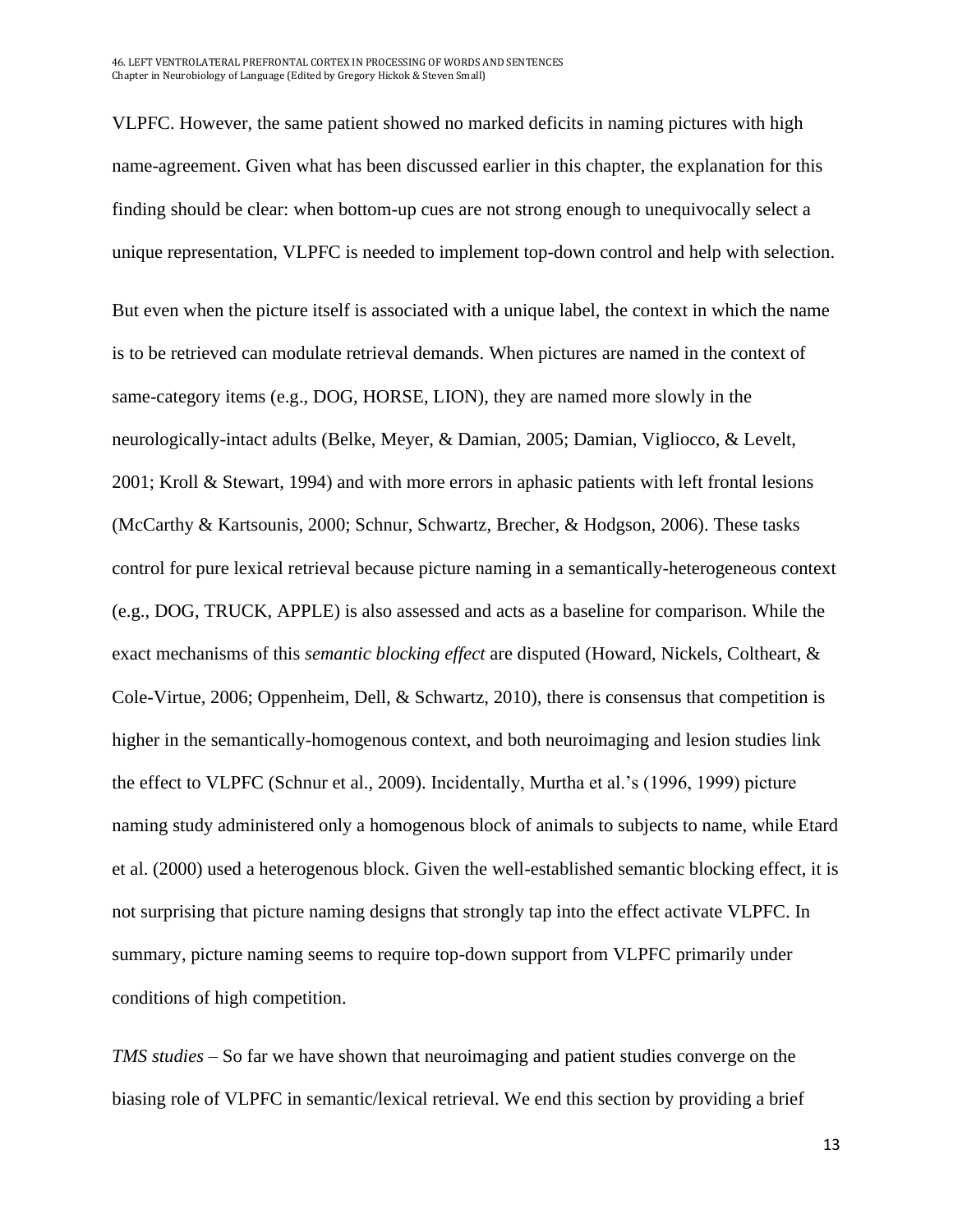review of the TMS studies related to this issue. Devlin, Matthews, and Rushworth (2003;

Experiment 2) presented subjects with single words and asked them to make a natural/man-made judgment to each word. In a control perceptual task, subjects judged whether the horizontal line above the word was shorter than the word or not. They showed that TMS to the anterior portion of VLPFC interfered with the semantic, but not the perceptual, decision. This finding, along with higher activation of anterior VLPFC in making semantic vs. phonological judgments (Devlin et al., 2003, Experiment 1) was taken as evidence for this region's contribution to making semantic judgments. Gough, Nobre, and Devlin (2005) provided additional support for this finding by showing that TMS over the anterior VLPFC caused a selective impairment in a semantic (synonym judgment) as opposed to a phonological (homophone judgment) task, while the opposite pattern was found when posterior VLPFC was stimulated (See also Wig, Grafton, Demos, & Kelley (2005) for a demonstration of eliminated priming as a function of encoding under TMS).

The direct involvement of VLPFC in biasing semantic selection was also demonstrated in a number of recent TMS studies: Hindy, Hamilton, Houghtling, Coslett, & Thompson-Schill (2009) used TMS and computer-mouse tracking to examine the role of VLPFC in semantic processing. On each trial, two words appeared on the screen, one of which was better matched to a probe word that appeared with some delay, and participants had to move the mouse towards the correct response. The probe was either strongly associated with the response (e.g., KING-HOOK; probe  $=$  QUEEN), or this association was weak (e.g., CARDS-HOOK; probe  $=$ QUEEN). Repetitive TMS was delivered soon after the onset of the first two words, and before the appearance of the probe item. The results showed greater deviation of mouse movement trajectories towards the incorrect response when the association was weak, compatible with the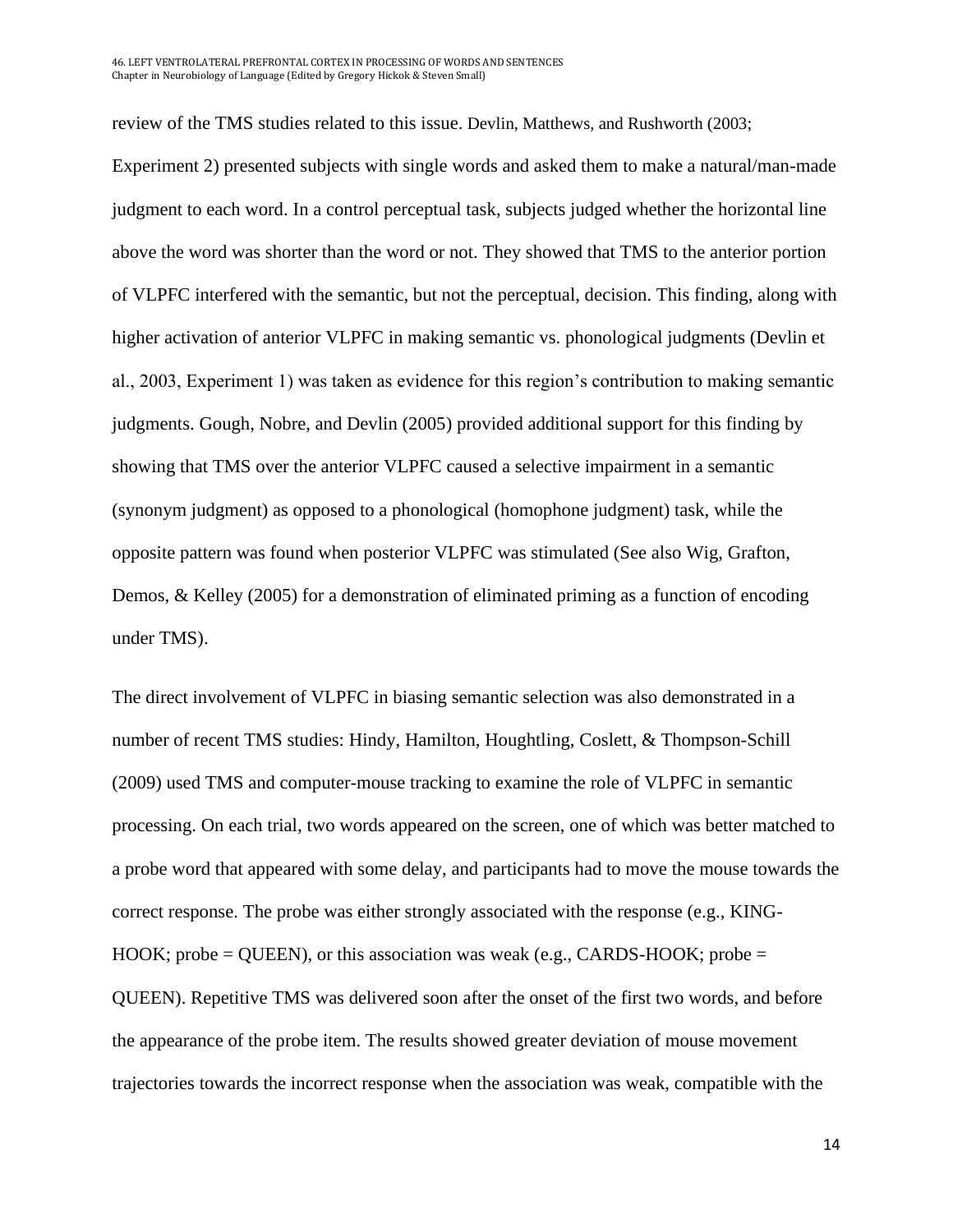hypothesized role of VLPFC in biasing competition towards the correct meaning (however, the effect was not found when the congruency between the stimuli and the probe item was manipulated). Importantly, when the delay between the response and target words was removed (and TMS was delivered afterwards), the effect disappeared. Hindy et al. (2009) suggested that the disappearance of the effect with this timing manipulation implies that the contextuallyappropriate association is formed, and conflict is already resolved before receiving TMS. In a conceptually-similar study, Whitney et al. (2011) used a design similar to Wagner et al. (2001), in which subjects had to select a word that either had a strong (e.g., PEPPER) or a weak (e.g., GRAIN) association with the probe word (SALT). While performance in the strong-association condition was unaffected by TMS over VLPFC, stimulation disrupted performance in the lowassociation condition. Similar to Devlin et al. (2003) a control (non-semantic) judgment task was insensitive to TMS effects in this area (see also Whitney, Kirk, O'Sullivan, Ralph, & Jefferies, 2012).

To summarize, we reviewed evidence for the possible role of VLPFC in comprehension and production of single words, and showed that while this region does have an involvement in semantic/lexical retrieval, this involvement appears to be specific to situations where there is need for biasing competition through top-down control.

### **VLPFC in sentence processing**

While the role of VLPFC was being investigated in semantic processing mostly by memory researchers, many linguists and psycholinguists were attempting to understand the role that VLPFC played in processing syntax. The initial motivation for the various syntactic hypotheses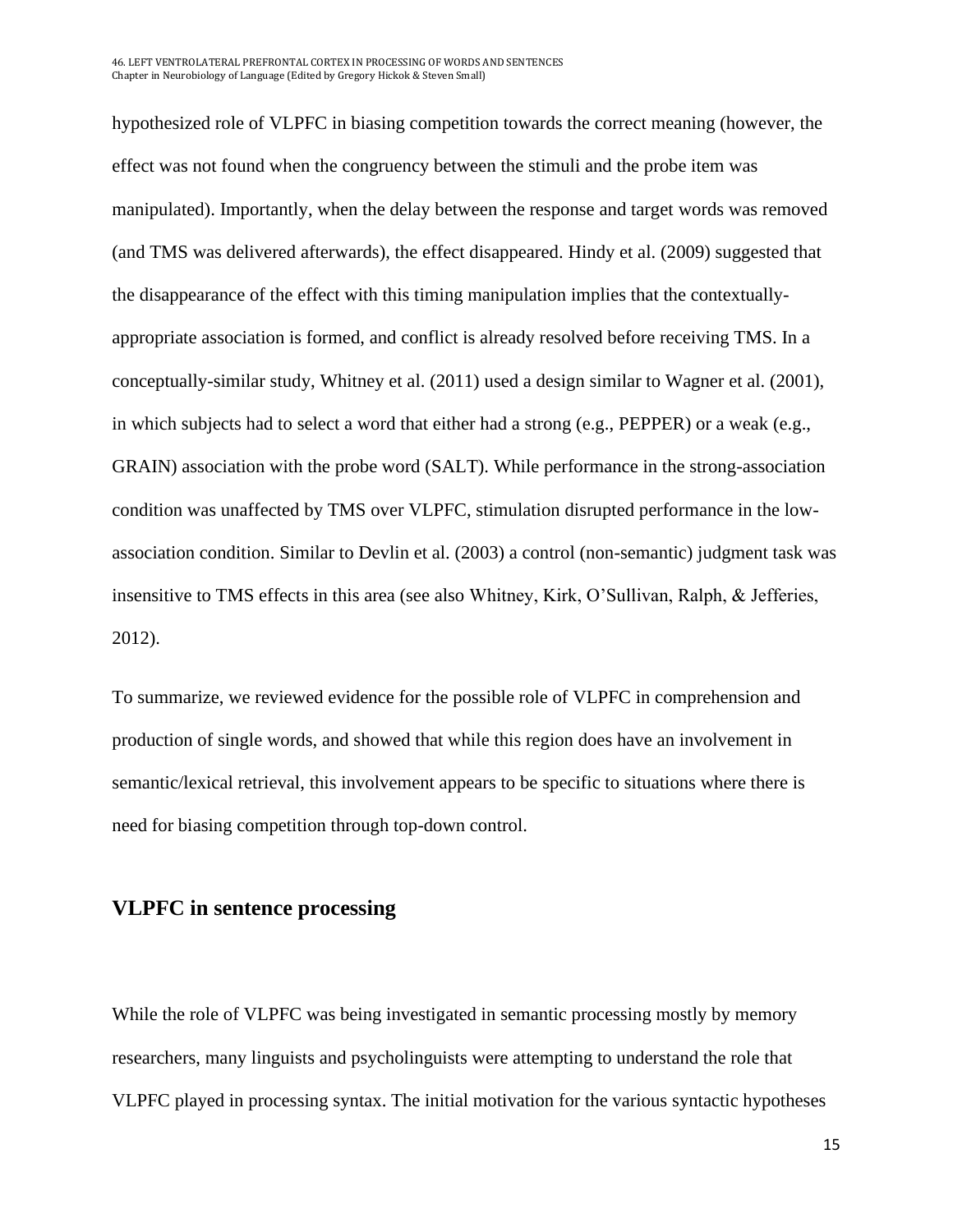might have stemmed from the clinical profile of Broca's aphasia (e.g., Grodzinsky, 2000), an impairment that is characterized by agrammatic speech, without marked semantic difficulties. There was a major problem with this inference: Damage to Broca's area is neither sufficient, nor necessary, for generating symptoms constituting Broca's aphasia. On the one hand, damage restricted to Broca's area leads only to a transient mutism, with spontaneous recovery (Levine & Mohr, 1979; Mohr et al., 1978). On the other hand, Broca's aphasics' lesions often extend beyond BA44 and 45 to involve some parts of BA6, 8,9,10 and 46, as well as the underlying white matter and basal ganglia (Damasio, 1992; Dronkers, Plaisant, Iba-Zizen, & Cabanis, 2007).

However, regardless of whether the profile of Broca's aphasia is informative about the role of Broca's area or not, a large number of neuroimaging studies have also implicated VLPFC in "syntactic processing" (see Kaan & Swaab, 2002, for an excellent review). Here, we use the general framework employed by Kaan & Swaab (2002) to review the evidence for a syntactic role of VLPFC.

*Syntactic complexity -* The first group of studies constitutes experiments comparing syntactically-simple vs. syntactically-complex sentences using a variety of manipulations (Caplan, Alpert, & Waters, 1998, 1999; Cooke et al., 2002; Dapretto & Bookheimer, 1999; Fiebach, Schlesewsky, & Friederici, 2001; Inui et al., 1998; Keller, Carpenter, & Just, 2001; Michael, Keller, Carpenter, & Just, 2001; Stowe et al., 1998; Stromswold, Caplan, Alpert, & Rauch, 1996). For example, Caplan et al. (1999) had subjects judge the plausibility of cleft object and cleft subject sentences (e.g., "It was the actress that the award thrilled" vs. "It was the award that thrilled the actress.") and found increased VLPFC activation when subjects processed the cleft object sentences. While these two sentences are close in meaning, in the sense that they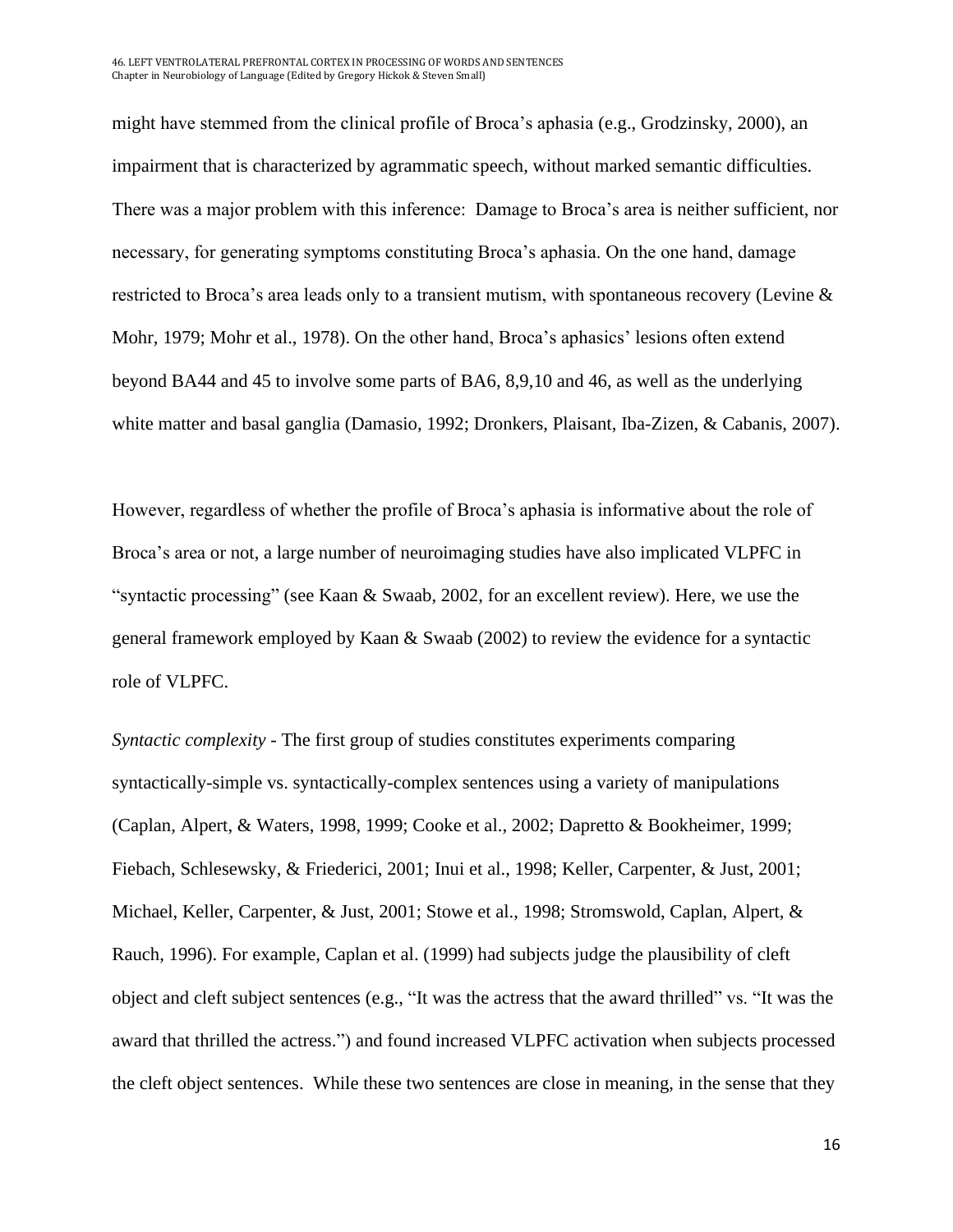both convey that the actress was thrilled by the award, they are different in their syntactic forms, making VLPFC a suspect in processing syntactic complexity. However, Cooke et al. (2002) failed to find increased VLPFC activation in object-relative clauses with short antecedent gaps (e.g., "The flower girl who Andy punched in the arm was five years old"), but did find it when the gap was long (e.g., "The messy boy who Janet, the very popular hairdresser, grabbed was extremely hairy."). In line with this, Fiebach et al. (2001) showed that when the case marker disambiguated the thematic roles in sentences containing relative clauses (as is the case in German), it was only the long-distance dependencies that induced VLPFC activation. This led to the proposal that VLPFC mediates *syntactic working memory*. However, it is unclear how Caplan et al.'s (1999) finding would fit into this account.

Moreover, Chen, West, Waters, and Caplan (2006) showed that when length and syntactic structure were kept constant, higher activation of VLPFC was found when the subject of the relative clause was inanimate (e.g., "The golfer that the lightning struck survived the incident"), compared to when it was animate (e.g., "The wood that the man chopped heated the cabin."). Neither syntactic ambiguity nor syntactic working memory can be blamed for this difference. Corroborating the anti-syntactic evidence were findings of Keller et al. (2001), who showed that syntactically complex sentence with object-relative clauses (e.g., "The boy who the doctor visited had contracted pneumonia") actually elicited *less* activity in VLPFC compared to syntactically-simple sentences that contained a temporarily ambiguous word (e.g., "The desert trains  $(=$  noun) usually are late"; "The desert trains  $(=$  verb) its inhabitants to conserve their resources."). An innovative study in this genre was conducted by Dapretto and Bookheimer, (1999), who claimed that their design allowed for teasing apart semantic form syntactic processing. They asked subjects to make same/different judgments to sentences such as "The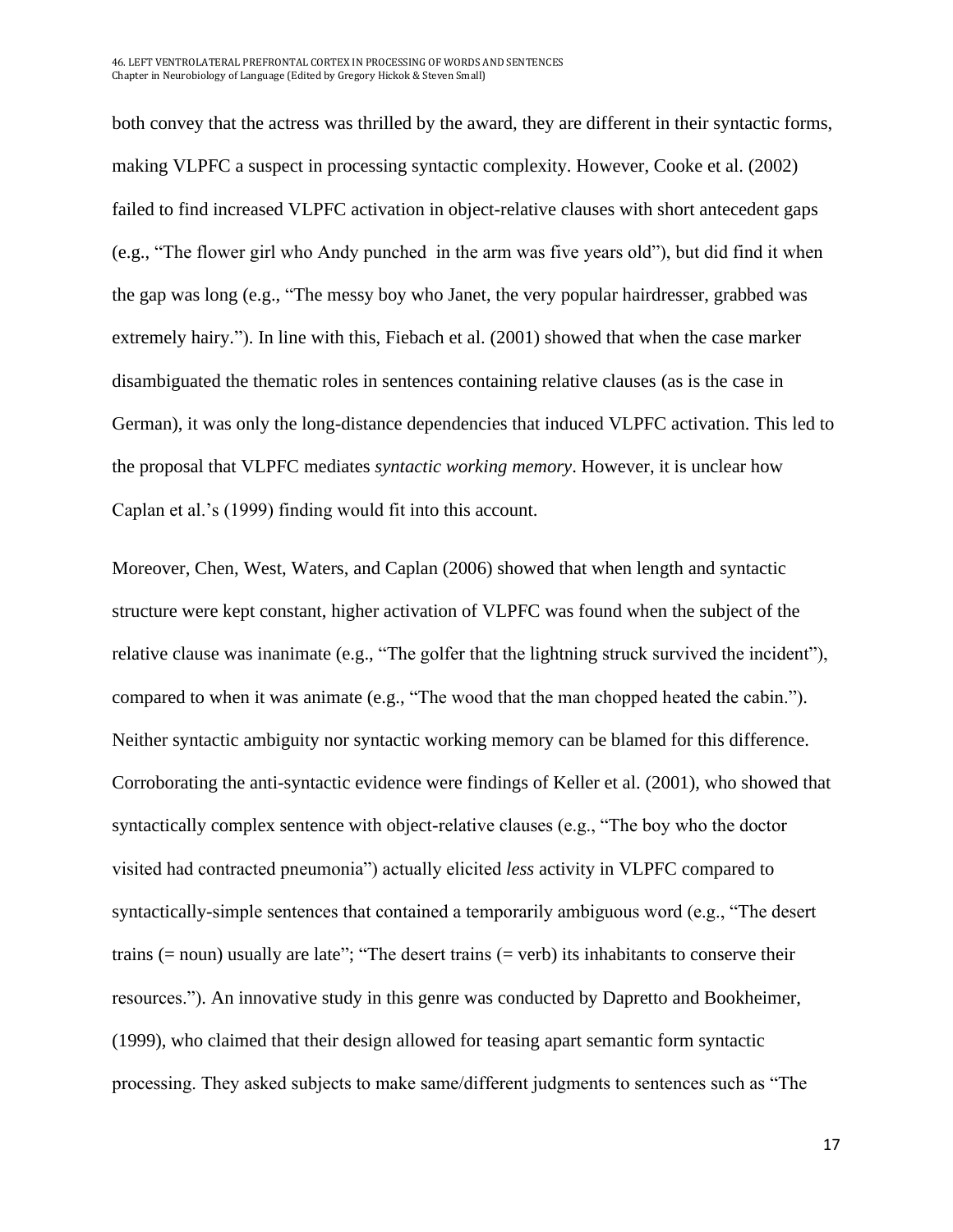bridge is west of the airport" paired with either what the authors considered a semantically different sentence (e.g., "The bridge is west of the river") or a syntactically different sentence ("West of the bridge is the airport"). VLPFC was selectively implicated for the syntactically different sentences. However, the syntactically different sentences also carry out different meanings ("The bridge is west of the airport" does not mean that "West of the bridge is the airport"). It is, therefore, unlikely that this design can single-out syntactic processing.

One of the most famous syntactic accounts of VLPFC, based on syntactic complexity, is its role in syntactic (or *transformational*) movements (e.g., Grodzinsky, 1995, 2000). This account proposes that when faced with a sentence like "Which man did the woman like?", the parser would create a placeholder (trace) to the right-hand side of the verb, in order to simulate an active sentence structure. "[Which man] did the woman like {trace}?". By establishing a common index between the trace and its antecedent (which man), the parser recognizes the antecedent as the theme of the verb "like". Following this proposal, Grodzinsky (2000) claimed that in Broca's aphasia all traces of movements are deleted, and primarily based on this assumption, concluded that Broca's area handles exclusively intrasentential dependency relations. Grodzinsky's theory has received criticism for not only for equating Broca's aphasia with Broca's area, an issue that we touched upon earlier in this chapter, but also because of its oversight in explaining the full picture of Broca's aphasia that it targets (See Grodzinsky, 2000 for full commentaries). For one thing, there are Broca's patients who perform better than chance in comprehension of certain transformationally derived passives (Balogh & Grodzinsky, 1996; Druks & Marshall, 1995; Hickok & Avrutin, 1995; Saddy, 1995). The most serious criticism for the theory, though, is the finding that the deficits in such patients is not limited to processing sentences with syntactic structures requiring transitional movements. Agrammatic patients can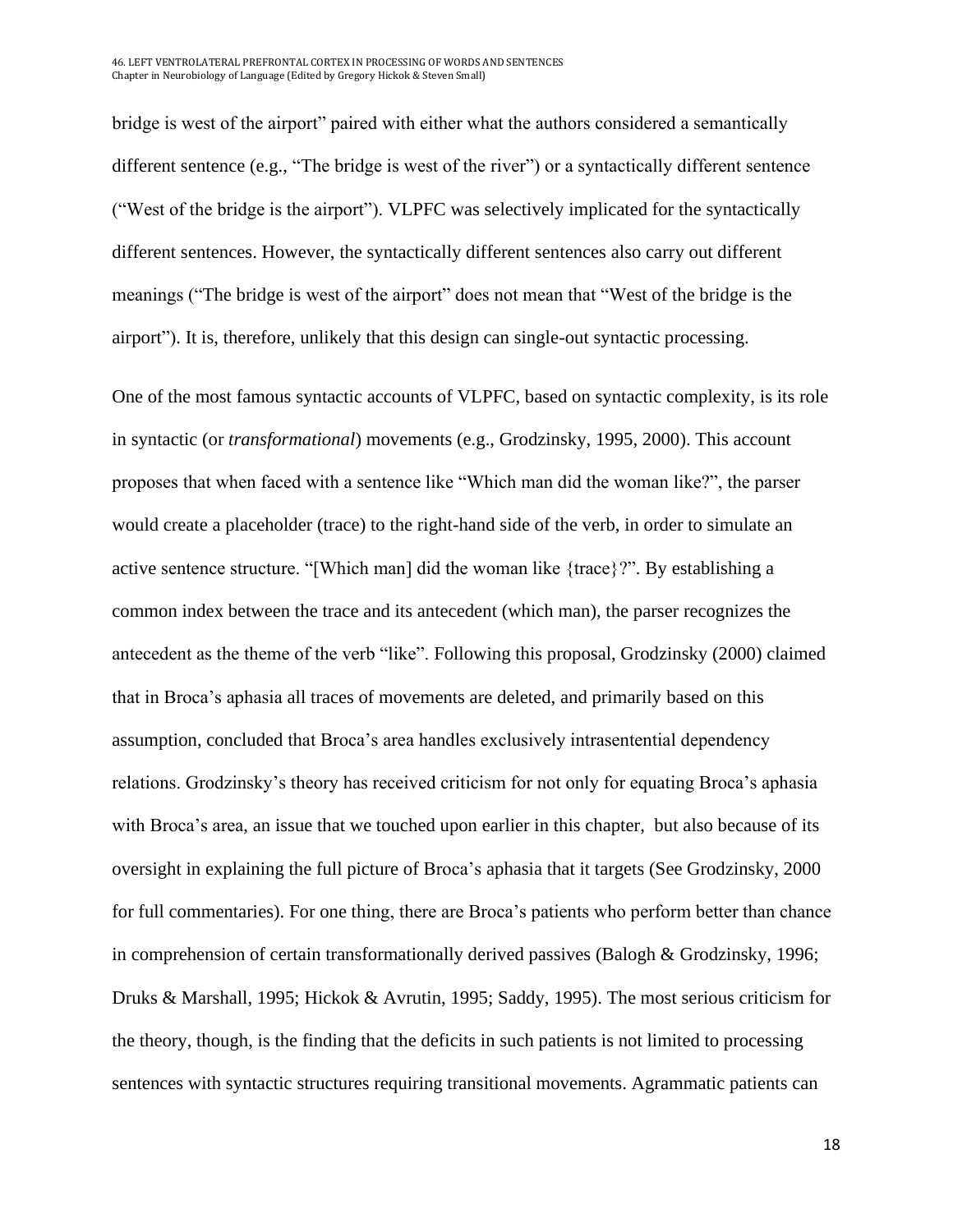have problems with active sentences too, as long as the semantic roles are reversible. Schwartz, Saffran, and Marin (1980), among others, have reported such deficits when semantic symmetry is possible around a verb (e.g., "The dancer applauds the clown"), or around a spatial preposition (e.g., "The square is above the circle").

To summarize, VLPFC is recruited for processing of certain syntactic complexities, but its activation does not seem to be either necessary for, or limited to, all syntactically complex sentences. It is worth mentioning that the activation of VLPFC in difficult sentences has been attributed to subvocal rehearsal, which presumably helps with parsing (Paulesu et al., 1993; Smith, & Jonides, 1999). To test this hypothesis specifically, Caplan, Alpert, Waters, and Olivieri (2000) investigated VLPFC activation in subject-relative and object-relative sentences under concurrent articulation conditions (which seriously reduce the chance of subvocal rehearsal), and showed that the differential activation of VLPFC for object-relative sentences survived this manipulation. It is, therefore, unlikely that this explanation sufficiently justifies the nature of VLPFC's involvement in these cases.

*Anomalous sentences -* Another category of studies aiming at semantic-syntactic comparison of VLPFC are the ones presenting anomalous sentences. Many such studies have failed to show a syntax-specific role for this cortical region (Indefrey, Hagoort, Herzog, Seitz, & Brown, 2001; Kuperberg et al., 2000; Newman, Pancheva, Ozawa, Neville, & Ullman, 2001; Ni et al., 2000; Nichelli et al., 1995; cf., Embick et al., 2000). In some cases VLPFC was not recruited when detecting syntactic anomalies such as "Trees can grew", and in some other cases detection of syntactic and semantic anomalies was not dissociable. Also, the choice of baseline should be taken into account when interpreting claims about the exclusivity of VLPFC's processing to syntax. For example, Moro et al. (2001) showed VLPFC's selective activation during detection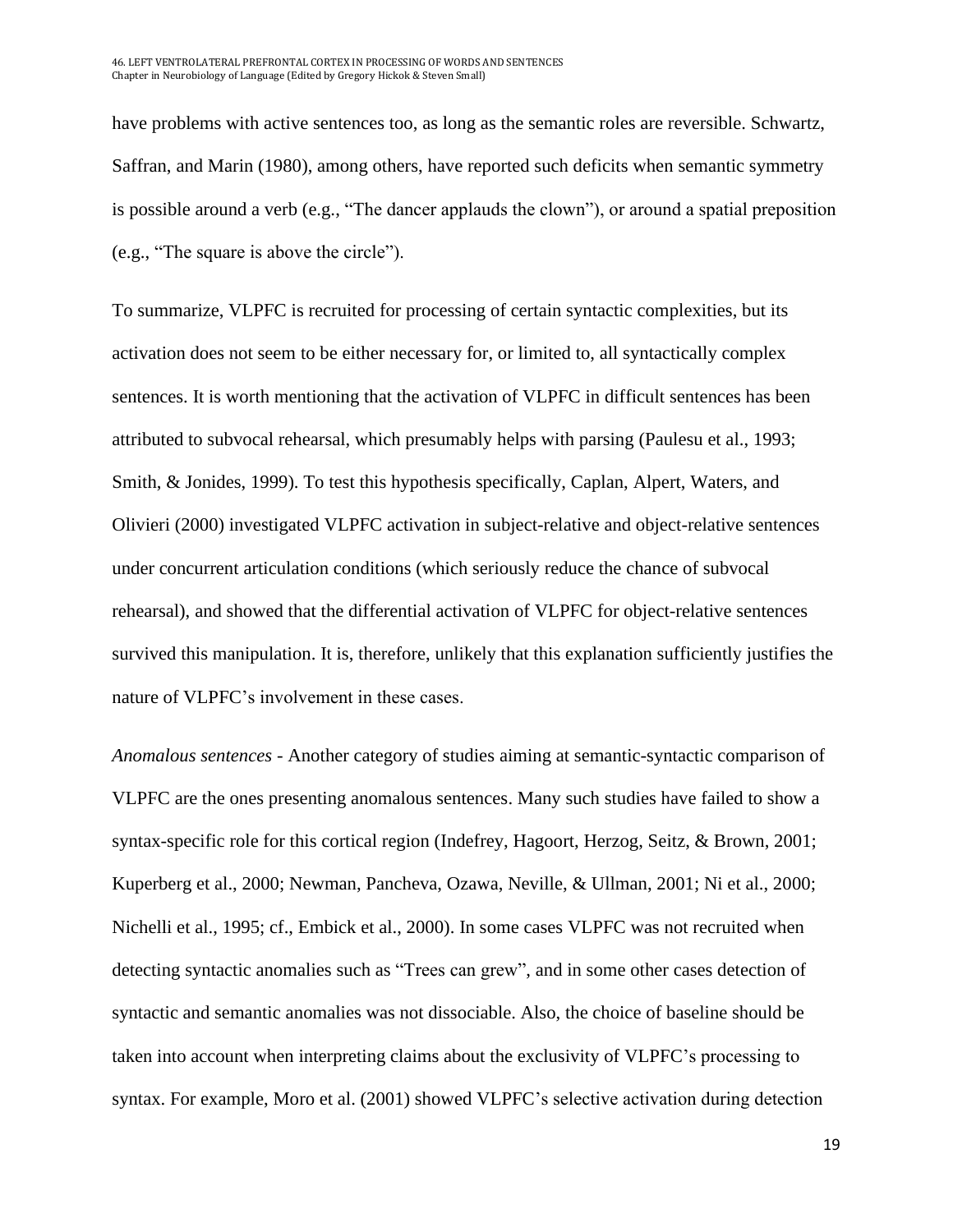of syntactic anomalies, but the baseline for comparison was detection of phonotactic and orthographic anomalies. To attribute greater VLPFC activation in detecting syntactic over, say, phonotactic anomalies, one must assume that the cognitive processes required for detecting these two types of violation are the same, except for the materials. This is very unlikely to be the case, as spotting syntactic errors, for example, noun-verb agreement errors, requires keeping track of earlier parts of the utterance, while phonotactic violations can be detected without any memory of what has been stated earlier. In fact, there is now ample evidence that semantic and pragmatic violations do recruit VLPFC (Hagoort, Hald, Bastiaansen, & Petersson, 2004; Kiehl, Laurens, & Liddle, 2002; Kuperberg, Holcomb, et al., 2003a; Kuperberg, Sitnikova, Caplan, & Holcomb, 2003b; Newman et al., 2001; Ni et al., 2000; see also Marini & Urgesi, 2012 for a TMS study). Baumgaertner, Weiller, and Büchel (2002) took this one step further by showing that unexpected sentence endings, even if they do not qualify as violations, elicit activation in VLPFC.

*Other semantic-syntactic comparisons -* Another category of studies speaking to a semanticsyntactic differentiation in the role of VLPFC compared either word lists to sentences, or meaningful sentences to jabberwocky and syntactic prose. Kaan & Swaab (2002) point out that the studies in this category which have failed to identify VLPFC (e.g., Kuperberg et al., 2000; Mazoyer et al., 1993; Stowe et al., 1998; 1999) outnumber the studies that have reported a positive effect (Bottini et al., 1994), and point to task-specific demands for recruiting VLPFC in the latter cluster.

*Ambiguity -* While there is simply too much evidence to deny the involvement of VLPFC in some aspect of semantic processing, it is also clear that there are some syntactic structures that elicit VLPFC activation more than others, as pointed out in the *syntactic complexity* section. Here, we separately review a subset of these studies, focusing on garden path sentences

20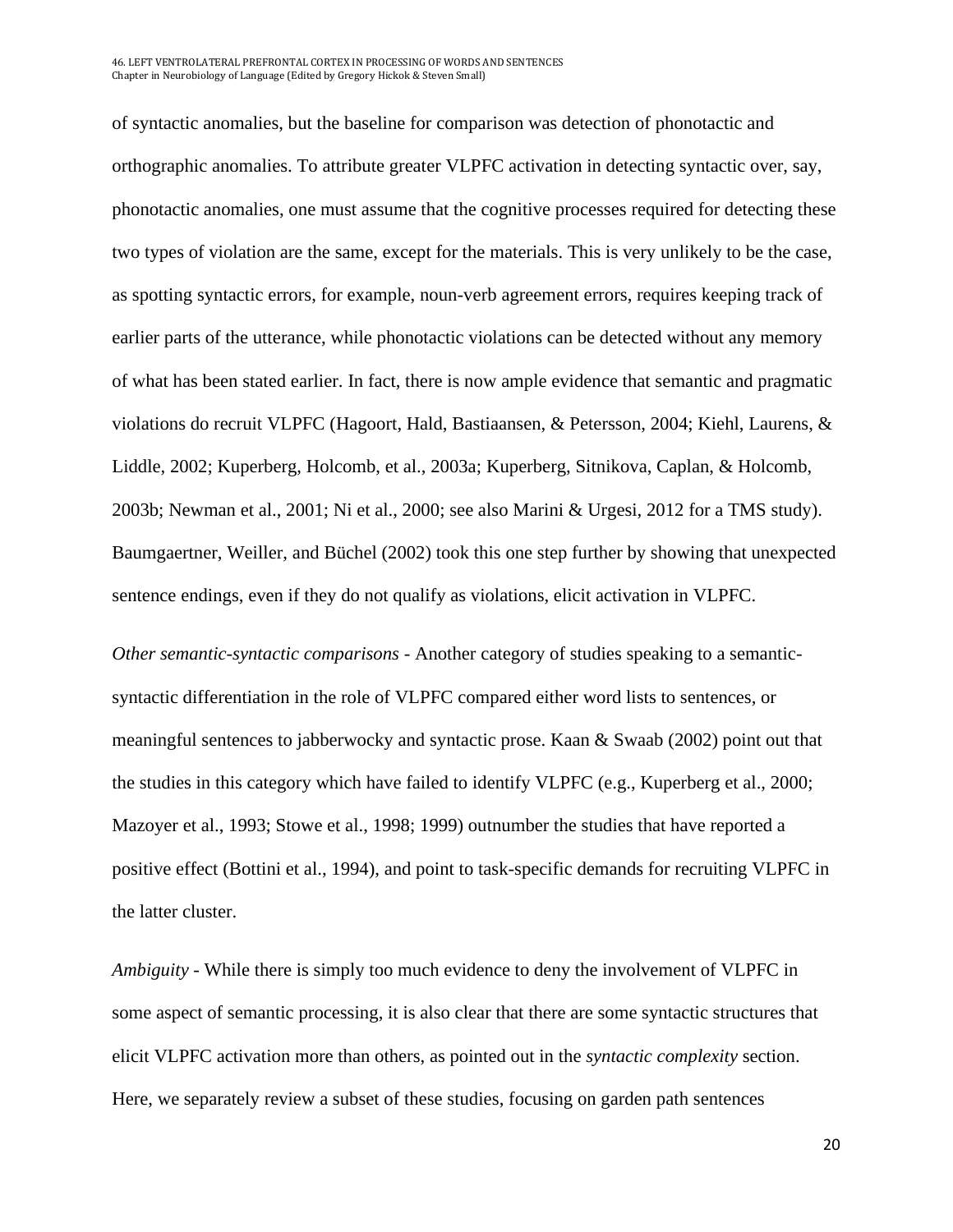(temporarily ambiguous sentences which initially lead to an incorrect interpretation), as they have been particularly useful in reconciling the semantic-syntactic debate over the role of VLPFC. Earlier, we mentioned Keller et al.'s (2001) study showing VLPFC activation when subjects encountered sentences containing ambiguous words like TRAIN. Minimizing the differences between surface forms of sentences, Mason, Just, Keller, and Carpenter (2003) used a similar logic, by using ambiguous words like WARNED in sentences such as the ones below, and observed the following activation pattern in VLPFC: a>b>c.

*a) The experienced soldiers warned about the dangers conducted the midnight raid. (ambiguous verb, subordinate form)*

*b) The experienced soldiers warned about the dangers before the midnight raid. (ambiguous verb, dominant form)*

*c) The experienced soldiers spoke about the dangers before the midnight raid. (unambiguous verb)*

When there was a single possible interpretation of the verb (i.e., spoke = past tense, active), VLPFC's role in parsing was minimal. When there were alternative meanings to be considered, VLPFC activation increased, to bias towards one of the two interpretations (i.e., warned = past tense, active or passive). The maximum involvement of VLPFC was observed when the correct interpretation required biasing towards the subordinate meaning of an ambiguous verb (i.e., warned = passive; See Garnsey, Pearlmutter & Myers, 1997, for a discussion of verb bias).

A few years after Mason et al.'s study, January, Trueswell, and Thompson-Schill (2009) presented the first clear demonstration for the involvement of the same cortical region in processing both syntactic and non-syntactic high-conflict tasks. These authors demonstrated within-subject overlap in neural substrates of processing garden path sentences and the word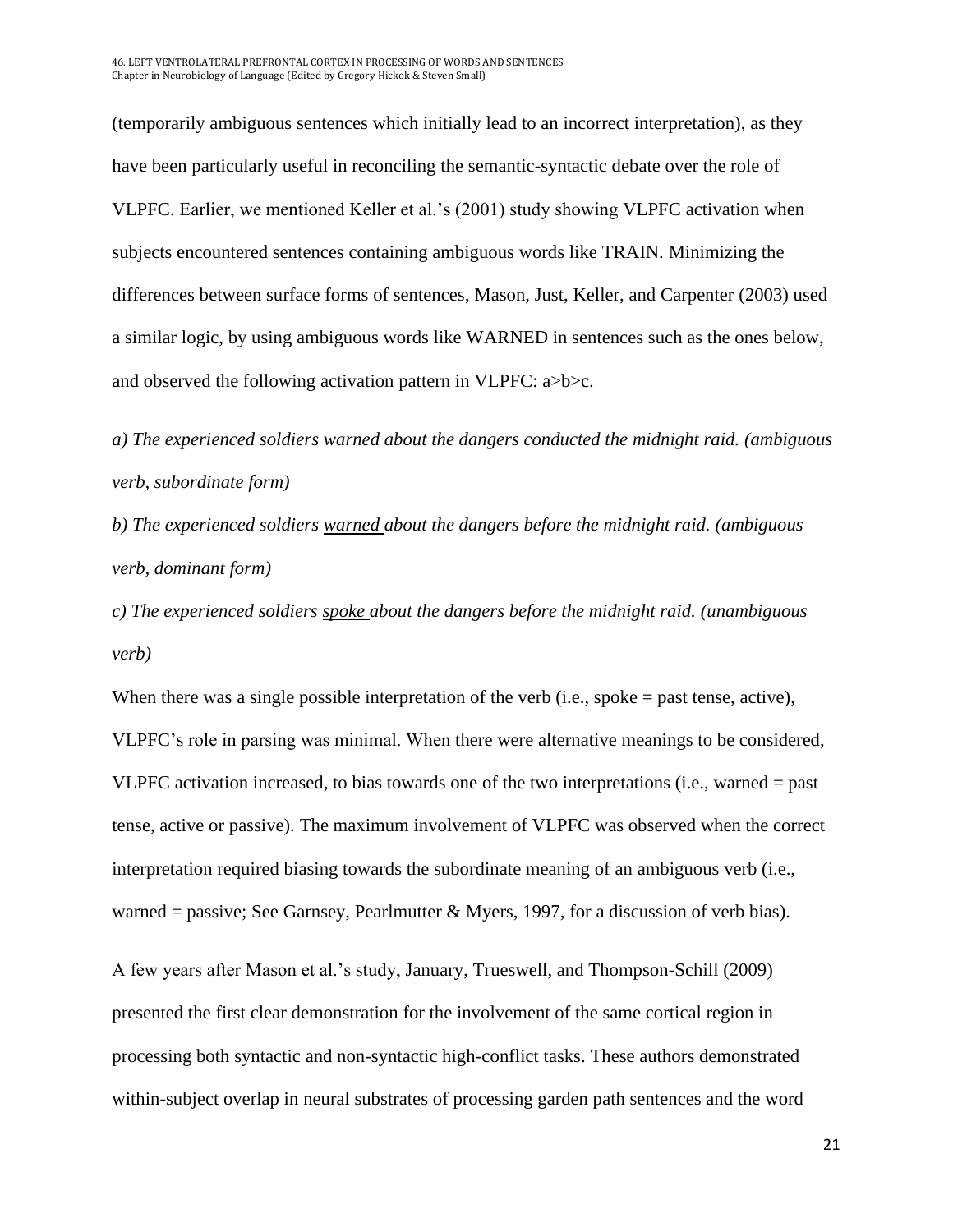Stroop task, localizing both effects to VLPFC. Studies of patients with VLPFC lesions confirm that they indeed have problems recovering from the wrong interpretation of sentences that initially induce a bias towards the incorrect meaning (Novick et al., 2009; Novick, Trueswell, & Thompson-Schill, 2005). The same patients show selective impairment in suppressing interference in a memory task (Novick et al., 2009; see also Hamilton & Martin, 2005).

But does VLPFC respond to the ambiguous word itself, or to the need for revision (i.e., the disambiguating information)? Fiebach, Schlesewsky, Lohmann, Von Cramon, and Friederici (2005) found greater VLPFC activation when disambiguating information came later, as opposed to earlier, in the sentence. This is expected if VLPFC starts the biasing process at the moment the parser encounters an ambiguity and continues to update the bias as more cues accumulate. If the initial commitment to a meaning is incorrect, the later the disambiguating information comes in, the farther the bias in the incorrect direction, and the more work needed to shift the competition in favor of the alternative meaning, hence the greater activation in the delayed disambiguation condition. Compatible with this interpretation, Rodd, Johnsrude, and Davis (2012) manipulated the relative timing of the ambiguous word and the disambiguating information, and showed VLPFC activation both by the ambiguous word and by the subsequent disambiguating information. In contrast, left inferior temporal gyrus responded only to the disambiguating information.

The evidence strongly suggests that when there is need for biasing interpretation towards one of the two meanings, VLPFC is activated, especially if the favored meaning turns out to be incorrect. If this is really the role of this region, the bias need not be induced by syntax; semantics too should be able to create the incorrect bias. Recently, Thothathiri, Kim, Trueswell, and Thompson-Schill (2012) demonstrated that this is true. By keeping the verb constant in an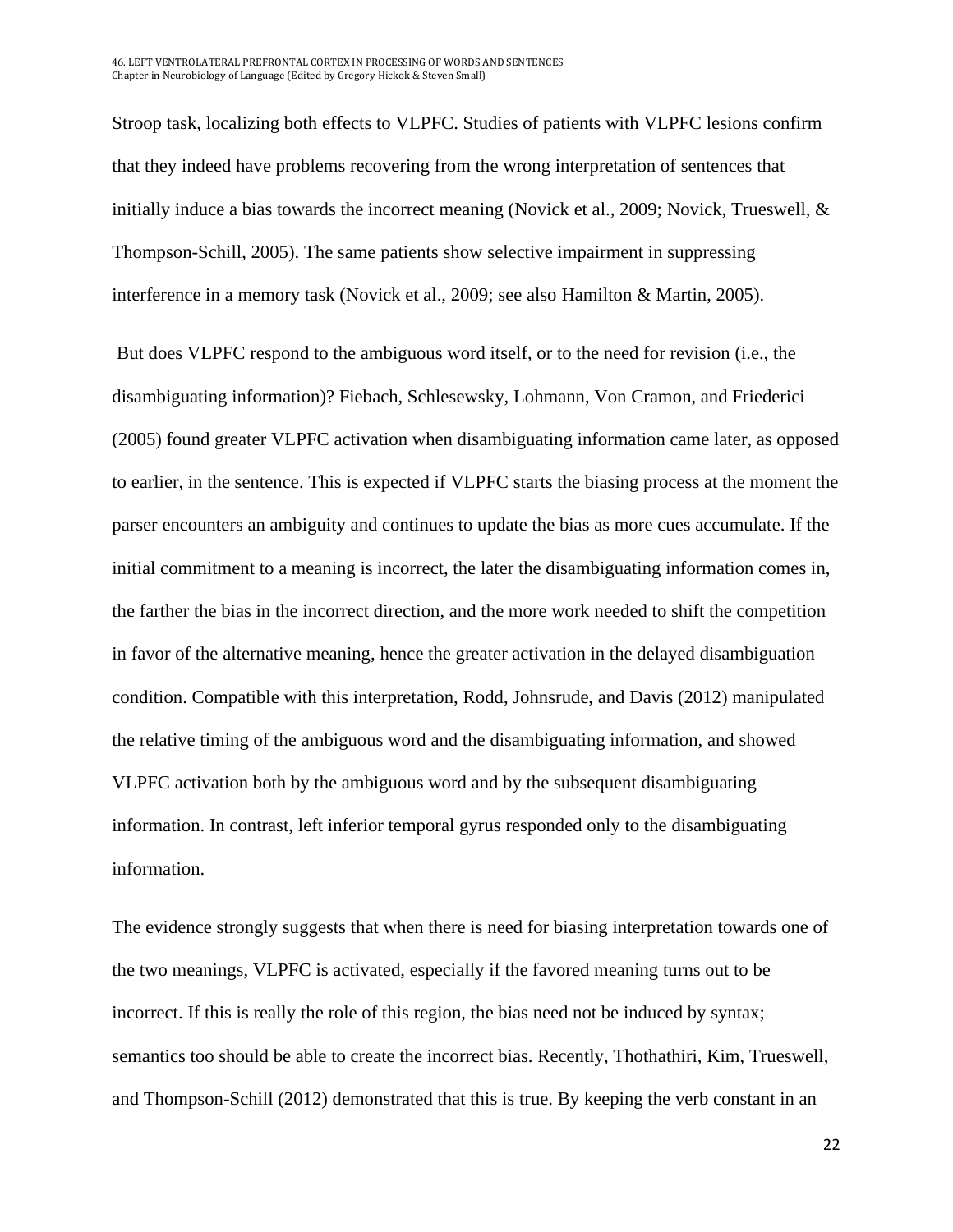unambiguous syntactic structure, and changing the content nouns around the verb, they evaluated parsing of three types of sentences (a-c below). The pattern of VLPFC activation was as follows:  $a>b>c.$ 

*a) The journalist was interviewed by the undergraduate. (violation of the usual role of journalist) b) The patient was interviewed by the attractive man. (neutral roles)*

*c) The celebrity was interviewed by a reporter. (congruent with the usual role of reporter)*

While there is no ambiguity in these sentences, violation of the usual semantic roles recruits VLPFC, proportionally to the degree of violation. Similarly, Saffran, Schwartz, and Linebarger (1998) reported that patients with agrammatic aphasia exhibited high error rates even with syntactically simple sentences, when semantic information contradicted the correct thematic role assignment: (e.g., "The deer shot the hunter."), but the exact site of lesion was not specified for the patients in this study.

#### **Summary**

*Against a rigid semantic-syntactic distinction in VLPFC –* Our goal for organizing this chapter into two sections was to better classify studies pertaining to the role of VLPFC in single-word vs. sentence proessing. But in so doing, we also captured the spirit of a fundamental debate over the role of VLPFC, namely the semantic-syntactic debate. In the first section, we discussed an abundance of evidence from neuroimaging, TMS and lesion studies converging on the role of VLPFC in biasing competition during semantic/lexical selection, in the absence of any syntaxlike structure. In the second section, we discussed studies that directly pitted semantic processing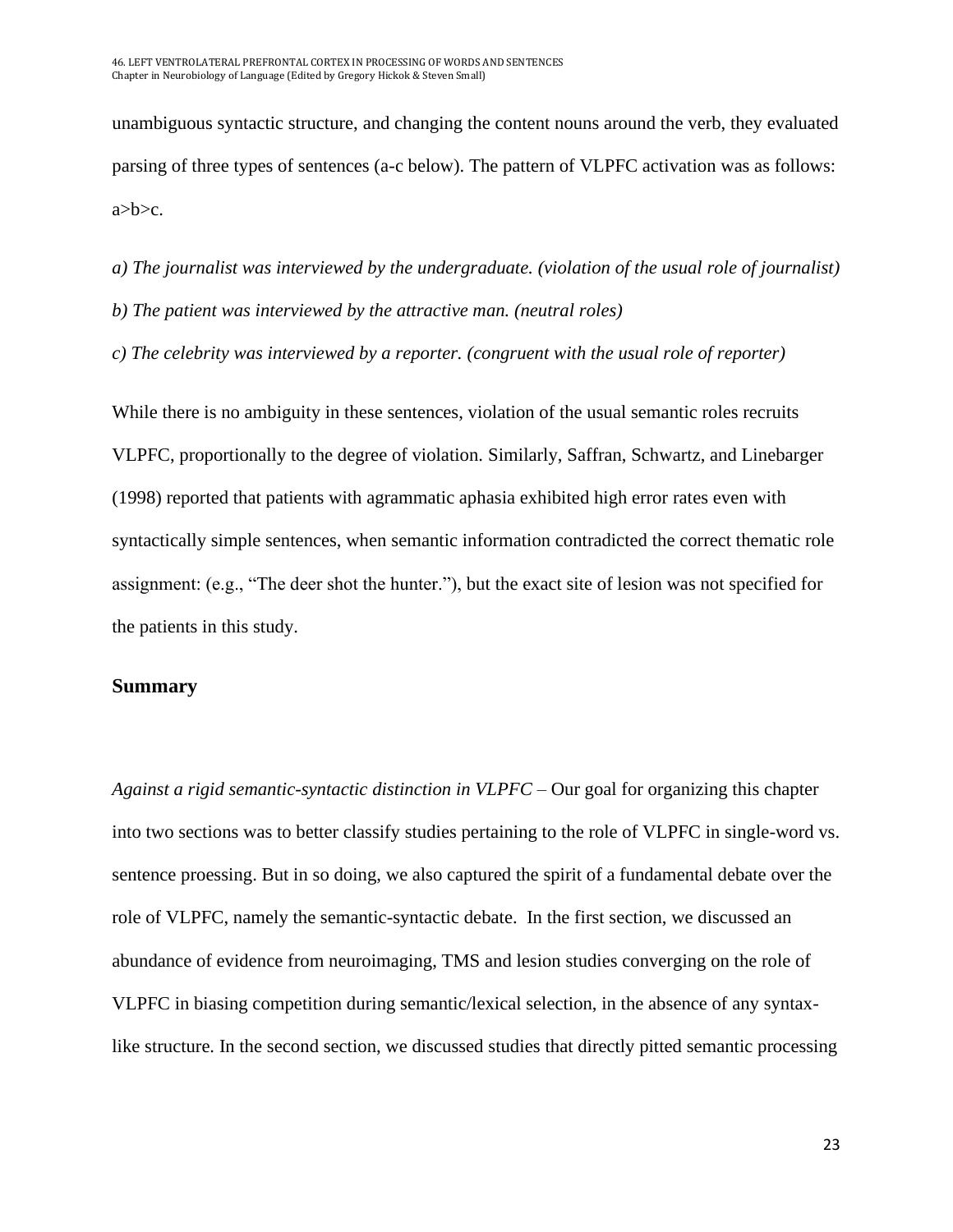against syntactic processing in VLPFC, and showed that the evidence for a pure syntactic account is sparse.

Our contention is that drawing a hard line between semantic and syntactic processing in understanding the role of VLPFC in language processing is not very useful. By this assertion, we do not mean to deny that semantic and syntactic aspects of language processing are distinct and can be teased apart, but that given the empirical evidence, this distinction does not seem critical to VLPFC operations. ERP studies have shown that both syntactic violations (e.g., "at breakfast the boys would eats…") and certain semantic violations in the absence of syntactic violations ("at breakfast the eggs would eat…"), evoke a positivity called P600 ( Kuperberg, 2007; Kuperberg, et al., 2003a, b; Kuperberg, Caplan, Sitnikova, Eddy, & Holcomb, 2006). Interestingly, even though these two sentence types are different from violations of world knowledge such as "The Dutch trains are white…" (Hagoort et al., 2004), or expected events "…at breakfast the boys would plant…", which elicit N400 instead, all of these violations activate VLPFC (Kuperberg, Sitnikova, & Lakshmanan, 2008).

What is the cognitvie explanation for this? Modern theories of language comprehension (e.g., MacDonald, Pearlmutter, & Seidenberg, 1994) propose that upon encountering a sentence, multiple sources of information (syntactic, semantic, pragmatic, etc.) are triggered and collaborate in order to derive the meaning. Activation of information in each domain is probabilistic and frequency-dependent, and convergence of information from these multiple domains leads to proper comprehension of a sentence. Because the ultimate goal is to arrive at a coherent meaning supported by all cues, any type of information, if it creates a bias towards an interpretation that clashes with other types of information, leads to conflict, and this conflict requires top-down control to be resolved. The source of initial incorrect bias could be syntactic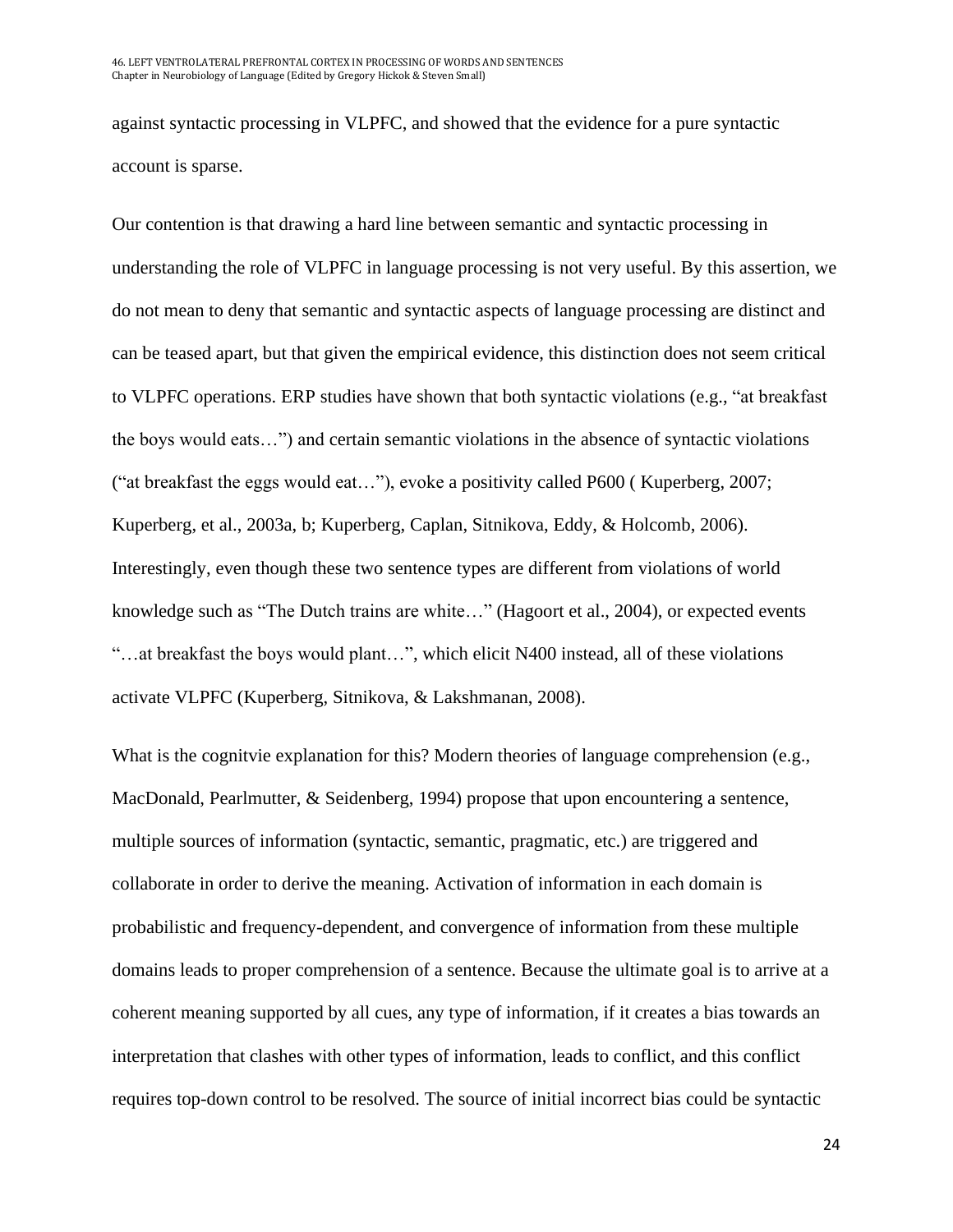(e.g., in the case of less frequent object-relative clauses without strong semantic cues), semantic (e.g., when the world knowledge is incongruent with the thematic roles, like celebraties photographing paparazzi), or perhaps other (e.g., pragmatic, prosodic, etc.). Regardless, upon encountering potential for multiple interpretations, VLPFC is activated to use the existing information to create the bias, and continues to do so until conflict is minimized. If VLPFC fails, due to lesion or temporary deactivation via TMS, top-down control is significantly reduced, and processing would follow bottom-up cues, giving rise to the difficulty that VLPFC patients have with sentences the correct interpretation of which requires overriding a strong semantic-syntactic cue. Complementary to this picture are cases where bottom-up cues are limited. While a sentence bombards the comprehension system with multiple external cues, production is much more internally driven. Thus, the speaker must use top-down control to successfully initiate (and to fluently continue) the generation of concept/linguistic materials, except for cases where a strong bottom-up cue is presented (e.g., a picture of an object with a unique label), eliminating the need for top-down biasing.

*A new "Broca's" aphasia –* Earlier in this chapter we alluded to the fact that Broca's aphasia does not necessarily correspond to pathology in Broca's area. In this section, we present other clinical profiles of aphasia that have stronger ties to VLPFC lesions. First we discuss the revival of an old profile described by Alexander Luria, called "dynamic aphasia" (Luria & Tsvetkova, 1968; Luria, 1970, 1973), which has been directly linked to VLPFC damage. Next, we discuss a syndrome called Semantic Aphasia (SA), also seen in VLPFC patients, although certain temporo-parietal regions can induce similar symptoms. Our goal is not to argue that these two are distinct syndromes. In fact, it is quite likely that the patients reported under these two labels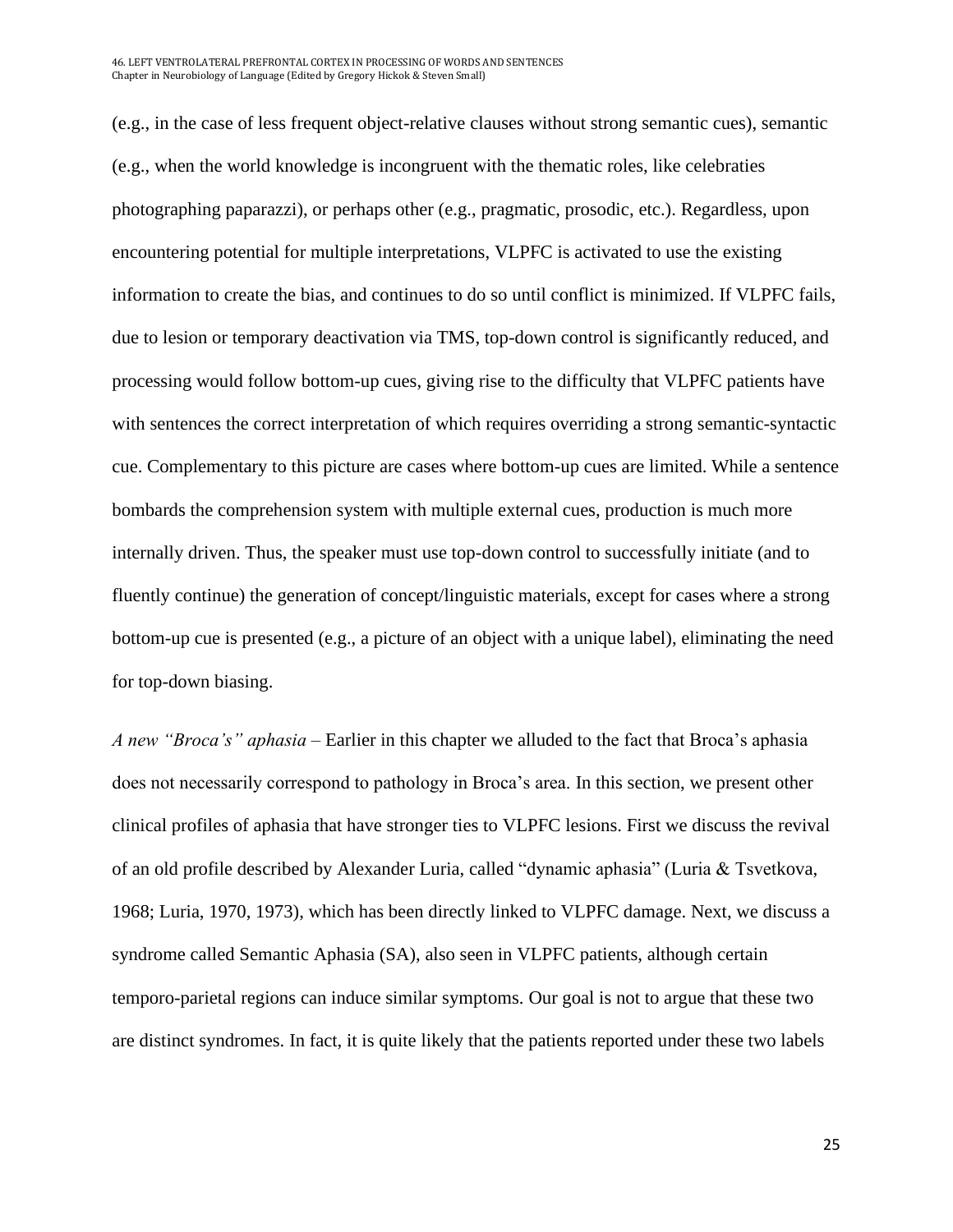have similar clinical deficits; however, to date they have been studied and discussed under different literature.

A typical dynamic aphasic profile is portrayed by a patient described by Robinson, Blair, and Cipolotti (1998). This patient had a frontal meningioma that impinged upon BA45, and presented with no impairment in simple picture naming, word repetition, comprehension or reading, but with markedly decreased spontaneous or propositional speech. In multiple experiments, the authors showed that the patient was unimpaired in generating words or phrases given a strong cue which limited the possible responses, but was severely impaired under conditions where the cue was not strongly associated with a unique response (See Robinson, Shallice, & Cipolotti, 2005, for a similar report). It is worth mentioning that the patient reported in Robinson et al. (1998) had a lesion that also impacted the dorsolateral PFC (DLPFC). Alexander (2006) has also considered lesions of DLPFC to be relevant to symptoms of dynamic aphasia. To investigate exactly which aspect of the impairment in dynamic aphasia was linked to the VLPFC, Robinson, Shallice, Bozzali, and Cipolotti, (2010) extended their case study to a group study. In this new study, patients with VLPFC damage were compared to patients with frontal lesions sparing VLPFC and patients with posterior lesions. Compared to the other two groups, VLPFC patients showed selective impairment in sentence generation tasks only when stimuli activated multiple conceptual propositions that competed with each other for selection. For example, VLPFC patients were impaired in generating sentences from high frequency words, but not from lowfrequency words and proper nouns, because the latter two are more constraining in their associations. In contrast, when the lesion spared VLPFC (i.e. non-VLPFC and the left temporal groups) the patients did not show sensitivity to the number of possible propositions.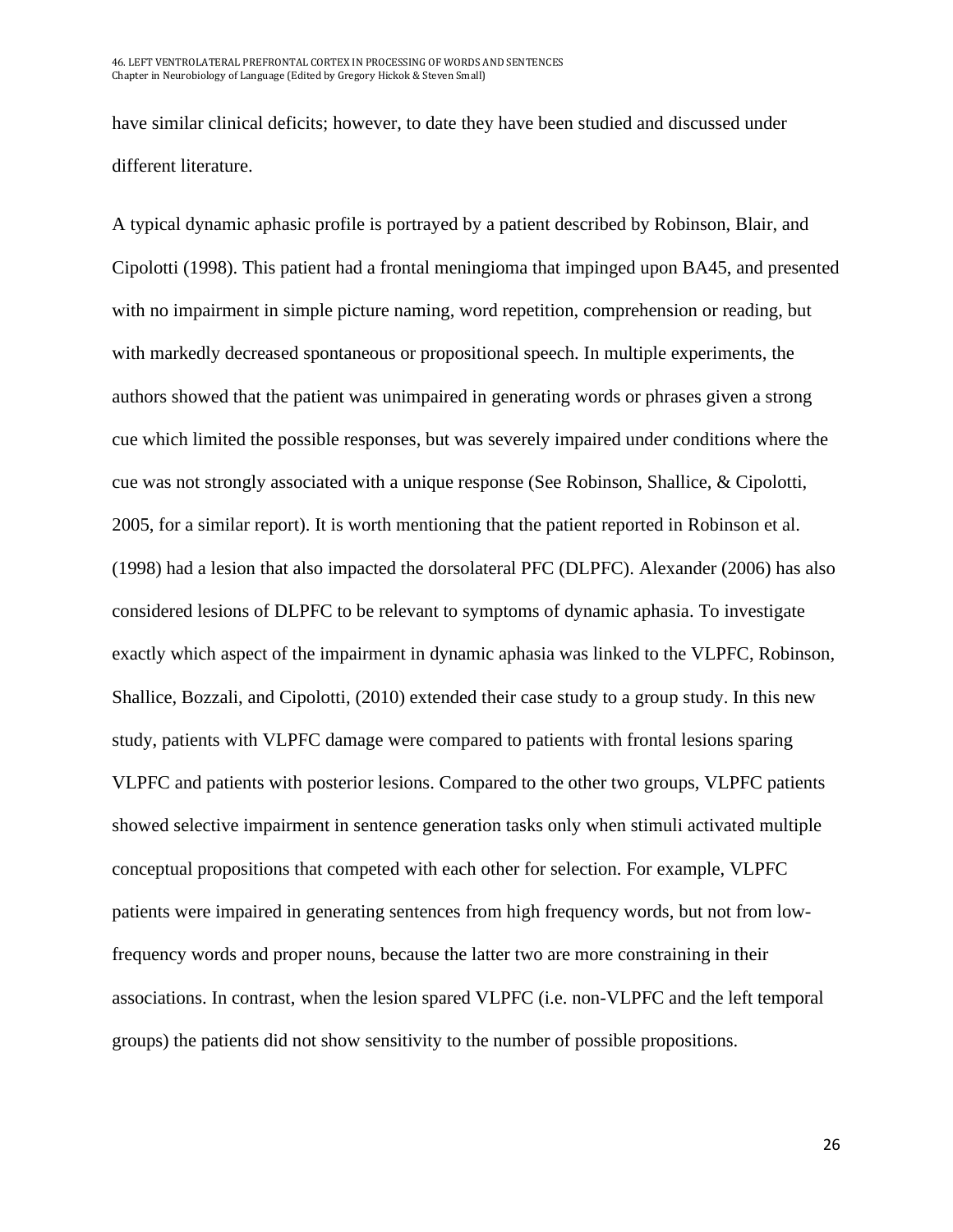Impairment in this experimental task was shown to be predictive of the clinical problem: VLPFC patients' scores in the high-frequency minus low-frequency, and high- frequency minus proper noun conditions showed a reliable correlation with their spontaneous speech rate. In keeping with this, Blank, Scott, Murphy, Warburton, and Wise (2002) found that BA44 showed greater activation under conditions of propositional compared to non-propositional speech (i.e., counting and overlearned nursery rhymes). It must be, however, pointed out that based on these findings, Robinson et al. (2010) concluded that VLPFC has a fundamental role in selection for conceptual propositions, as opposed to selection during lexical retrieval. Given the evidence reviewed in earlier sections, we are skeptical about the exclusivity of the role of VLPFC to conceptual biasing. For instance, under this account, it is unclear why VLPFC lesions would cause impairment in naming a picture COUCH/SOFA when the "concept" is right in front of the patient. We, however, concur that profile of dynamic aphasia is compatible with the perspective taken in this chapter on the role of VLPFC.

Another clinical syndrome that has been recently linked to VLPFC is Semantic Aphasia (SA; Jefferies & Ralph, 2006), a deficit that is meant to be contrasted with Semantic Dementia (SD). SD, which generally results from bilateral damage (often of the atrophic type) to anterior temporal lobes, affects conceptual knowledge in verbal and non-verbal domains across different sensory modalities (Bozeat, Lambon Ralph, Patterson, Garrard, & Hodges, 2000; Coccia, Bartolini, Luzzi, Provinciali, & Lambon Ralph, 2004; Luzzi et al., 2007). Thus the hallmark of SD is that failure to activate a concept is stable across tasks and processing modalities (Bozeat et al., 2000; Jefferies & Lambon Ralph, 2006). TMS studies on healthy controls corroborate this assertion (Pobric, Jefferies, & Lambon Ralph, 2007; Ralph, Pobric, & Jefferies, 2009). In contrast to SD, SA patients have intact conceptual knowledge, but controlling that knowledge

27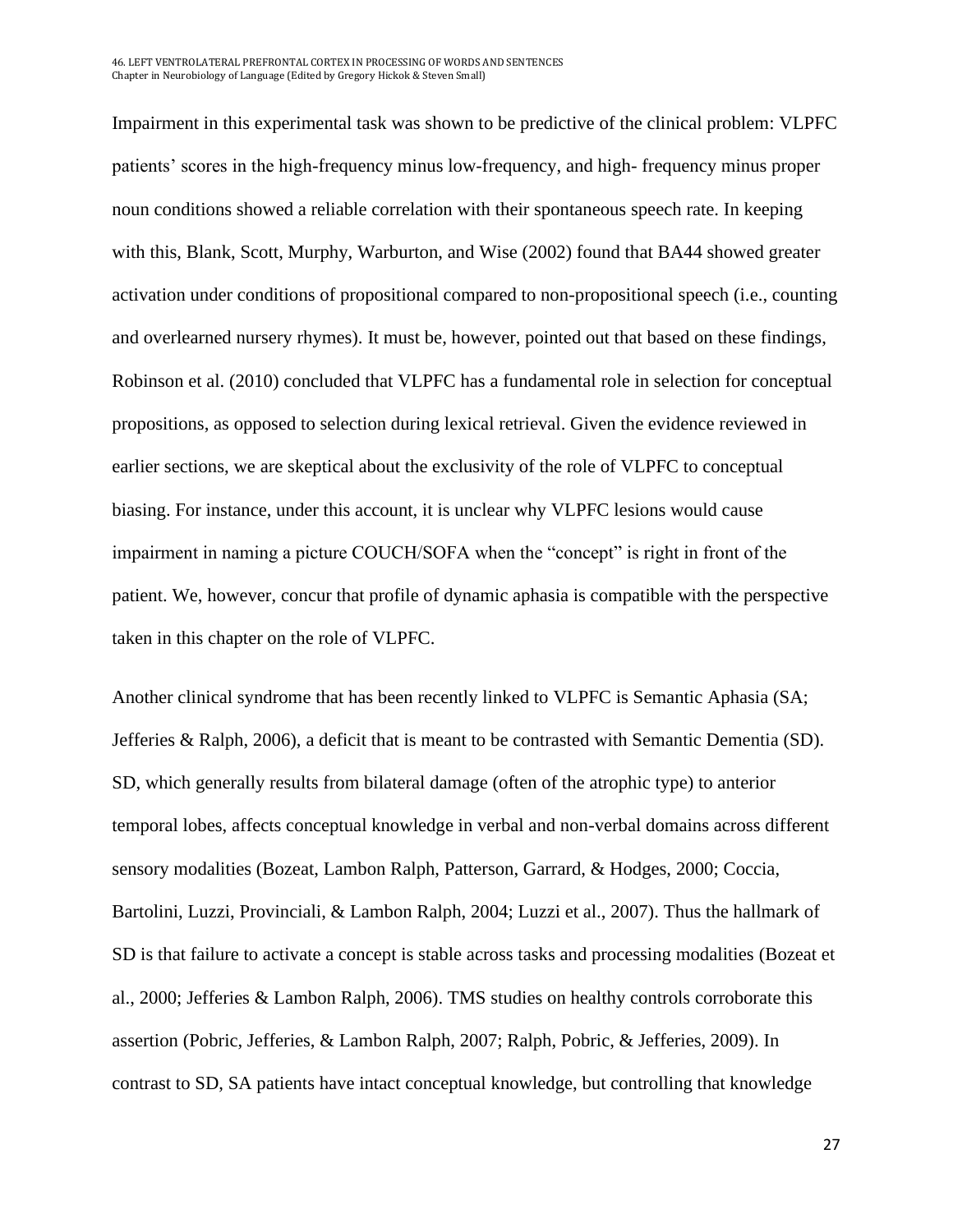has become dysregulated. These patients usually have post-stroke lesions in the VLPFC, although it has been reported that lesions in inferior parietal cortex (i.e., BA 39/ 40) and posterior temporal (especially temporoparietal junction) can create similar symptoms, suggesting that semantic control is achieved through a distributed network (Whitney et al., 2012). Importantly, SA patients differ from SD patients in their inconsistent performance on the same items when the control demands of the task change, and their picture naming performance shows great sensitivity to constraining or distracting cues.

Deficits of SA patients closely mirror what we discussed as VLPFC's function. For example, Noonan, Jefferies, Corbett, and Lambon Ralph (2010) performed four experiments in a group of SA patients, three of which are in line with the studies previously discussed in this chapter. In Experiment 1 participants had to judge which of three alternatives was closest in meaning to a probe item. The semantic distance between the probe item (CHIPMUNK) and the target was manipulated to be low (e.g., SQUIRREL) on half of the trials, and high (e.g., BEE) on the other half, while the two distractors were kept the same (and unrelated to both the probe and the target). In Experiment 2, they examined synonym and antonym judgments when the associative strength between the probe (e.g., HAPPY/NEAT) and one of the distractors was either stronger or weaker than the association between the probe and the target (e.g., HAPPY- SAD (distractor) > HAPPY – CHEERFUL (target); NEAT – MESSY (distractor) < NEAT-TIDY (target)). Consistent with the past findings, SA patients showed selective impairment when the correct response required biasing towards the weak association. In Experiment 4, participants were asked to select which of four words was related in meaning to a probe word presented at the top of the page. In half of the trials, the target referred to the dominant meaning of the probe word (FIRE  $\rightarrow$  HOT). In the remaining trials the target word was related to the subordinate meaning of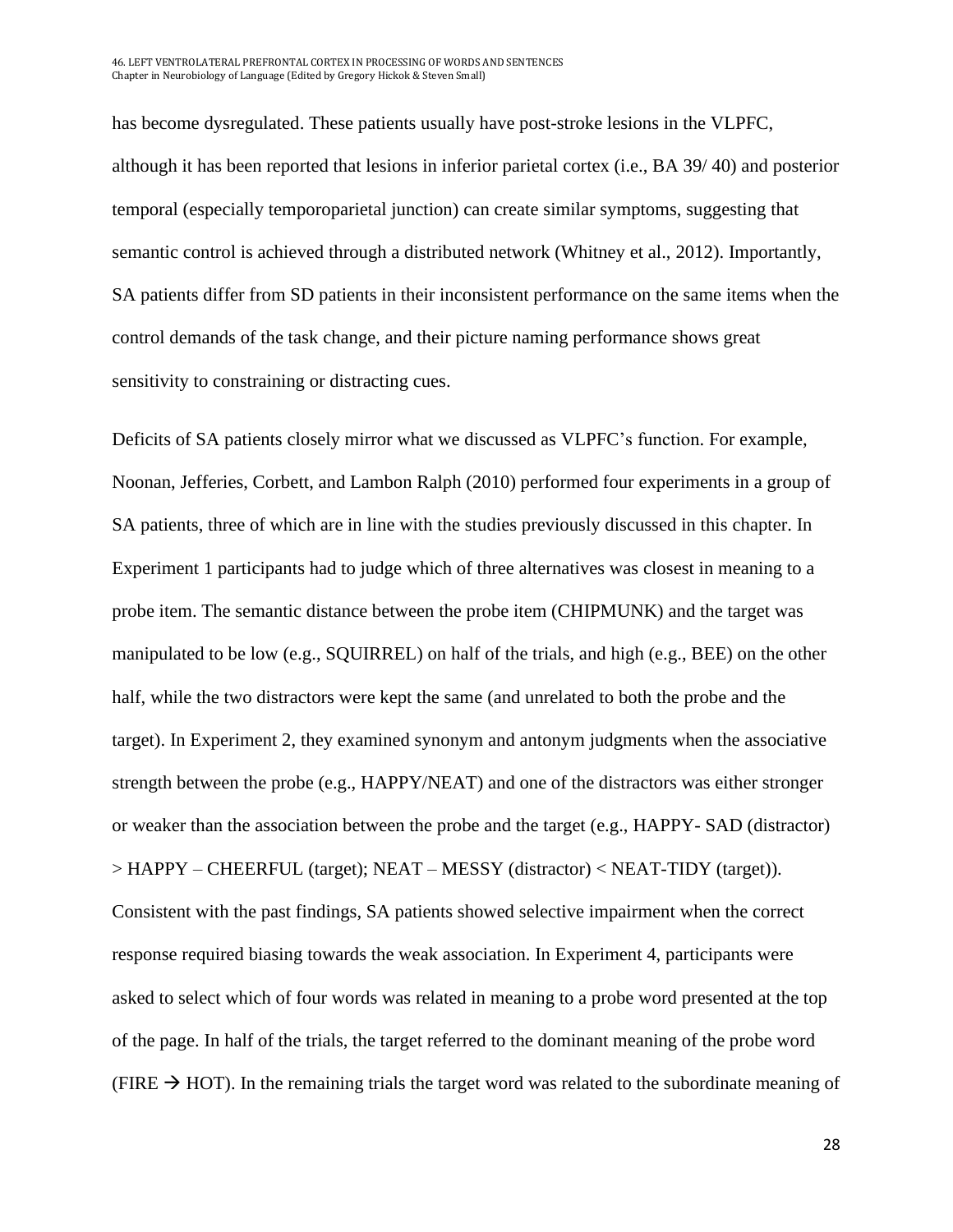the probe word (FIRE  $\rightarrow$  RIFLE), while distractors remained the same. Three cue conditions preceded these trials: no cues, correct cues (e.g., "I lit a fire"  $\rightarrow$  HOT), or miscues (e.g., "Fire at will"  $\rightarrow$  HOT). SA patients showed great difficulty activating the less frequent meaning, and this was the condition that specifically benefitted from cueing.

On the production side, the cue/miscue paradigm has been used to probe the sensitivity of SA patients to constraining and distracting information. Jefferies, Patterson, and Ralph (2008) showed that phonological onset cues (e.g.,  $/k$ ) when naming pictures (e.g., a cup) were very useful in helping SA patients overcome their difficulty in suppressing competing names (e.g., tea). Noonan et al. (2010; Experiment 3) showed that the opposite manipulation in Jeffries et al.'s cuing paradigm does indeed yield the opposite effect. Miscuing the picture name (e.g.,  $/t/$ for the picture of a cup) impaired the SA patients' ability to name the pictures correctly and elicited additional semantic errors.

It is noteworthy that semantic control deficits in SA patients are not restricted to the verbal domain. Corbett, Jefferies, Ehsan, and Lambon Ralph (2009) compared object use in SD and SA patients, and found that SD, but not SA, patients' performance was sensitive to item frequency, and was consistent irrespective of task demands. Straightforward object use demonstration, for example, was relatively intact in SA patients, in comparison to much poorer performance on an executively demanding, mechanical-puzzles task (see also Corbett, Jefferies, & Lambon Ralph, 2009).

### **Concluding remarks and future avenues**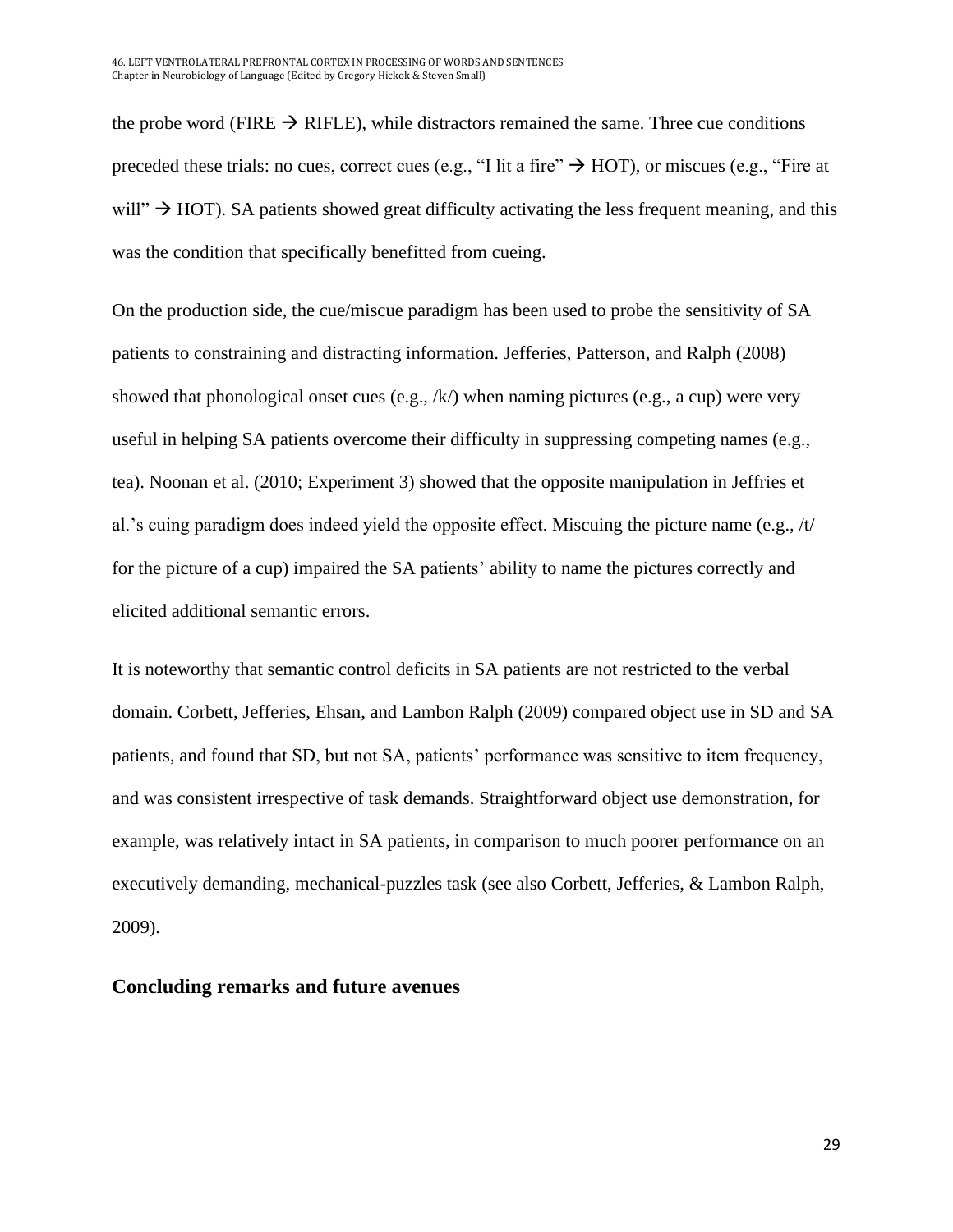While left temporal cortex is consistently implicated in storing long term representations of knowledge (Binder, Desai, Graves, & Conant, 2009; Indefrey & Levelt, 2004; Vigneau et al., 2006), VLPFC seems to mediate processes necessary for controlling the use of this knowledge. We reviewed evidence from multiple sources in single-word and sentence production and comprehension consistent with a crucial role of this region in implement top-down biasing at the semantic/lexical level. It is important to point out that this is not restricted to the language domain. VLPFC's involvement has been shown in selecting the target among non-target items in target detection tasks, even when items are complex symbols without known lexical labels (Hampshire, Duncan, & Owen, 2007). More generally, VLPFC has been proposed as a critical part of a system involved in processing hierarchical structure of goal-directed behavior (e.g., Koechlin & Jubault, 2006).

While we have made considerable progress in understanding the role of VLPFC in processing language, much remains to be explored. We close by posing four main questions which we consider to be excellent avenues for promoting our understanding of the role of VLPFC in language:

1- How many stages are there in (controlled) lexico-semantic retrieval and which stage/stages requires VLPFC? Badre and Wagner (2007) proposed that VLPFC implements semantic control in two steps: step 1 constitutes controlled access to stored representations when bottom-up input is not enough. Step 2 operates post-retrieval, and is thought to bias competition among representations that have been activated during step 1. A similar idea has been expressed by Thompson-Schill and Botvinick (2006) using a Bayesian framework. According to Badre and Wagner (2007) both steps recruit VLPFC, albeit different parts of it (BA 47 and BA45

30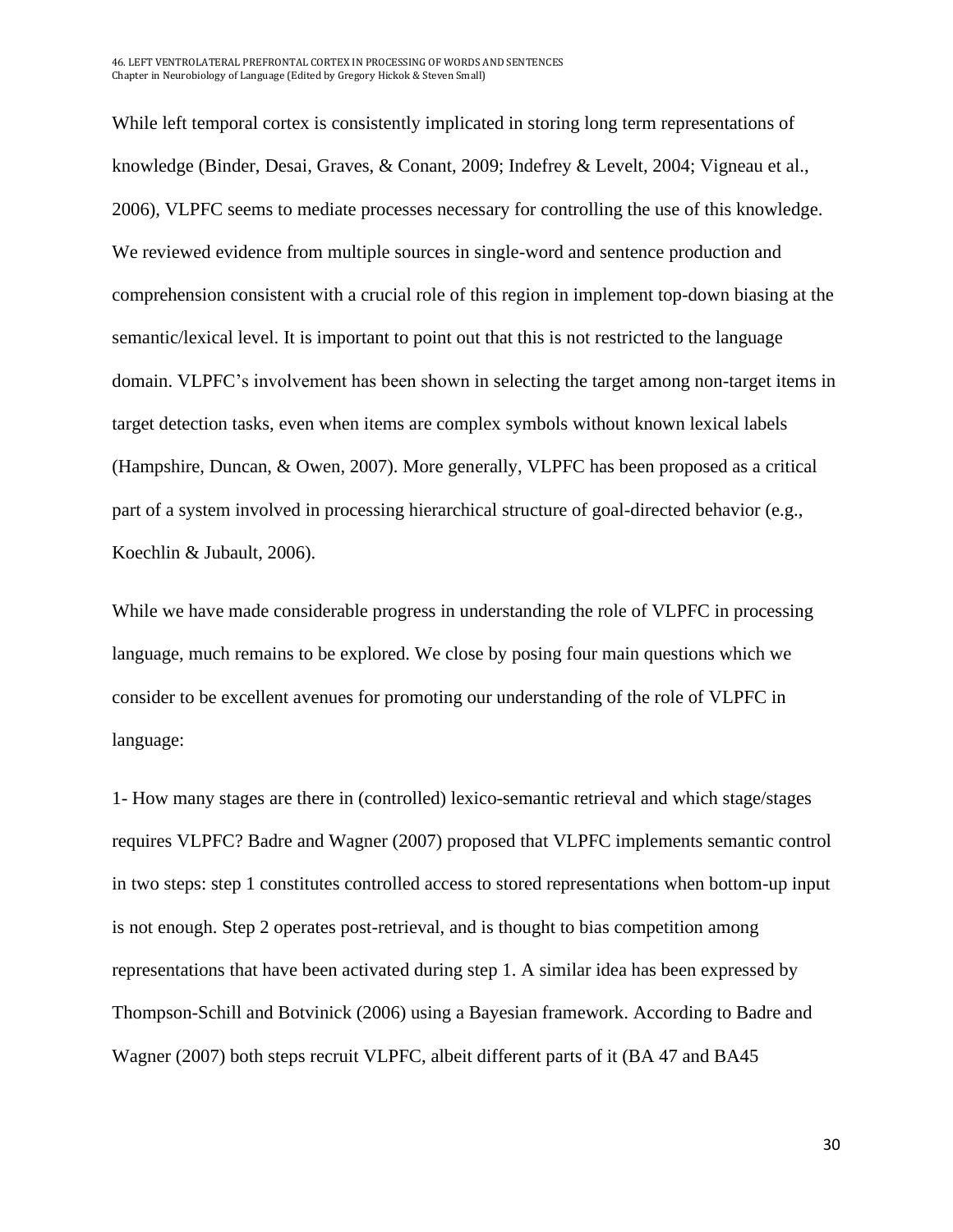respectively; cf., Whitney et al., 2012). The exact computations by which this is achieved are not clear.

2- Are sub-divisions of VLPFC specialized based on different materials or different processes? An example of a material-based parcellation in the context of language is the semanticphonological distinction, born out of the differential sensitivity of the posterior parts of VLPFC to phonological, and the anterior parts to semantic processing (Devlin et al., 2003; Gold, Balota, Kirchhoff, & Buckner, 2005; Gough et al., 2005; Poldrack & Wagner, 2004). Studies of statistical mapping between speech errors and lesion sites using Voxel-based Lesion-Symptom Mapping also link damage to the posterior aspects of VLPFC to phonological errors (Myrna F. Schwartz, Faseyitan, Kim, & Coslett, 2012) and its anterior aspects to semantic errors (Schwartz, Kimberg, Walker, Faseyitan, & Brecher, 2009). Similarly, using a version of the technique which maps lesions to parameters in a computational model of language production, Dell, Schwartz, Nozari, Faseyitan, and Coslett (2013) showed that lesions in the more posterior parts of VLPFC correspond to the phonological parameter of the model, while lesions in the more anterior parts of VLPFC are associated with semantic errors.

The semantic-phonological distinction, however, does not negate a process-based organization. Semantic and phonological processing may differ not only in the materials they use, but also in the operations performed on those materials. One dominant process-based view is that of a rostro-caudal functional gradient of abstraction, with more anterior regions processing more abstract information (e.g., Badre, 2008; Badre & D'Esposito, 2009). This view has found support in the dorsolateral prefrontal cortex (Badre & D'Esposito, 2007; Koechlin & Jubault, 2006; Koechlin, Ody, & Kouneiher, 2003) and more recently also in the VLPFC (Race, Shanker, &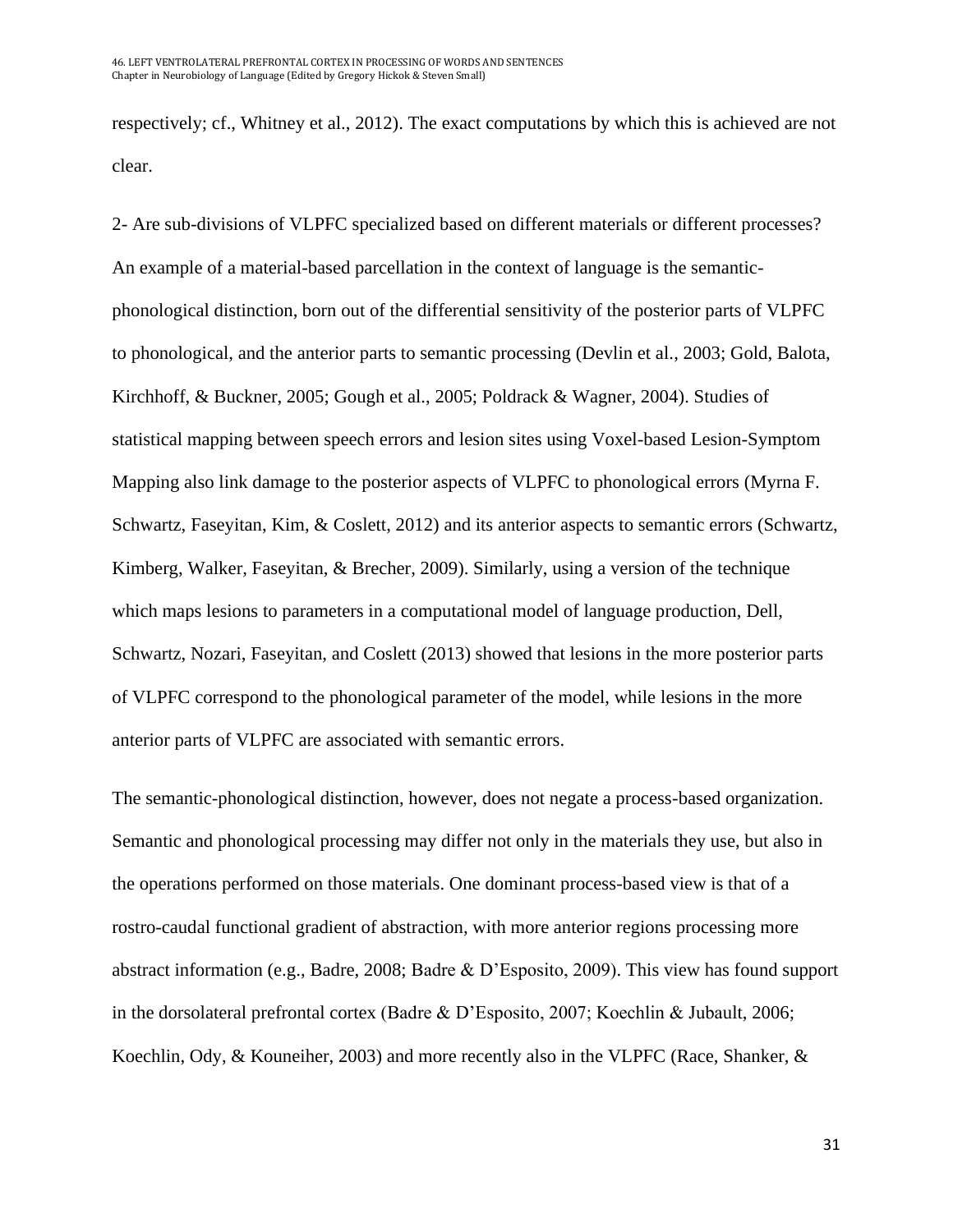Wagner, 2009). It remains to be seen if such a view is sufficient for explaining the separation of semantic and phonological processing in VLPFC.

3- Are the same regions in the prefrontal cortex that support domain-general mechanisms also support language processing? While some have argued for domain-generality (e.g., January et al., 2009), some have contested this view (e.g., Fedorenko, Behr, & Kanwisher, 2011) and some have proposed a middle ground, identifying both language-specific and domain-general regions in the PFC (Sakai & Passingham, 2002). A recent study tested whether the rostro-caudal gradient of abstraction, referred to above, is sensitive to the nature of the representations (spatial vs. verbal). Bahlmann, Blumenfeld, and D'Esposito (2014) found an indistinguishable pattern of activity for the two stimulus types along this rostro-caudal axis. However, a task-sensitive topographic segregation was also found in the dorso-lateral axis, such that processing of spatial information was localized to more dorsal areas, whereas processing of verbal information activated more ventral regions.

4- What other regions are in the control network that VLPFC is part of and what role do they play? As pointed out earlier, semantic control deficits of the SA type can also arise from lesions to posterior temporal or inferior parietal lobes. These two areas are heavily connected to the prefrontal cortex via arcuate and longitudinal fasciculi (e.g., Parker et al., 2005), and have both been previously implicated in tasks requiring controlled semantic access (Badre, Poldrack, Paré-Blagoev, Insler, & Wagner, 2005; Gennari, MacDonald, Postle, & Seidenberg, 2007; Lee & Dapretto, 2006; Rodd, Davis, & Johnsrude, 2005; Thompson-Schill et al., 1997; Wagner et al., 2001; Whitney et al., 2012; Zempleni, Renken, Hoeks, Hoogduin, & Stowe, 2007). It remains to be demonstrated how labor is divided in this fronto-temporo-parietal network that supports semantic and lexical retrieval.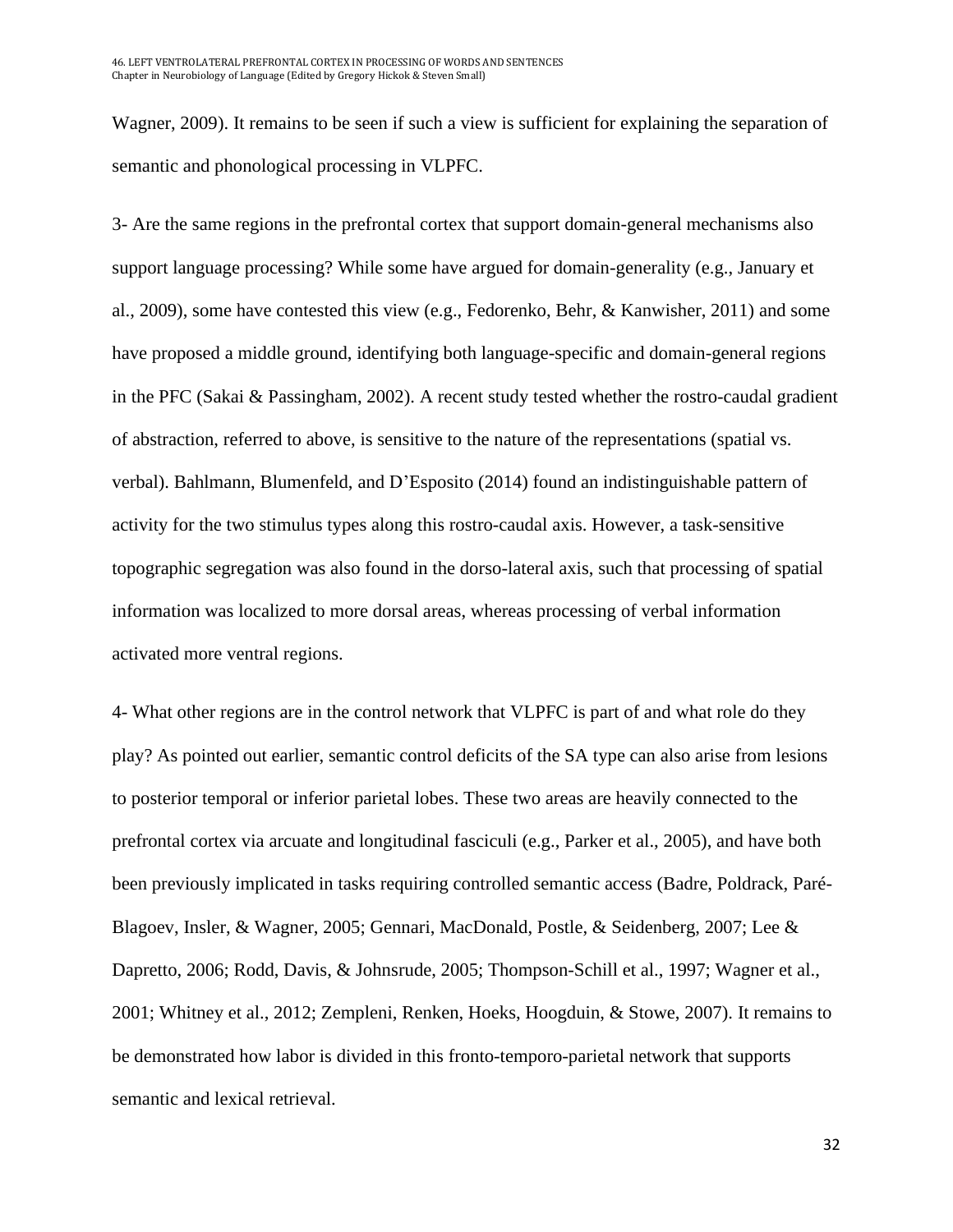# **Acknowledgements**

We would like to thank Gary Dell and Tilbe Göksun for their valuable comments.

## **References**

- Aboitiz, F., & García V, R. (1997). The evolutionary origin of the language areas in the human brain. A neuroanatomical perspective. *Brain Research Reviews*, *25*(3), 381–396.
- Alexander, M. P. (2006). Impairments of procedures for implementing complex language are due to disruption of frontal attention processes. *Journal of the International Neuropsychological Society*, *12*(02), 236-247.
- Amunts, K., Weiss, P. H., Mohlberg, H., Pieperhoff, P., Eickhoff, S., Gurd, J. M., … Zilles, K. (2004). Analysis of neural mechanisms underlying verbal fluency in cytoarchitectonically defined stereotaxic space—the roles of Brodmann areas 44 and 45. *Neuroimage*, *22*(1), 42–56.
- Awh, E., Jonides, J., Smith, E. E., Schumacher, E. H., Koeppe, R. A., & Katz, S. (1996). Dissociation of storage and rehearsal in verbal working memory: Evidence from positron emission tomography. *Psychological Science*, 25–31.
- Badre, D., & D'Esposito, M. (2007). Functional magnetic resonance imaging evidence for a hierarchical organization of the prefrontal cortex. *Journal of cognitive neuroscience*, *19*(12), 2082–2099.
- Badre, D., & D'Esposito, M. (2009). Is the rostro-caudal axis of the frontal lobe hierarchical? *Nature Reviews Neuroscience*, *10*(9), 659–669.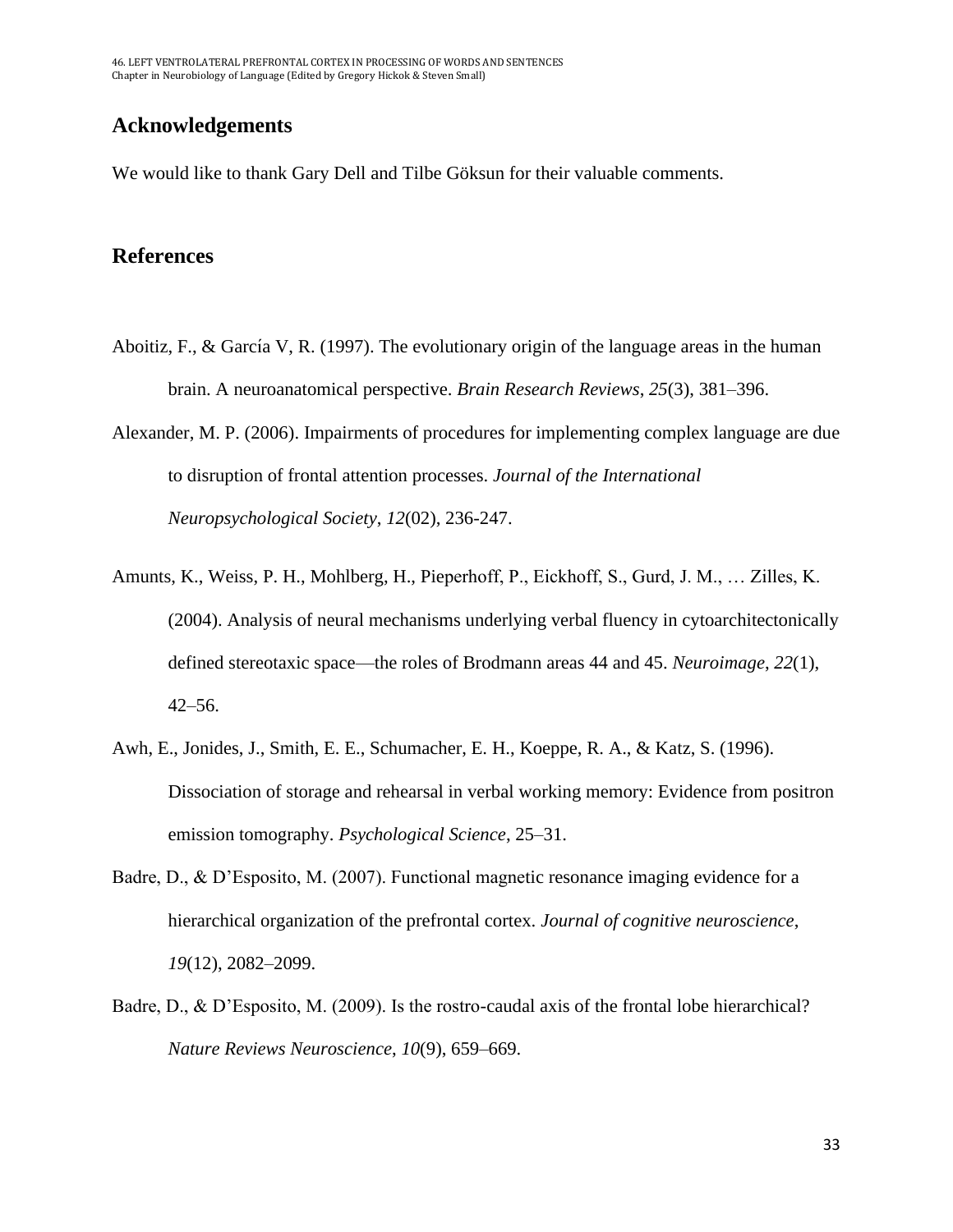- Badre, D., Poldrack, R. A., Paré-Blagoev, E. J., Insler, R. Z., & Wagner, A. D. (2005). Dissociable controlled retrieval and generalized selection mechanisms in ventrolateral prefrontal cortex. *Neuron*, *47*(6), 907–918.
- Badre, D., & Wagner, A. D. (2007). Left ventrolateral prefrontal cortex and the cognitive control of memory. *Neuropsychologia*, *45*(13), 2883–2901.
- Bahlmann, J., Blumenfeld, R. S., & D'Esposito, M. (2014). The Rostro-Caudal Axis of Frontal Cortex Is Sensitive to the Domain of Stimulus Information. *Cerebral Cortex*, bht419.Baldo, J. V., & Shimamura, A. P. (1998). Letter and category fluency in patients with frontal lobe lesions. *Neuropsychology*, *12*(2), 259.
- Balogh, J., & Grodzinsky, Y. (1996). Varieties of passives in agrammatic Broca's aphasia: upsilon-Grids, arguments, and referentiality. In *Brain and Language* (Vol. 55, pp. 54– 56).
- Basho, S., Palmer, E. D., Rubio, M. A., Wulfeck, B., & Müller, R.-A. (2007). Effects of generation mode in fMRI adaptations of semantic fluency: paced production and overt speech. *Neuropsychologia*, *45*(8), 1697–1706.
- Baumgaertner, A., Weiller, C., & Büchel, C. (2002). Event-related fMRI reveals cortical sites involved in contextual sentence integration. *Neuroimage*, *16*(3), 736–745.
- Bedny, M., Hulbert, J. C., & Thompson-Schill, S. L. (2007). Understanding words in context: The role of Broca's area in word comprehension. *Brain research*, *1146*, 101–114.
- Bedny, M., McGill, M., & Thompson-Schill, S. L. (2008). Semantic adaptation and competition during word comprehension. *Cerebral Cortex*, *18*(11), 2574–2585.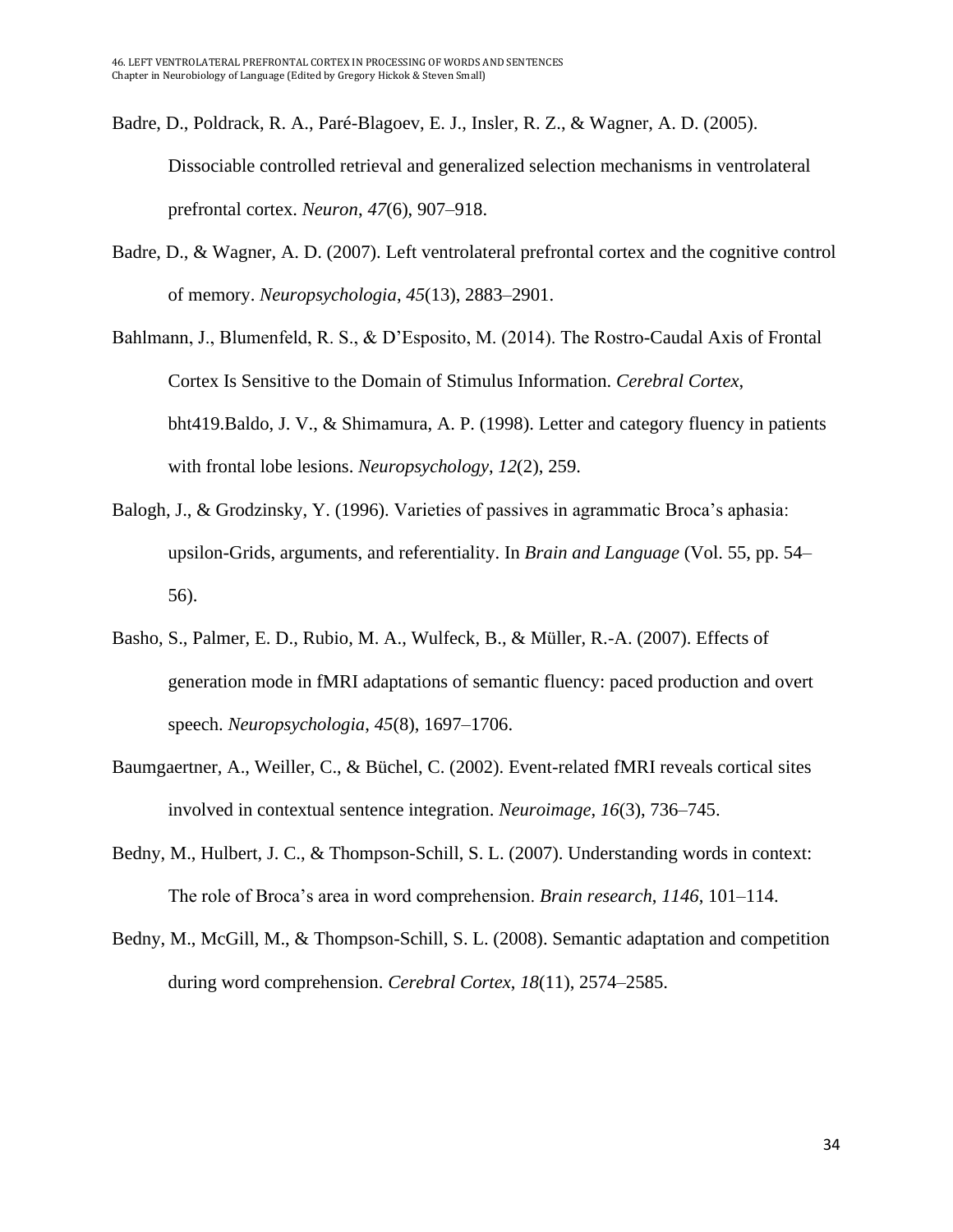- Belke, E., Meyer, A. S., & Damian, M. F. (2005). Refractory effects in picture naming as assessed in a semantic blocking paradigm. *The Quarterly Journal of Experimental Psychology*, *58*(4), 667–692.
- Ben-Shachar, M., Hendler, T., Kahn, I., Ben-Bashat, D., & Grodzinsky, Y. (2003). The neural reality of syntactic transformations evidence from functional magnetic resonance imaging. *Psychological Science*, *14*(5), 433–440.
- Binder, J. R., Desai, R. H., Graves, W. W., & Conant, L. L. (2009). Where is the semantic system? A critical review and meta-analysis of 120 functional neuroimaging studies. *Cerebral Cortex*, *19*(12), 2767–2796.
- Birn, R. M., Kenworthy, L., Case, L., Caravella, R., Jones, T. B., Bandettini, P. A., & Martin, A. (2010). Neural systems supporting lexical search guided by letter and semantic category cues: a self-paced overt response fMRI study of verbal fluency. *Neuroimage*, *49*(1), 1099–1107.
- Blank, S. C., Scott, S. K., Murphy, K., Warburton, E., & Wise, R. J. (2002). Speech production: Wernicke, Broca and beyond. *Brain*, *125*(8), 1829–1838.
- Bottini, G., Corcoran, R., Sterzi, R., Paulesu, E., Schenone, P., Scarpa, P., … Frith, D. (1994). The role of the right hemisphere in the interpretation of figurative aspects of language A positron emission tomography activation study. *Brain*, *117*(6), 1241–1253.
- Bozeat, S., Lambon Ralph, M. A., Patterson, K., Garrard, P., & Hodges, J. R. (2000). Non-verbal semantic impairment in semantic dementia. *Neuropsychologia*, *38*(9), 1207–1215.
- Broca, P (1861). Remarques sur le siège de la faculté du langage articulé; suivies d'une observation d'aphémie(perte de la parole).Bulletins de la Société Anatomique (Paris), 6,  $330 - 357$ ,  $398 - 407$ .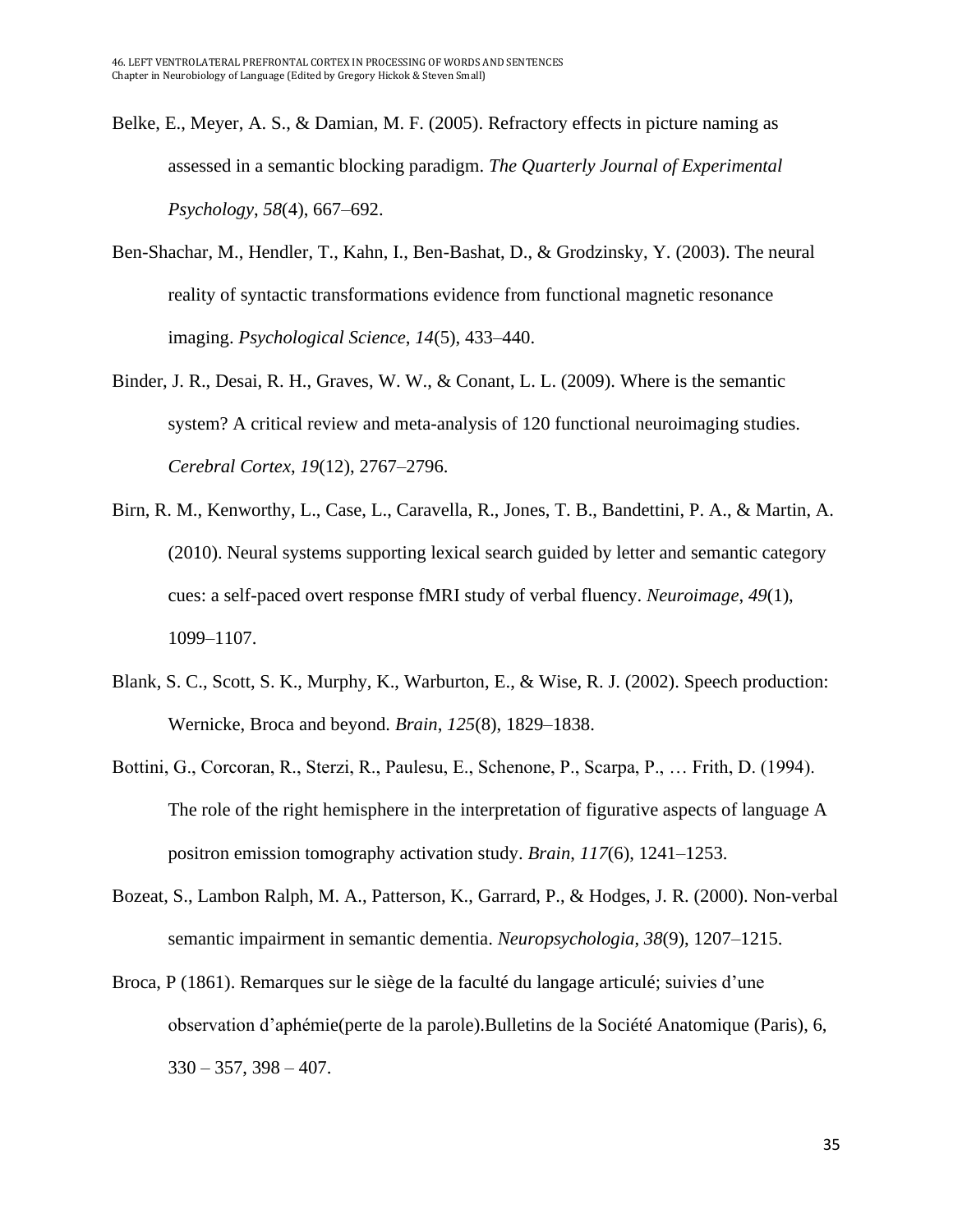- Broca, P. (1865). Sur le siège de la faculté du langage articulé. Bulletins de la Société d'Anthropologie, 6,337 – 393.
- Buckner, R. L., Petersen, S. E., Ojemann, J. G., Miezin, F. M., Squire, L. R., & Raichle, M. E. (1995). Functional anatomical studies of explicit and implicit memory retrieval tasks. *The Journal of Neuroscience*, *15*(1), 12–29.
- Caplan, D., Alpert, N., & Waters, G. (1998). Effects of syntactic structure and propositional number on patterns of regional cerebral blood flow. *Journal of Cognitive Neuroscience*, *10*(4), 541–552.
- Caplan, D., Alpert, N., & Waters, G. (1999). PET studies of syntactic processing with auditory sentence presentation. *Neuroimage*, *9*(3), 343–351.
- Caplan, D., Alpert, N., Waters, G., & Olivieri, A. (2000). Activation of Broca's area by syntactic processing under conditions of concurrent articulation. *Human brain mapping*, *9*(2), 65– 71.
- Chen, E., West, W. C., Waters, G., & Caplan, D. (2006). Determinants of BOLD signal correlates of processing object-extracted relative clauses. *Cortex*, *42*(4), 591–604.
- Chertkow, H., & Bub, D. (1990). Semantic memory loss in dementia of Alzheimer's type: What do various measures measure? *Brain*, *113*(2), 397–417.
- Coccia, M., Bartolini, M., Luzzi, S., Provinciali, L., & Lambon Ralph, M. A. (2004). Semantic memory is an amodal, dynamic system: Evidence from the interaction of naming and object use in semantic dementia. *Cognitive Neuropsychology*, *21*(5), 513–527.
- Cooke, A., Zurif, E. B., DeVita, C., Alsop, D., Koenig, P., Detre, J., … Grossman, M. (2002). Neural basis for sentence comprehension: Grammatical and short-term memory components. *Human brain mapping*, *15*(2), 80–94.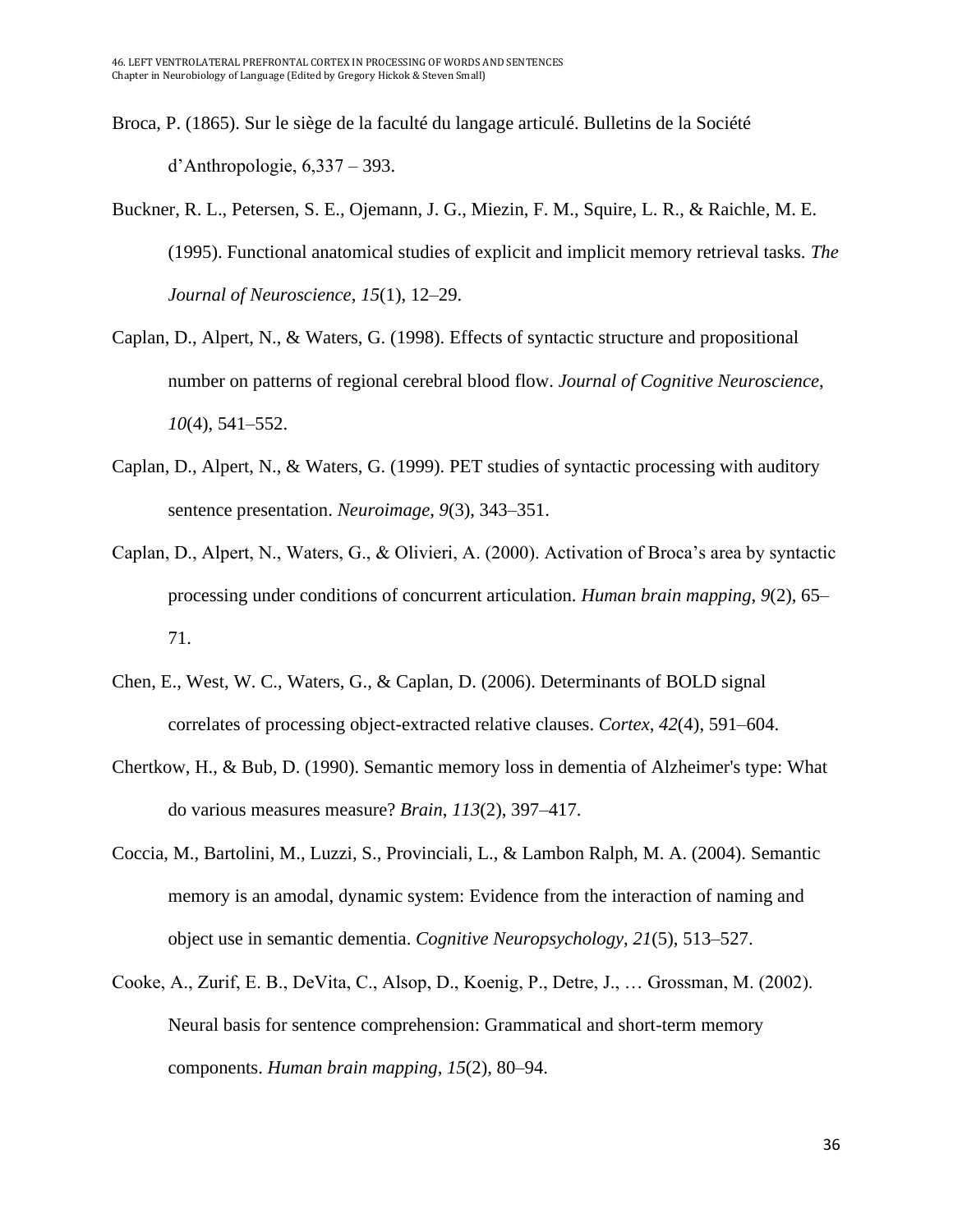- Corbett, F., Jefferies, E., Ehsan, S., & Ralph, M. A. L. (2009). Different impairments of semantic cognition in semantic dementia and semantic aphasia: evidence from the non-verbal domain. *Brain*, *132*(9), 2593–2608.
- Corbett, F., Jefferies, E., & Lambon Ralph, M. A. (2009). Exploring multimodal semantic control impairments in semantic aphasia: Evidence from naturalistic object use. *Neuropsychologia*, *47*(13), 2721–2731.

Damasio, A. R. (1992). Aphasia. *New England Journal of Medicine*, *326*(8), 531–539.

- Damian, M. F., Vigliocco, G., & Levelt, W. J. (2001). Effects of semantic context in the naming of pictures and words. *Cognition*, *81*(3), B77–B86.
- Dapretto, M., & Bookheimer, S. Y. (1999). Form and content: dissociating syntax and semantics in sentence comprehension. *Neuron*, *24*(2), 427–432.
- Dell, G. S., Schwartz, M. F., Nozari, N., Faseyitan, O., & Branch Coslett, H. (2013). Voxelbased lesion-parameter mapping: Identifying the neural correlates of a computational model of word production. *Cognition*, *128*(3), 380–396.
- Demb, J. B., Desmond, J. E., Wagner, A. D., Vaidya, C. J., Glover, G. H., & Gabrieli, J. D. (1995). Semantic encoding and retrieval in the left inferior prefrontal cortex: a functional MRI study of task difficulty and process specificity. *Journal of Neuroscience*, *15*(9), 5870–5878.
- Démonet, J.-F., Chollet, F., RAMSAY, S., Cardebat, D., Nespoulous, J.-L., Wise, R., … Frackowiak, R. (1992). The anatomy of phonological and semantic processing in normal subjects. *Brain*, *115*(6), 1753–1768.
- Démonet, J.-F., Price, C., Wise, R., & Frackowiak, R. S. J. (1994). Differential activation of right and left posterior sylvian regions by semantic and phonological tasks: a positron-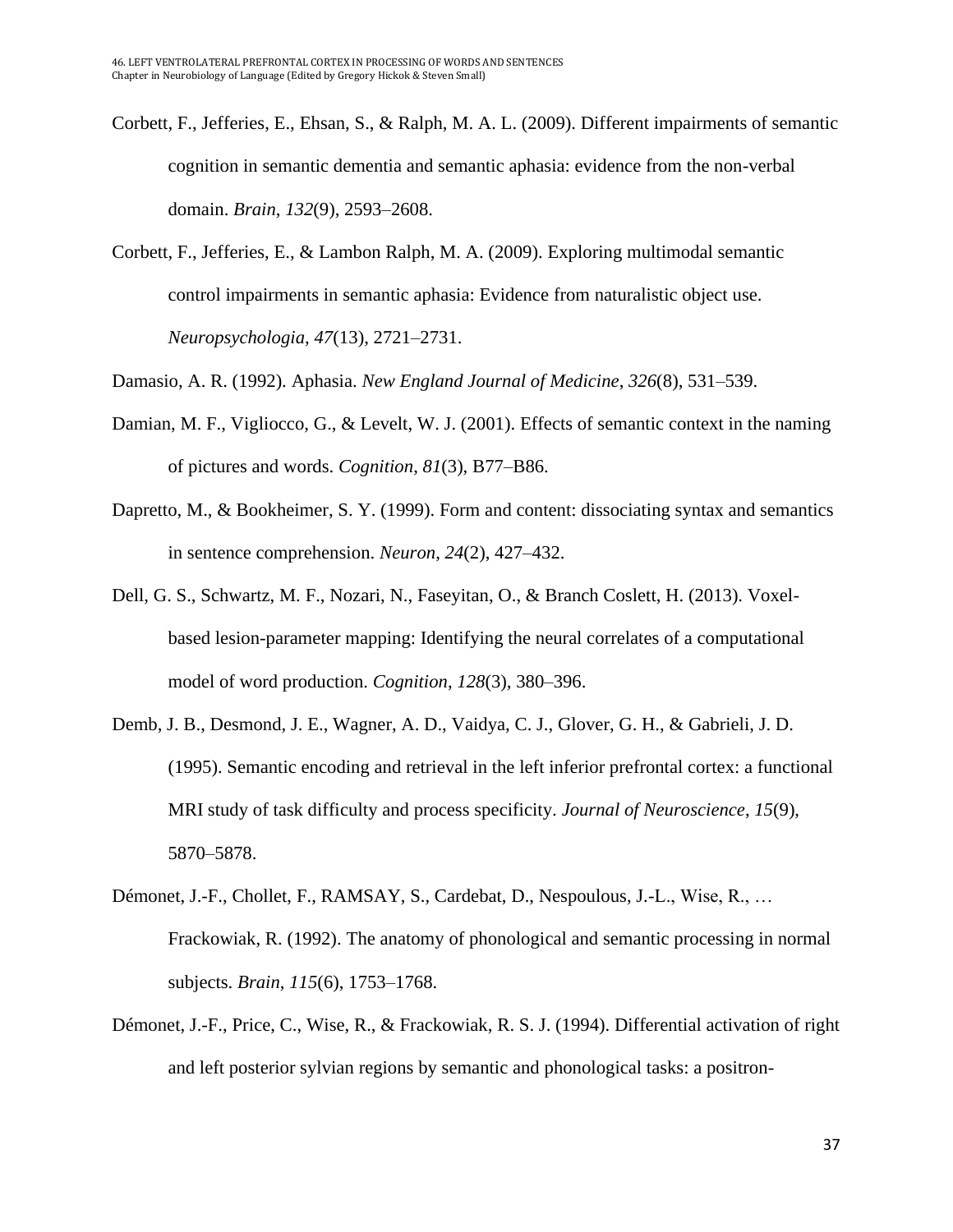emission tomography study in normal human subjects. *Neuroscience letters*, *182*(1), 25– 28.

- Desimone, R., & Duncan, J. (1995). Neural mechanisms of selective visual attention. *Annual review of neuroscience*, *18*(1), 193–222.
- Devlin, J. T., Matthews, P. M., & Rushworth, M. F. (2003). Semantic processing in the left inferior prefrontal cortex: a combined functional magnetic resonance imaging and transcranial magnetic stimulation study. *Journal of Cognitive Neuroscience*, *15*(1), 71– 84.
- Dronkers, N. F., Plaisant, O., Iba-Zizen, M. T., & Cabanis, E. A. (2007). Paul Broca's historic cases: high resolution MR imaging of the brains of Leborgne and Lelong. *Brain*, *130*(5), 1432–1441.
- Druks, J., & Marshall, J. C. (1995). When passives are easier than actives: Two case studies of aphasic comprehension. *Cognition*, *55*(3), 311–331.
- Embick, D., Marantz, A., Miyashita, Y., O'Neil, W., & Sakai, K. L. (2000). A syntactic specialization for Broca's area. *Proceedings of the National Academy of Sciences*, *97*(11), 6150–6154.
- Etard, O., Mellet, E., Papathanassiou, D., Benali, K., Houdé, O., Mazoyer, B., & Tzourio-Mazoyer, N. (2000). Picture naming without Broca's and Wernicke's area. *Neuroreport*, *11*(3), 617–622.
- Fedorenko, E., Behr, M. K., & Kanwisher, N. (2011). Functional specificity for high-level linguistic processing in the human brain. *Proceedings of the National Academy of Sciences*, *108*(39), 16428–16433.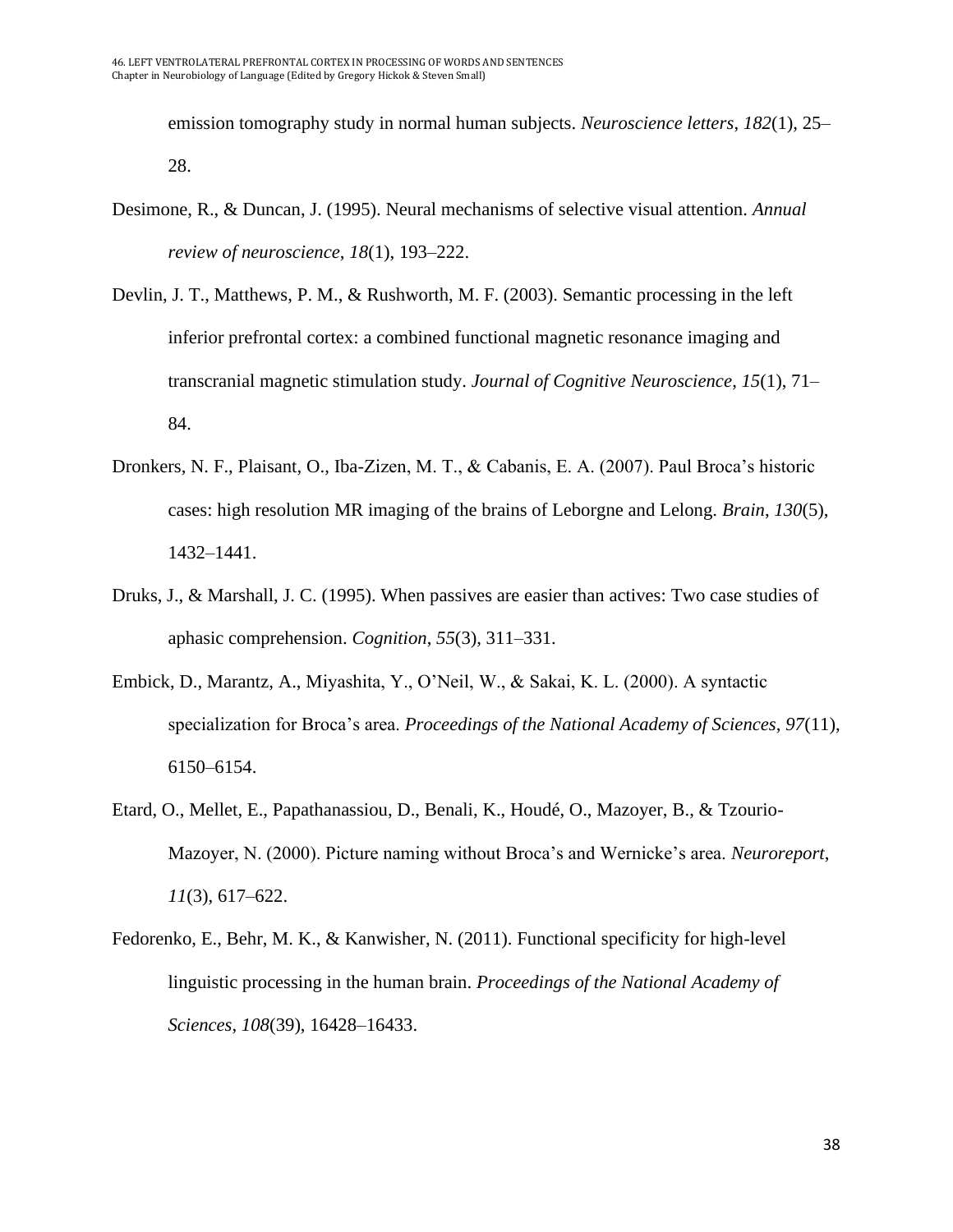- Fiebach, C. J., Friederici, A. D., Müller, K., & Von Cramon, D. Y. (2002). fMRI evidence for dual routes to the mental lexicon in visual word recognition. *Journal of Cognitive Neuroscience*, *14*(1), 11–23.
- Fiebach, C. J., Schlesewsky, M., & Friederici, A. D. (2001). Syntactic working memory and the establishment of filler-gap dependencies: Insights from ERPs and fMRI. *Journal of psycholinguistic research*, *30*(3), 321–338.
- Fiebach, C. J., Schlesewsky, M., Lohmann, G., Von Cramon, D. Y., & Friederici, A. D. (2005). Revisiting the role of Broca's area in sentence processing: syntactic integration versus syntactic working memory. *Human brain mapping*, *24*(2), 79–91.
- Fiez, J. A., Raichle, M. E., Miezin, F. M., Petersen, S. E., Tallal, P., & Katz, W. F. (1995). PET studies of auditory and phonological processing: Effects of stimulus characteristics and task demands. *Journal of Cognitive Neuroscience*, *7*(3), 357–375.
- Fiez, Julie A. (1997). Phonology, semantics, and the role of the left inferior prefrontal cortex. *Human brain mapping*, *5*(2), 79–83.
- Friederici, A. D., Meyer, M., & von Cramon, D. Y. (2000). Auditory language comprehension: an event-related fMRI study on the processing of syntactic and lexical information. *Brain and language*, *74*(2), 289–300.
- Frith, C. D., Friston, K. J., Liddle, P. F., & Frackowiak, R. S. J. (1991). A PET study of word finding. *Neuropsychologia*, *29*(12), 1137–1148.
- Gabrieli, J. D., Desmond, J. E., Demb, J. B., Wagner, A. D., Stone, M. V., Vaidya, C. J., & Glover, G. H. (1996). Functional magnetic resonance imaging of semantic memory processes in the frontal lobes. *Psychological Science*, *7*(5), 278–283.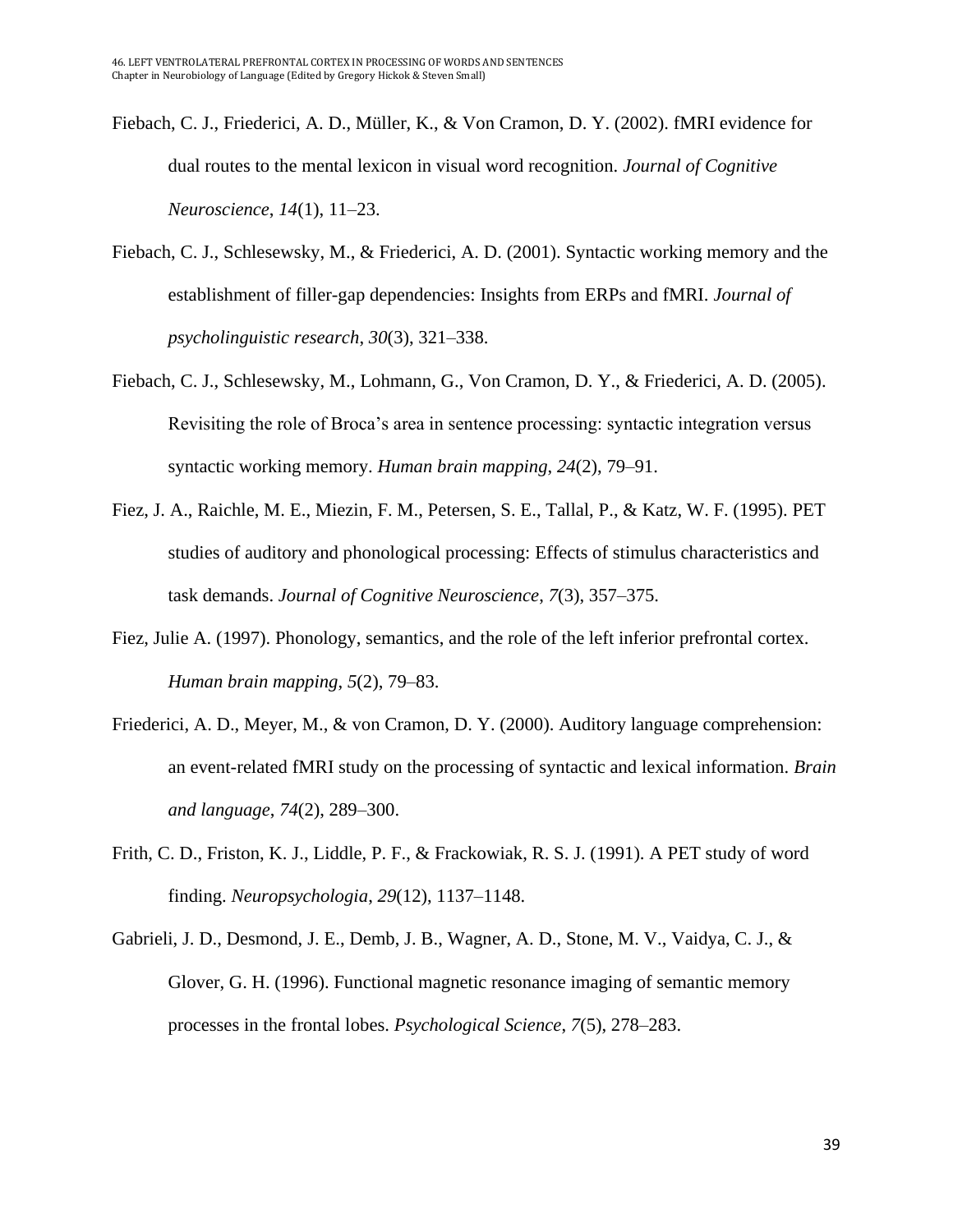- Gelfand, J. R., & Bookheimer, S. Y. (2003). Dissociating neural mechanisms of temporal sequencing and processing phonemes. *Neuron*, *38*(5), 831–842.
- Gennari, S. P., MacDonald, M. C., Postle, B. R., & Seidenberg, M. S. (2007). Context-dependent interpretation of words: Evidence for interactive neural processes. *Neuroimage*, *35*(3), 1278–1286.
- Gold, B. T., Balota, D. A., Kirchhoff, B. A., & Buckner, R. L. (2005). Common and dissociable activation patterns associated with controlled semantic and phonological processing: evidence from fMRI adaptation. *Cerebral Cortex*, *15*(9), 1438–1450.
- Gough, P. M., Nobre, A. C., & Devlin, J. T. (2005). Dissociating linguistic processes in the left inferior frontal cortex with transcranial magnetic stimulation. *The Journal of Neuroscience*, *25*(35), 8010–8016.
- Grodzinsky, Y. (1995). Trace Deletion,[Theta]-Roles, and Cognitive Strategies. *Brain and language*, *51*(3), 469–497.
- Grodzinsky, Y. (2000). The neurology of syntax: Language use without Broca's area. *Behavioral and brain sciences*, *23*(01), 1–21.
- Gurd, J. M., Amunts, K., Weiss, P. H., Zafiris, O., Zilles, K., Marshall, J. C., & Fink, G. R. (2002). Posterior parietal cortex is implicated in continuous switching between verbal fluency tasks: an fMRI study with clinical implications. *Brain*, *125*(5), 1024–1038.
- Hagoort, P., Hald, L., Bastiaansen, M., & Petersson, K. M. (2004). Integration of word meaning and world knowledge in language comprehension. *Science*, *304*(5669), 438–441.
- Hamilton, A. C., & Martin, R. C. (2005). Dissociations among tasks involving inhibition: A single-case study. *Cognitive, Affective, & Behavioral Neuroscience*, *5*(1), 1–13.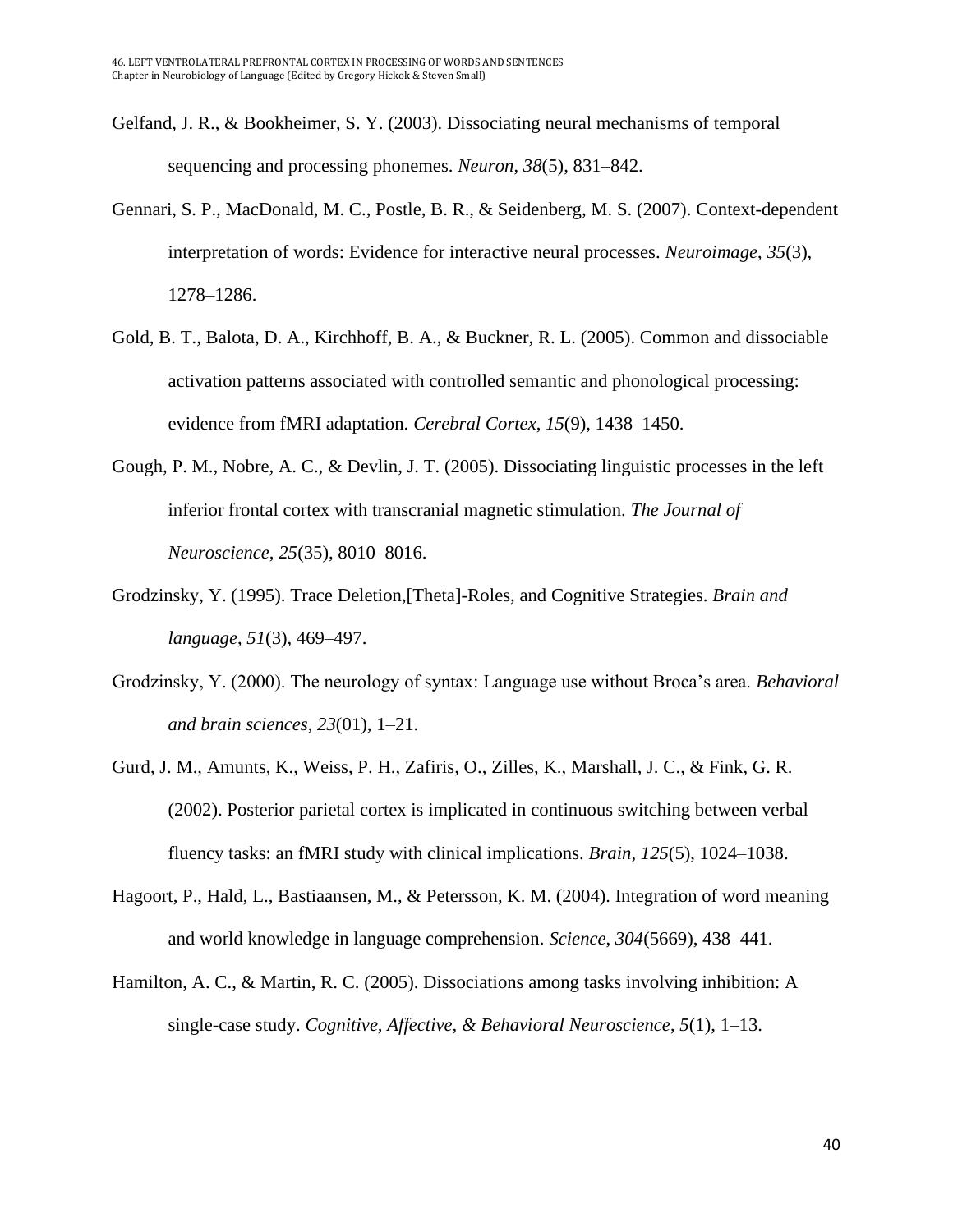- Hickok, G., & Avrutin, S. (1995). Representation, referentiality, and processing in agrammatic comprehension: Two case studies. *Brain and Language*, *50*(1), 10–26.
- Hickok, G., & Poeppel, D. (2004). Dorsal and ventral streams: a framework for understanding aspects of the functional anatomy of language. *Cognition*, *92*(1–2), 67–99. doi:10.1016/j.cognition.2003.10.011
- Hickok, G., & Poeppel, D. (2007). The cortical organization of speech processing. *Nature Reviews Neuroscience*, *8*(5), 393–402. doi:10.1038/nrn2113
- Hindy, N. C., Hamilton, R., Houghtling, A. S., Coslett, H. B., & Thompson-Schill, S. L. (2009). Computer-mouse tracking reveals TMS disruptions of prefrontal function during semantic retrieval. *Journal of neurophysiology*, *102*(6), 3405–3413.
- Hirshorn, E. A., & Thompson-Schill, S. L. (2006). Role of the left inferior frontal gyrus in covert word retrieval: neural correlates of switching during verbal fluency. *Neuropsychologia*, *44*(12), 2547–2557.
- Howard, D., Nickels, L., Coltheart, M., & Cole-Virtue, J. (2006). Cumulative semantic inhibition in picture naming: Experimental and computational studies. *Cognition*, *100*(3), 464–482.
- Indefrey, P., Hagoort, P., Herzog, H., Seitz, R. J., & Brown, C. M. (2001). Syntactic processing in left prefrontal cortex is independent of lexical meaning. *Neuroimage*, *14*(3), 546–555.
- Indefrey, P., & Levelt, W. J. (2004). The spatial and temporal signatures of word production components. *Cognition*, *92*(1), 101–144.
- Inui, T., Otsu, Y., Tanaka, S., Okada, T., Nishizawa, S., & Konishi, J. (1998). A functional MRI analysis of comprehension processes of Japanese sentences. *NeuroReport*, *9*(14), 3325– 3328.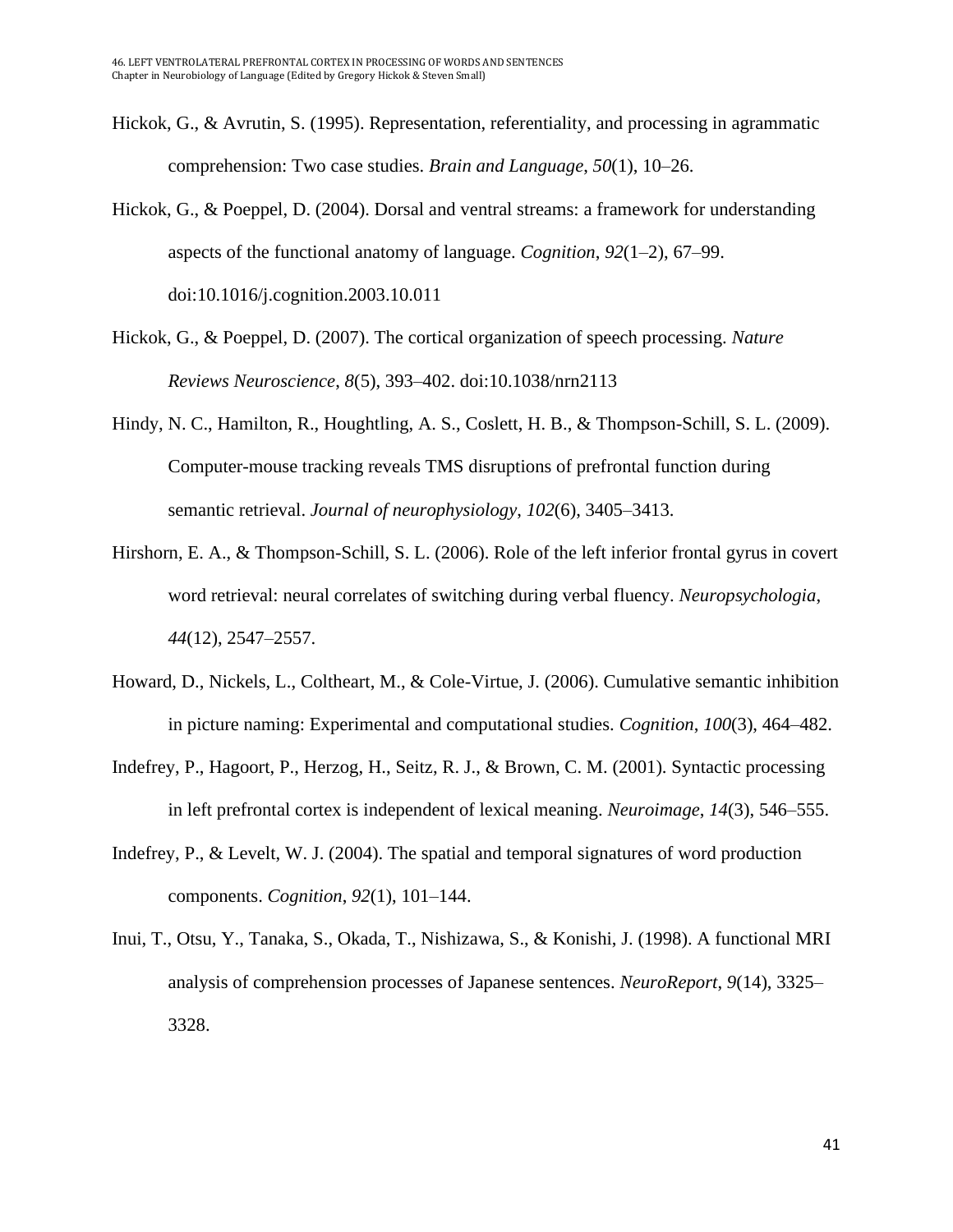- Janowsky, J. S., Shimamura, A. P., Kritchevsky, M., & Squire, L. R. (1989). Cognitive impairment following frontal lobe damage and its relevance to human amnesia. *Behavioral neuroscience*, *103*(3), 548.
- January, D., Trueswell, J. C., & Thompson-Schill, S. L. (2009). Co-localization of Stroop and syntactic ambiguity resolution in Broca's area: Implications for the neural basis of sentence processing. *Journal of Cognitive Neuroscience*, *21*(12), 2434–2444.
- Jefferies, E., Patterson, K., & Ralph, M. A. L. (2008). Deficits of knowledge versus executive control in semantic cognition: Insights from cued naming. *Neuropsychologia*, *46*(2), 649– 658.
- Jefferies, E., & Ralph, M. A. L. (2006). Semantic impairment in stroke aphasia versus semantic dementia: a case-series comparison. *Brain*, *129*(8), 2132–2147.
- Kaan, E., & Swaab, T. Y. (2002). The brain circuitry of syntactic comprehension. *Trends in cognitive sciences*, *6*(8), 350–356.
- Kan, I. P., & Thompson-Schill, S. L. (2004). Selection from perceptual and conceptual representations. *Cognitive, Affective, & Behavioral Neuroscience*, *4*(4), 466–482.
- Kapur, S., Craik, F. I., Tulving, E., Wilson, A. A., Houle, S., & Brown, G. M. (1994). Neuroanatomical correlates of encoding in episodic memory: Levels of processing effect. *Proceedings of the National Academy of Sciences*, *91*(6), 2008–2011.
- Keller, T. A., Carpenter, P. A., & Just, M. A. (2001). The neural bases of sentence comprehension: a fMRI examination of syntactic and lexical processing. *Cerebral cortex*, *11*(3), 223–237.
- Kiehl, K. A., Laurens, K. R., & Liddle, P. F. (2002). Reading anomalous sentences: an eventrelated fMRI study of semantic processing. *Neuroimage*, *17*(2), 842–850.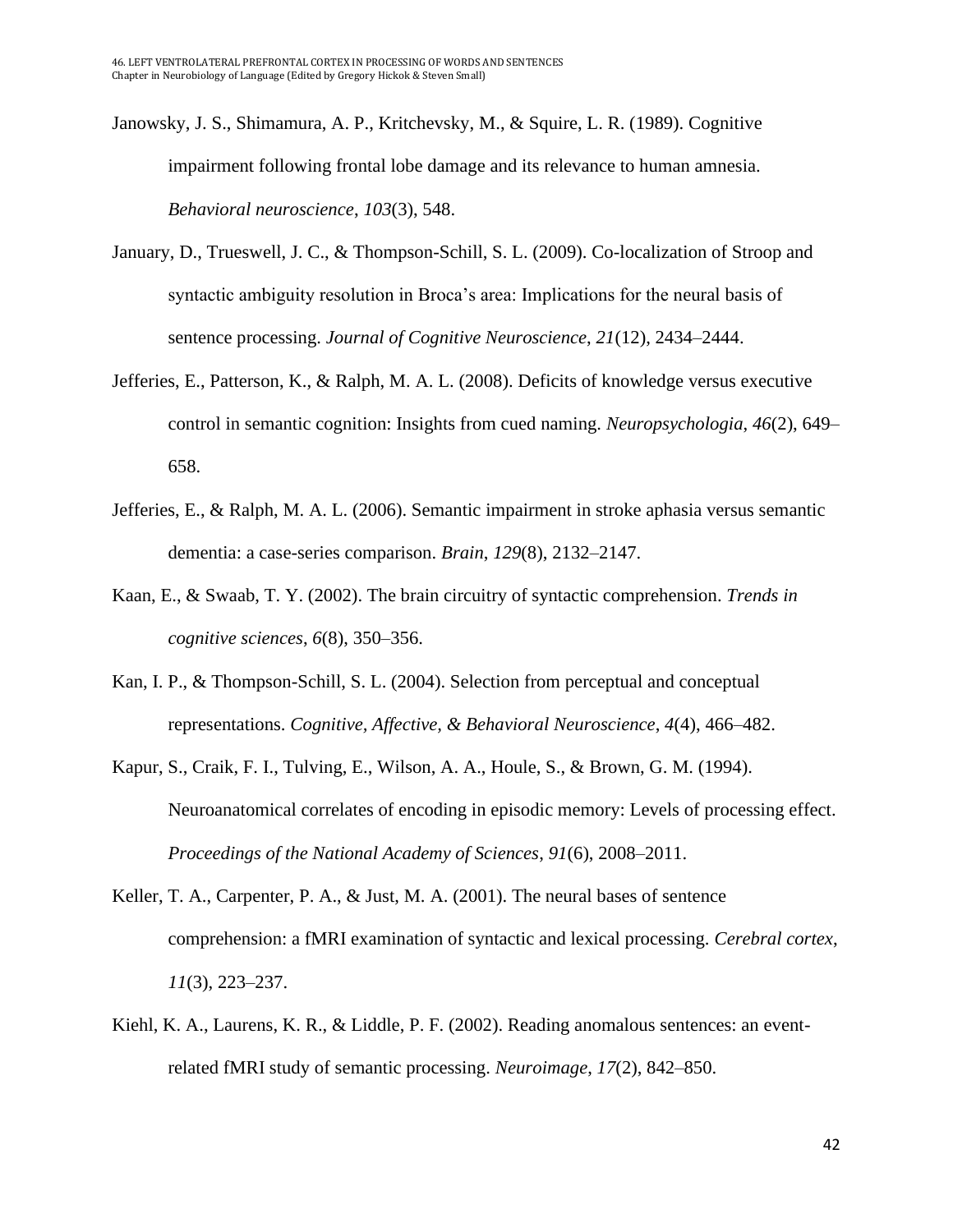- Koechlin, E., & Jubault, T. (2006). Broca's area and the hierarchical organization of human behavior. *Neuron*, *50*(6), 963–974.
- Koechlin, E., Ody, C., & Kouneiher, F. (2003). The architecture of cognitive control in the human prefrontal cortex. *Science*, *302*(5648), 1181–1185.
- Kroll, J. F., & Stewart, E. (1994). Category interference in translation and picture naming: Evidence for asymmetric connections between bilingual memory representations. *Journal of memory and language*, *33*(2), 149–174.
- Kuperberg, G. R. (2007). Neural mechanisms of language comprehension: Challenges to syntax. *Brain Research*, *1146*, 23–49.
- Kuperberg, G. R., Caplan, D., Sitnikova, T., Eddy, M., & Holcomb, P. J. (2006). Neural correlates of processing syntactic, semantic, and thematic relationships in sentences. *Language and cognitive processes*, *21*(5), 489–530.
- Kuperberg, G. R., Holcomb, P. J., Sitnikova, T., Greve, D., Dale, A. M., & Caplan, D. (2003a). Distinct patterns of neural modulation during the processing of conceptual and syntactic anomalies. *Journal of Cognitive Neuroscience*, *15*(2), 272–293.
- Kuperberg, G. R., McGuire, P. K., Bullmore, E. T., Brammer, M. J., Rabe-Hesketh, S., Wright, I. C., … David, A. S. (2000). Common and distinct neural substrates for pragmatic, semantic, and syntactic processing of spoken sentences: an fMRI study. *Journal of Cognitive Neuroscience*, *12*(2), 321–341.
- Kuperberg, G. R., Sitnikova, T., Caplan, D., & Holcomb, P. J. (2003b). Electrophysiological distinctions in processing conceptual relationships within simple sentences. *Cognitive Brain Research*, *17*(1), 117–129.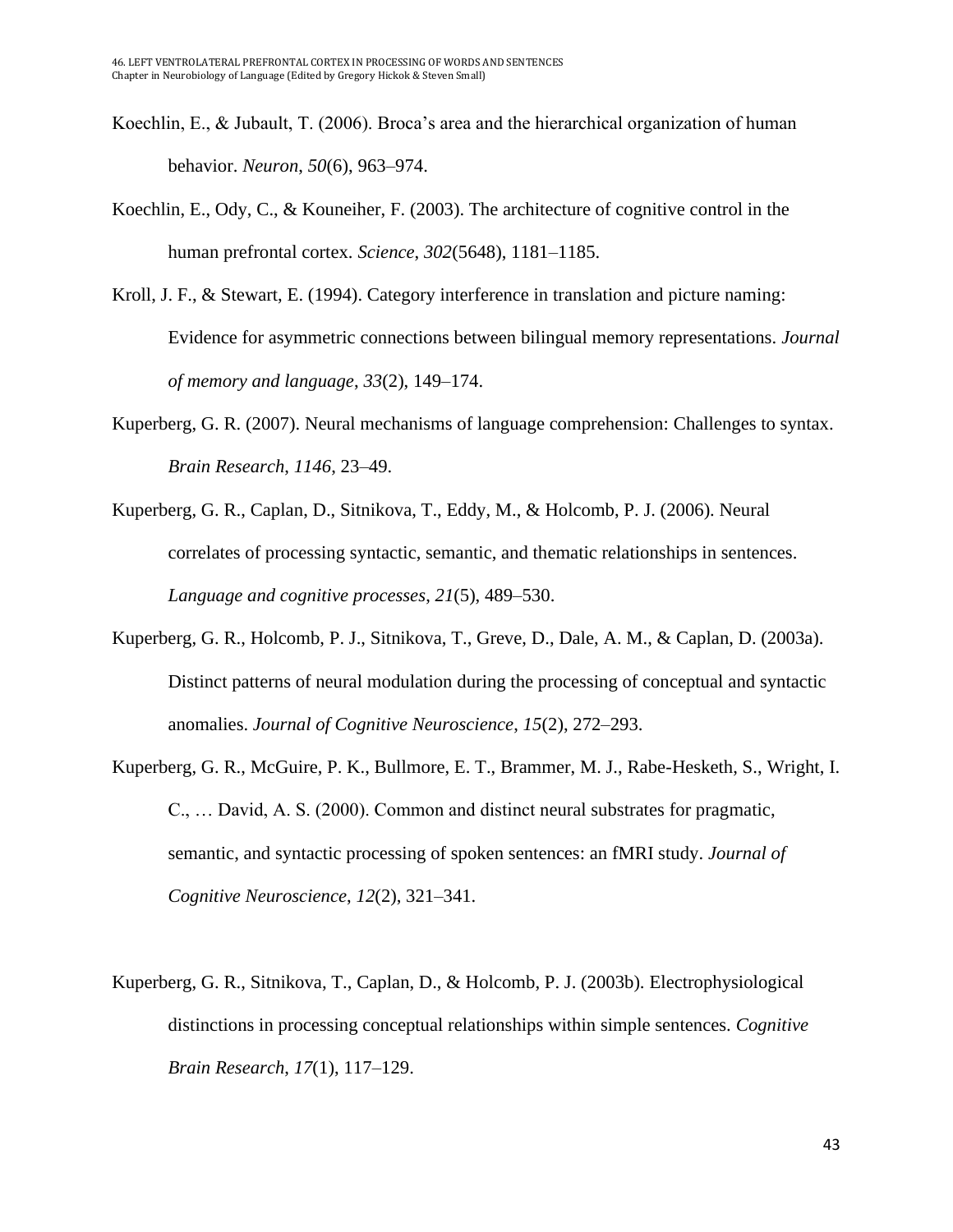- Kuperberg, G. R., Sitnikova, T., & Lakshmanan, B. M. (2008). Neuroanatomical distinctions within the semantic system during sentence comprehension: evidence from functional magnetic resonance imaging. *Neuroimage*, *40*(1), 367–388.
- Lambon Ralph, M. A. L., Pobric, G., & Jefferies, E. (2009). Conceptual knowledge is underpinned by the temporal pole bilaterally: convergent evidence from rTMS. *Cerebral Cortex*, *19*(4), 832–838.
- Lee, S. S., & Dapretto, M. (2006). Metaphorical vs. literal word meanings: fMRI evidence against a selective role of the right hemisphere. *Neuroimage*, *29*(2), 536–544.
- Levine, D. N., & Mohr, J. P. (1979). Language after bilateral cerebral infarctions Role of the minor hemisphere in speech. *Neurology*, *29*(7), 927–927.

Luria, A. R. (1970).Traumatic aphasia. The Hague.

- Luria, A. R. (1973). *The Working brain: an introduction to neuropsychology*. New York: Basic Books.
- Luria, A. R., & Tsvetkova, L. S. (1968). The mechanism of'dynamic aphasia'. *Foundations of Language*, *4*(3), 296-307.
- Luzzi, S., Snowden, J. S., Neary, D., Coccia, M., Provinciali, L., & Lambon Ralph, M. A. (2007). Distinct patterns of olfactory impairment in Alzheimer's disease, semantic dementia, frontotemporal dementia, and corticobasal degeneration. *Neuropsychologia*, *45*(8), 1823–1831.
- MacDonald, M. C., Pearlmutter, N. J., & Seidenberg, M. S. (1994). The lexical nature of syntactic ambiguity resolution. *Psychological review*, *101*(4), 676.
- Marini, A., & Urgesi, C. (2012). Please get to the point! a cortical correlate of linguistic informativeness. *Journal of Cognitive Neuroscience*, *24*(11), 2211–2222.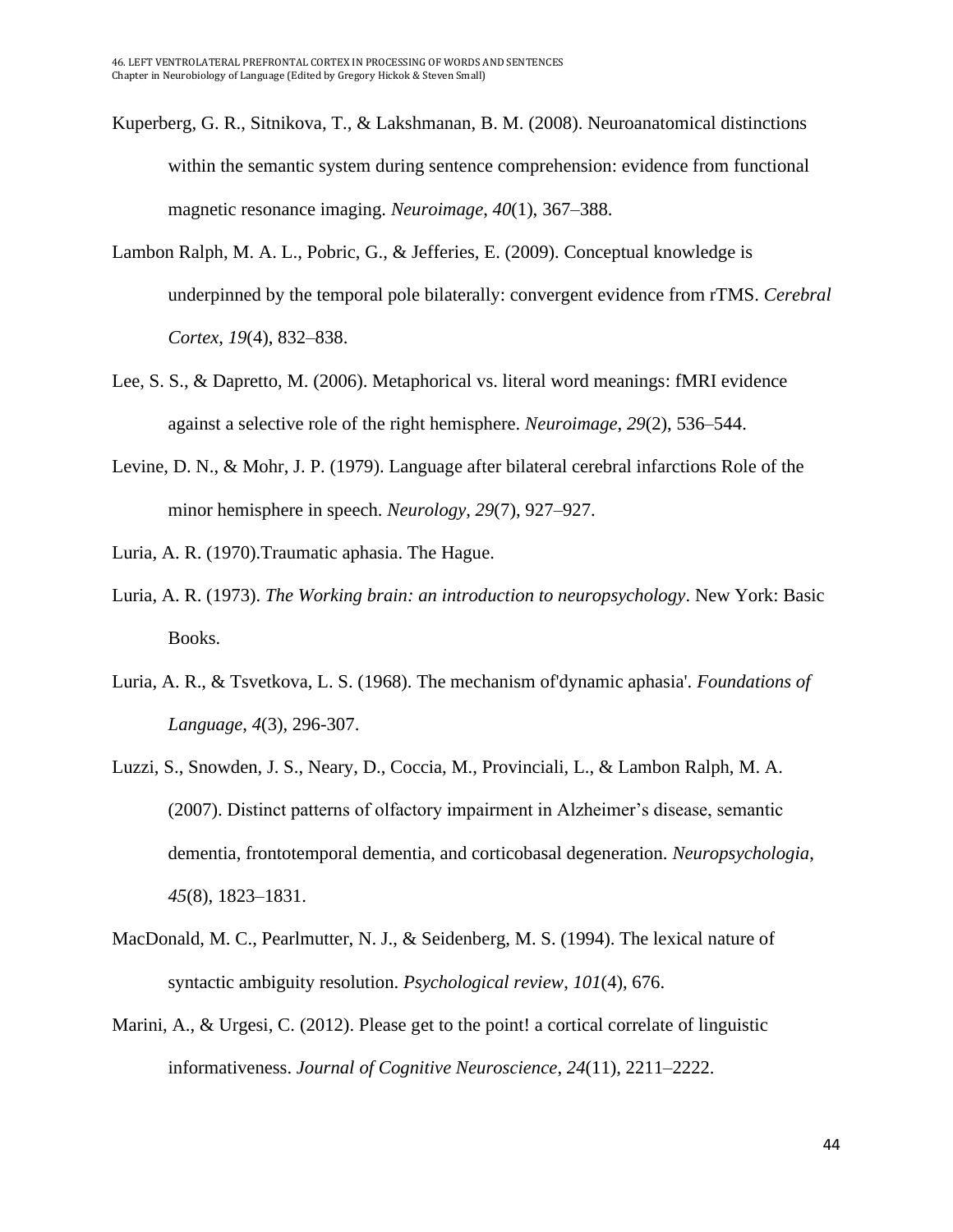- Martin, A., Haxby, J. V., Lalonde, F. M., Wiggs, C. L., & Ungerleider, L. G. (1995). Discrete cortical regions associated with knowledge of color and knowledge of action. *Science*, *270*(5233), 102–105.
- Martin, A., Wiggs, C. L., Lalonde, F., & Mack, C. (1994). Word retrieval to letter and semantic cues: A double dissociation in normal subjects using interference tasks. *Neuropsychologia*, *32*(12), 1487–1494.
- Mason, R. A., Just, M. A., Keller, T. A., & Carpenter, P. A. (2003). Ambiguity in the brain: what brain imaging reveals about the processing of syntactically ambiguous sentences. *Journal of Experimental Psychology: Learning, Memory, and Cognition*, *29*(6), 1319.
- Mazoyer, B. M., Tzourio, N., Frak, V., Syrota, A., Murayama, N., Levrier, O., … Mehler, J. (1993). The cortical representation of speech. *Journal of Cognitive Neuroscience*, *5*(4), 467–479.
- McCarthy, G., Blamire, A. M., Rothman, D. L., Gruetter, R., & Shulman, R. G. (1993). Echoplanar magnetic resonance imaging studies of frontal cortex activation during word generation in humans. *Proceedings of the National Academy of Sciences*, *90*(11), 4952– 4956.
- McCarthy, R. A., & Kartsounis, L. D. (2000). Wobbly words: Refractory anomia with preserved semantics. *Neurocase*, *6*(6), 487–497.
- Michael, E. B., Keller, T. A., Carpenter, P. A., & Just, M. A. (2001). fMRI investigation of sentence comprehension by eye and by ear: Modality fingerprints on cognitive processes. *Human brain mapping*, *13*(4), 239–252.
- Miller, E. K., & Cohen, J. D. (2001). An integrative theory of prefrontal cortex function. *Annual review of neuroscience*, *24*(1), 167–202.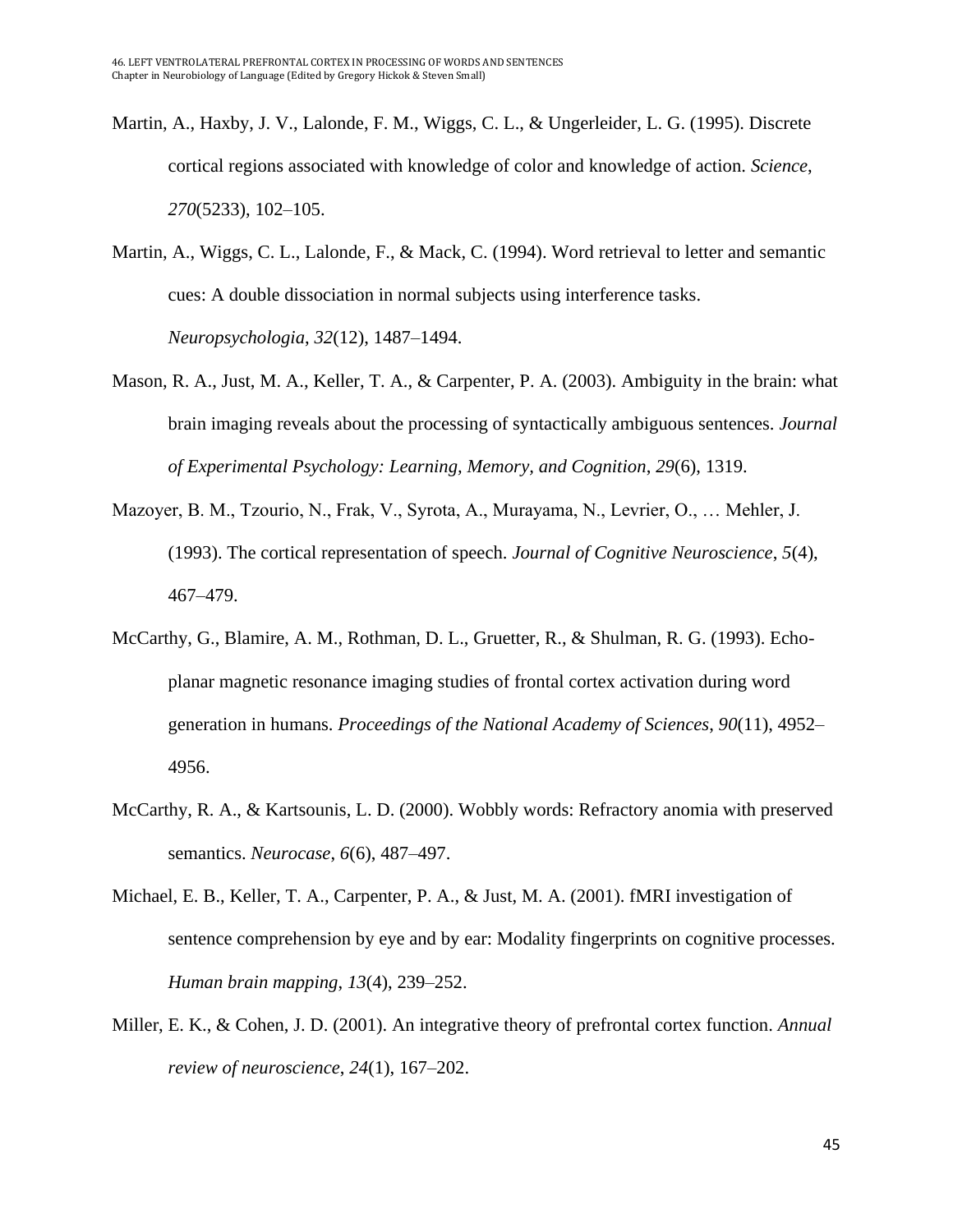- Mohr, J. P., Pessin, M. S., Finkelstein, S., Funkenstein, H. H., Duncan, G. W., & Davis, K. R. (1978). Broca aphasia Pathologic and clinical. *Neurology*, *28*(4), 311–311.
- Moro, A., Tettamanti, M., Perani, D., Donati, C., Cappa, S. F., & Fazio, F. (2001). Syntax and the brain: disentangling grammar by selective anomalies. *Neuroimage*, *13*(1), 110–118.
- Mummery, C. J., Patterson, K., Hodges, J. R., & Wise, R. J. (1996). Generating'tiger'as an animal name or a word beginning with T: differences in brain activation. *Proceedings of the Royal Society of London. Series B: Biological Sciences*, *263*(1373), 989–995.
- Murtha, S., Chertkow, H., Beauregard, M., Dixon, R., & Evans, A. (1996). Anticipation causes increased blood flow to the anterior cingulate cortex. *Human brain mapping*, *4*(2), 103– 112.
- Murtha, S., Chertkow, H., Beauregard, M., & Evans, A. (1999). The neural substrate of picture naming. *Journal of Cognitive Neuroscience*, *11*(4), 399–423.
- Musso, M., Moro, A., Glauche, V., Rijntjes, M., Reichenbach, J., Büchel, C., & Weiller, C. (2003). Broca's area and the language instinct. *Nature Neuroscience*, *6*(7), 774–781. doi:10.1038/nn1077
- Newman, A. J., Pancheva, R., Ozawa, K., Neville, H. J., & Ullman, M. T. (2001). An eventrelated fMRI study of syntactic and semantic violations. *Journal of Psycholinguistic Research*, *30*(3), 339–364.
- Newman, S. D., Twieg, D. B., & Carpenter, P. A. (2001). Baseline conditions and subtractive logic in neuroimaging. *Human Brain Mapping*, *14*(4), 228–235.
- Ni, W., Constable, R. T., Mencl, W. E., Pugh, K. R., Fulbright, R. K., Shaywitz, S. E., … Shankweiler, D. (2000). An event-related neuroimaging study distinguishing form and content in sentence processing. *Journal of Cognitive Neuroscience*, *12*(1), 120–133.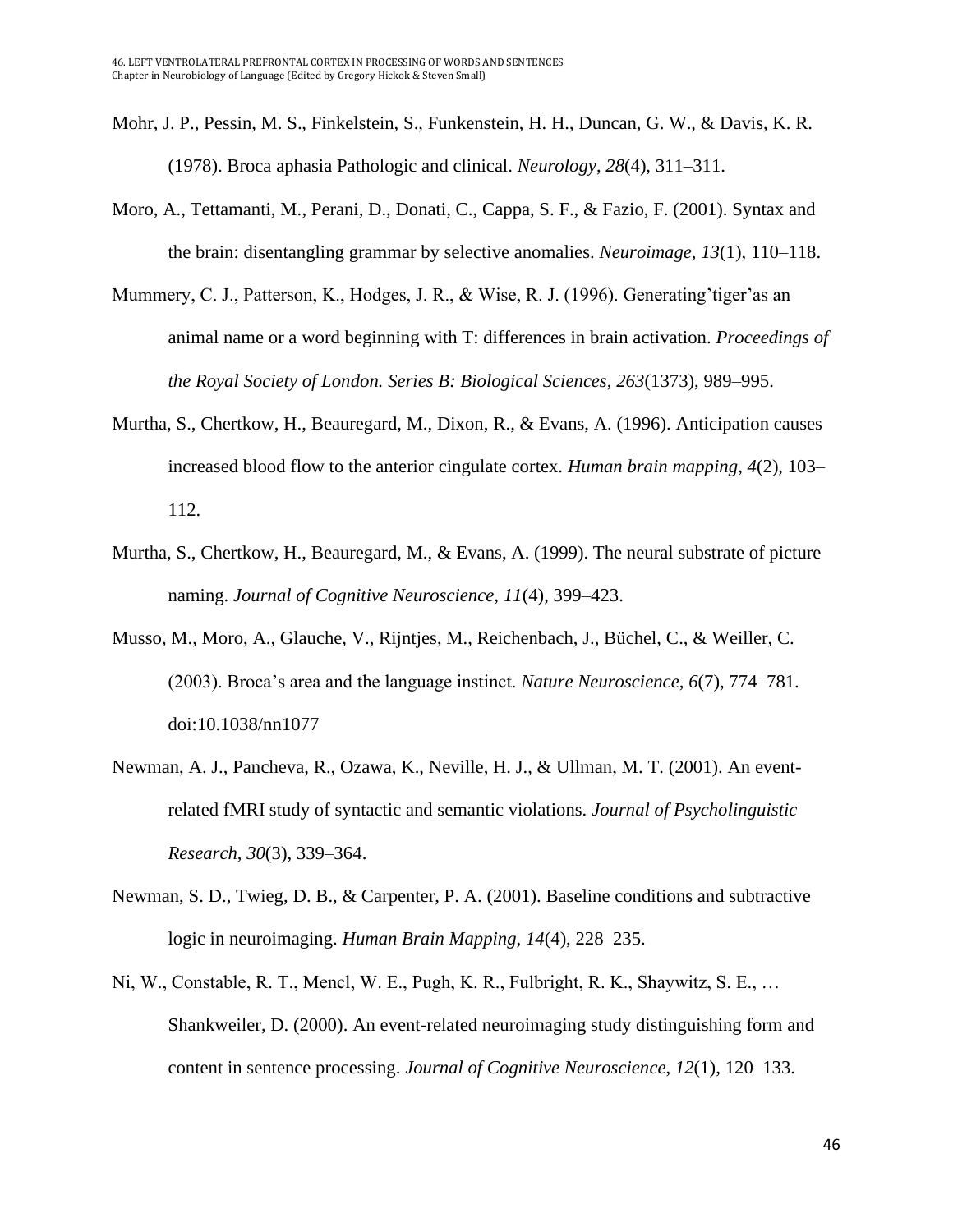- Nichelli, P., Grafman, J., Pietrini, P., Clark, K., Lee, K. Y., & Miletich, R. (1995). Where the brain appreciates the moral of a story. *Neuroreport*, *6*(17), 2309–2313.
- Noonan, K. A., Jefferies, E., Corbett, F., & Ralph, M. A. L. (2010). Elucidating the nature of deregulated semantic cognition in semantic aphasia: Evidence for the roles of prefrontal and temporo-parietal cortices. *Journal of Cognitive Neuroscience*, *22*(7), 1597–1613.
- Novick, J. M., Kan, I. P., Trueswell, J. C., & Thompson-Schill, S. L. (2009). A case for conflict across multiple domains: Memory and language impairments following damage to ventrolateral prefrontal cortex. *Cognitive Neuropsychology*, *26*(6), 527–567.
- Novick, J. M., Trueswell, J. C., & Thompson-Schill, S. L. (2005). Cognitive control and parsing: Reexamining the role of Broca's area in sentence comprehension. *Cognitive, Affective, & Behavioral Neuroscience*, *5*(3), 263–281.
- Nozari, N., & Dell, G. S. (2013). How damaged brains repeat words: A computational approach. *Brain and language*, *126*(3), 327–337.
- Nozari, N., Kittredge, A. K., Dell, G. S., & Schwartz, M. F. (2010). Naming and repetition in aphasia: Steps, routes, and frequency effects. *Journal of memory and language*, *63*(4), 541–559.
- Oppenheim, G. M., Dell, G. S., & Schwartz, M. F. (2010). The dark side of incremental learning: A model of cumulative semantic interference during lexical access in speech production. *Cognition*, *114*(2), 227–252.
- Owen, A. M., Downes, J. J., Sahakian, B. J., Polkey, C. E., & Robbins, T. W. (1990). Planning and spatial working memory following frontal lobe lesions in man. *Neuropsychologia*, *28*(10), 1021–1034.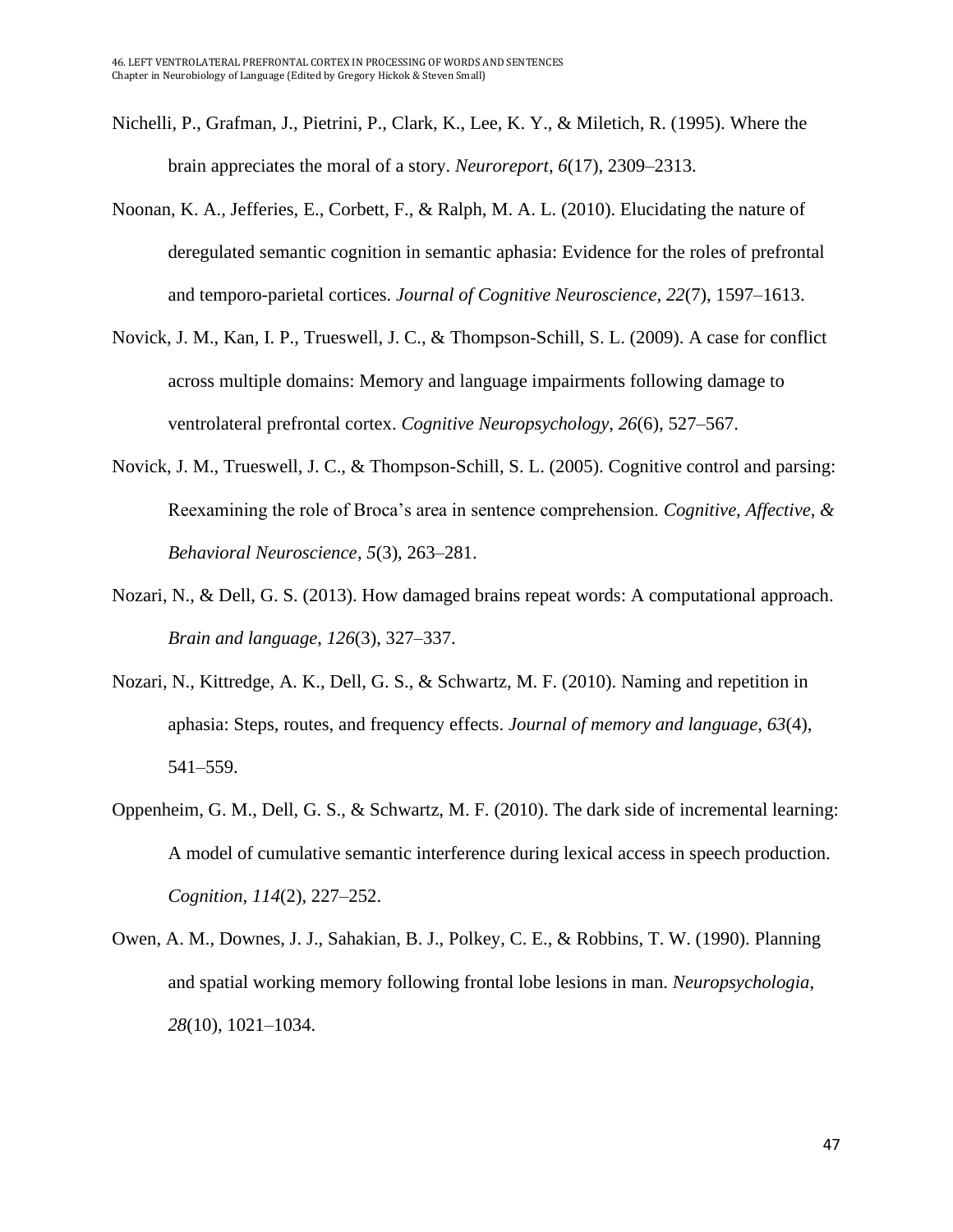- Parker, G. J., Luzzi, S., Alexander, D. C., Wheeler-Kingshott, C. A., Ciccarelli, O., & Lambon Ralph, M. A. (2005). Lateralization of ventral and dorsal auditory-language pathways in the human brain. *Neuroimage*, *24*(3), 656–666.
- Paulesu, E., Frith, C. D., & Frackowiak, R. S. (1993a). The neural correlates of the verbal component of working memory. Retrieved from http://www.nature.com/nature/journal/v362/n6418/abs/362342a0.html
- Paulesu, E., Frith, C. D., & Frackowiak, R. S. (1993b). The neural correlates of the verbal component of working memory. Retrieved from http://www.nature.com/nature/journal/v362/n6418/abs/362342a0.html
- Paulesu, E., Goldacre, B., Scifo, P., Cappa, S. F., Gilardi, M. C., Castiglioni, I., … Fazio, F. (1997). Functional heterogeneity of left inferior frontal cortex as revealed by fMRI. *Neuroreport*, *8*(8), 2011–2016.
- Perret, E. (1974). The left frontal lobe of man and the suppression of habitual responses in verbal categorical behaviour. *Neuropsychologia*, *12*(3), 323–330.
- Petersen, S. E., Fox, P. T., Snyder, A. Z., & Raichle, M. E. (1990). Activation of extrastriate and frontal cortical areas by visual words and word-like stimuli. *Science*. Retrieved from http://psycnet.apa.org/psycinfo/1991-06634-001
- Pobric, G., Jefferies, E., & Ralph, M. A. L. (2007). Anterior temporal lobes mediate semantic representation: mimicking semantic dementia by using rTMS in normal participants. *Proceedings of the National Academy of Sciences*, *104*(50), 20137–20141.
- Poldrack, R. A., & Wagner, A. D. (2004). What can neuroimaging tell us about the mind? Insights from prefrontal cortex. *Current Directions in Psychological Science*, *13*(5), 177– 181.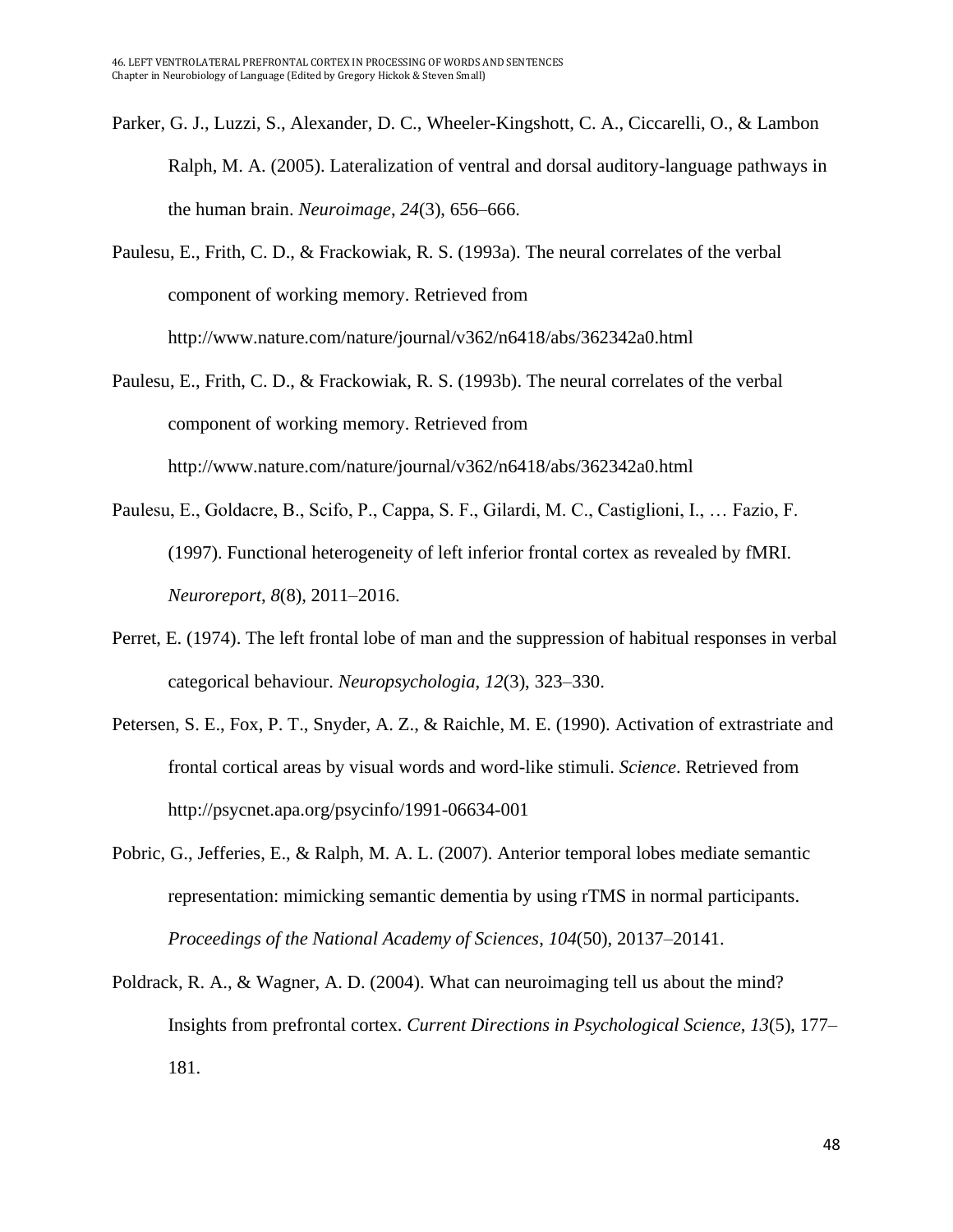- Price, C. J., Wise, R. J. S., Watson, J. D., Patterson, K., Howard, D., & Frackowiak, R. S. (1994). Brain activity during reading The effects of exposure duration and task. *Brain*, *117*(6), 1255–1269.
- Race, E. A., Shanker, S., & Wagner, A. D. (2009). Neural priming in human frontal cortex: multiple forms of learning reduce demands on the prefrontal executive system. *Journal of Cognitive Neuroscience*, *21*(9), 1766–1781.
- Raichle, M. E., Fiez, J. A., Videen, T. O., MacLeod, A.-M. K., Pardo, J. V., Fox, P. T., & Petersen, S. E. (1994). Practice-related Changes in Human Brain Functional Anatomy during Nonmotor Learning. *Cerebral Cortex*, *4*(1), 8–26. doi:10.1093/cercor/4.1.8
- Robinson, G., Blair, J., & Cipolotti, L. (1998). Dynamic aphasia: an inability to select between competing verbal responses? *Brain*, *121*(1), 77–89.
- Robinson, G., Shallice, T., Bozzali, M., & Cipolotti, L. (2010). Conceptual proposition selection and the LIFG: Neuropsychological evidence from a focal frontal group. *Neuropsychologia*, *48*(6), 1652–1663.
- Robinson, G., Shallice, T., Bozzali, M., & Cipolotti, L. (2012). The differing roles of the frontal cortex in fluency tests. *Brain*, *135*(7), 2202–2214.
- Robinson, G., Shallice, T., & Cipolotti, L. (2005). A failure of high level verbal response selection in progressive dynamic aphasia. *Cognitive Neuropsychology*, *22*(6), 661–694.
- Rodd, J. M., Davis, M. H., & Johnsrude, I. S. (2005). The neural mechanisms of speech comprehension: fMRI studies of semantic ambiguity. *Cerebral Cortex*, *15*(8), 1261– 1269.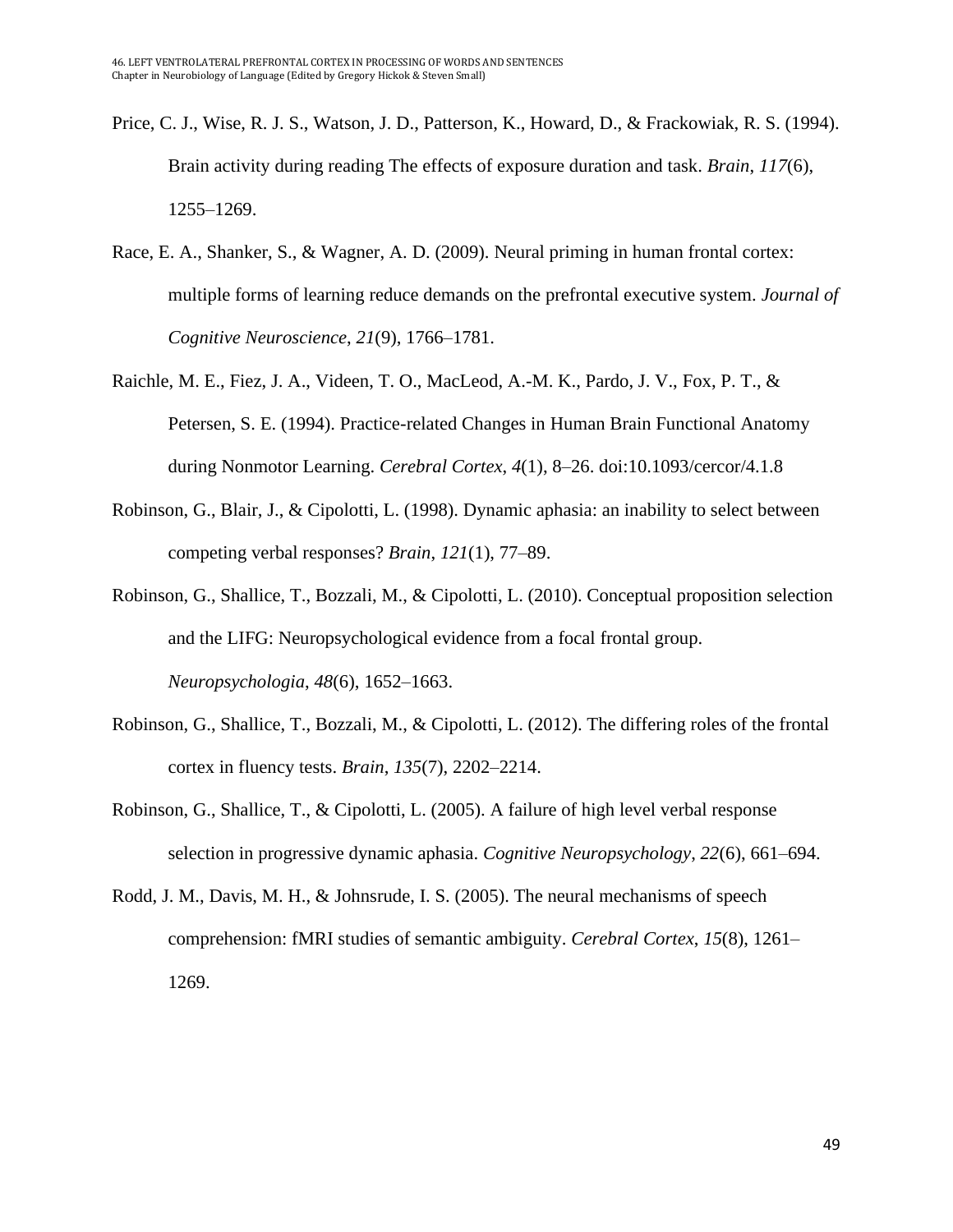- Rodd, J. M., Johnsrude, I. S., & Davis, M. H. (2012). Dissociating frontotemporal contributions to semantic ambiguity resolution in spoken sentences. *Cerebral Cortex*, *22*(8), 1761– 1773.
- Saddy, J. D. (1995). Variables and events in the syntax of agrammatic speech. *Brain and Language*, *50*(2), 135–150.
- Saffran, E. M., Schwartz, M. F., & Linebarger, M. C. (1998). Semantic influences on thematic role assignment: Evidence from normals and aphasics. *Brain and Language*, *62*(2), 255– 297.
- Sakai, K., & Passingham, R. E. (2002). Prefrontal interactions reflect future task operations. *Nature neuroscience*, *6*(1), 75–81.
- Schnur, T. T., Schwartz, M. F., Brecher, A., & Hodgson, C. (2006). Semantic interference during blocked-cyclic naming: Evidence from aphasia. *Journal of Memory and Language*, *54*(2), 199–227.
- Schnur, T. T., Schwartz, M. F., Kimberg, D. Y., Hirshorn, E., Coslett, H. B., & Thompson-Schill, S. L. (2009). Localizing interference during naming: Convergent neuroimaging and neuropsychological evidence for the function of Broca's area. *Proceedings of the National Academy of Sciences*, *106*(1), 322–327.
- Schwartz, M. F., Kimberg, D. Y., Walker, G. M., Faseyitan, O., & Brecher, A. D. (2009). Anterior temporal involvement in semantic word retrieval: VLSM evidence from aphasia. *Brain*, *132*(12), 3411–3427.
- Schwartz, Myrna F., Faseyitan, O., Kim, J., & Coslett, H. B. (2012). The dorsal stream contribution to phonological retrieval in object naming. *Brain*, *135*(12), 3799–3814.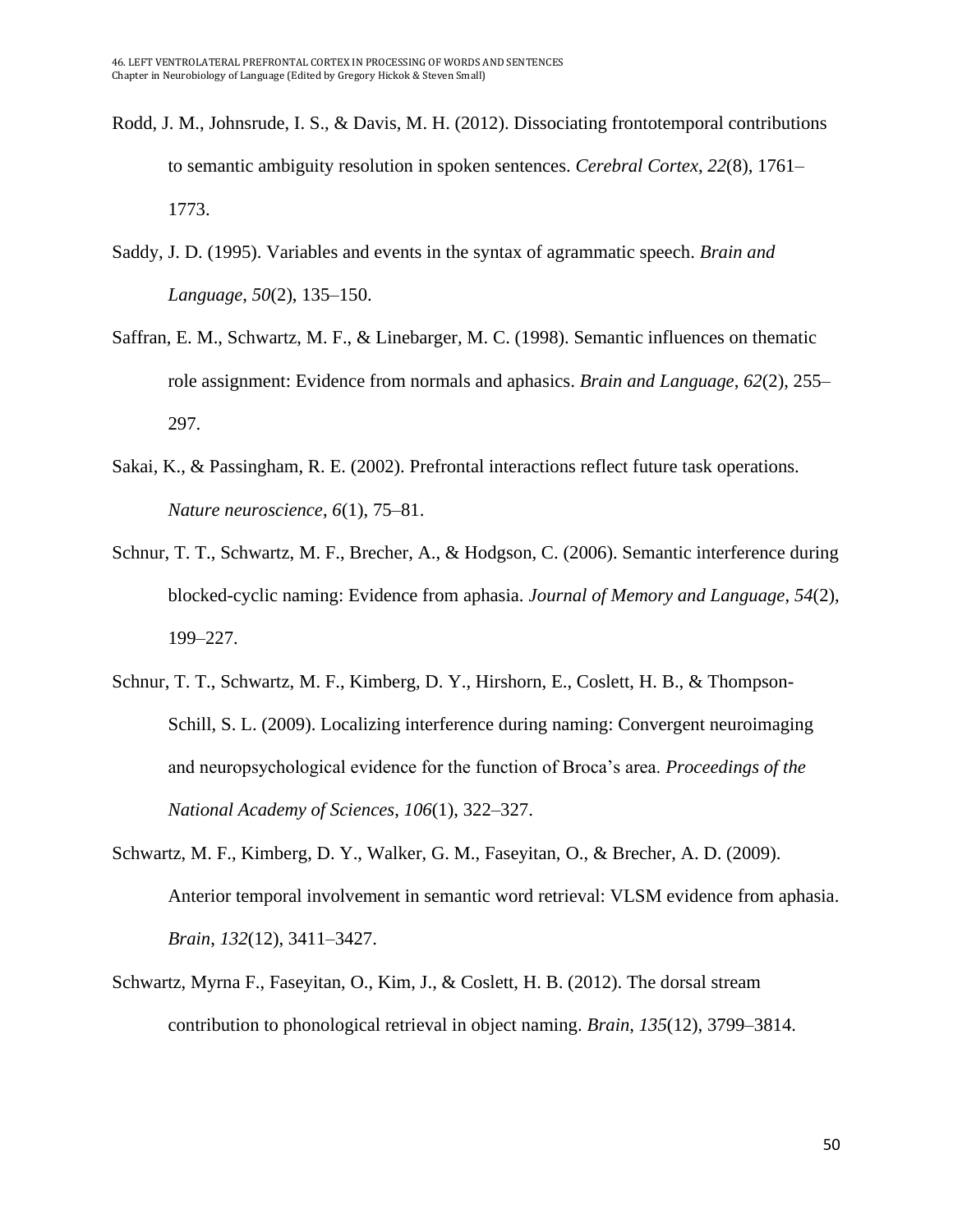- Schwartz, Myrna F., Saffran, E. M., & Marin, O. S. (1980). The word order problem in agrammatism: I. Comprehension. *Brain and language*, *10*(2), 249–262.
- Shaywitz, B. A., Shaywltz, S. E., Pugh, K. R., Constable, R. T., Skudlarski, P., Fulbright, R. K., … Katz, L. (1995). Sex differences in the functional organization of the brain for language. *Nature* , *373,* 607–609.
- Smith, E. E., & Jonides, J. (1999). Storage and executive processes in the frontal lobes. *Science*, *283*(5408), 1657–1661.
- Stowe, L. A., Broere, C. A., Paans, A. M., Wijers, A. A., Mulder, G., Vaalburg, W., & Zwarts, F. (1998). Localizing components of a complex task: sentence processing and working memory. *Neuroreport*, *9*(13), 2995–2999.
- Stromswold, K., Caplan, D., Alpert, N., & Rauch, S. (1996). Localization of syntactic comprehension by positron emission tomography. *Brain and language*, *52*(3), 452–473.
- Stuss, D. T., Alexander, M. P., Hamer, L., Palumbo, C., Dempster, R., Binns, M., … Izukawa, D. (1998). The effects of focal anterior and posterior brain lesions on verbal fluency. *Journal of international neuropsychological society, 4*, 265–278.
- Swaab, T. Y., Brown, C., & Hagoort, P. (1998). Understanding ambiguous words in sentence contexts: Electrophysiological evidence for delayed contextual selection in Broca's aphasia. *Neuropsychologia*, *36*(8), 737–761.
- Thompson-Schill, S. L., & Botvinick, M. M. (2006). Resolving conflict: A response to Martin and Cheng (2006). *Psychonomic Bulletin & Review*, *13*(3), 402–408.
- Thompson-Schill, S. L., D'Esposito, M., Aguirre, G. K., & Farah, M. J. (1997). Role of left inferior prefrontal cortex in retrieval of semantic knowledge: A reevaluation. *Proceedings of the National Academy of Sciences*, *94*(26), 14792–14797.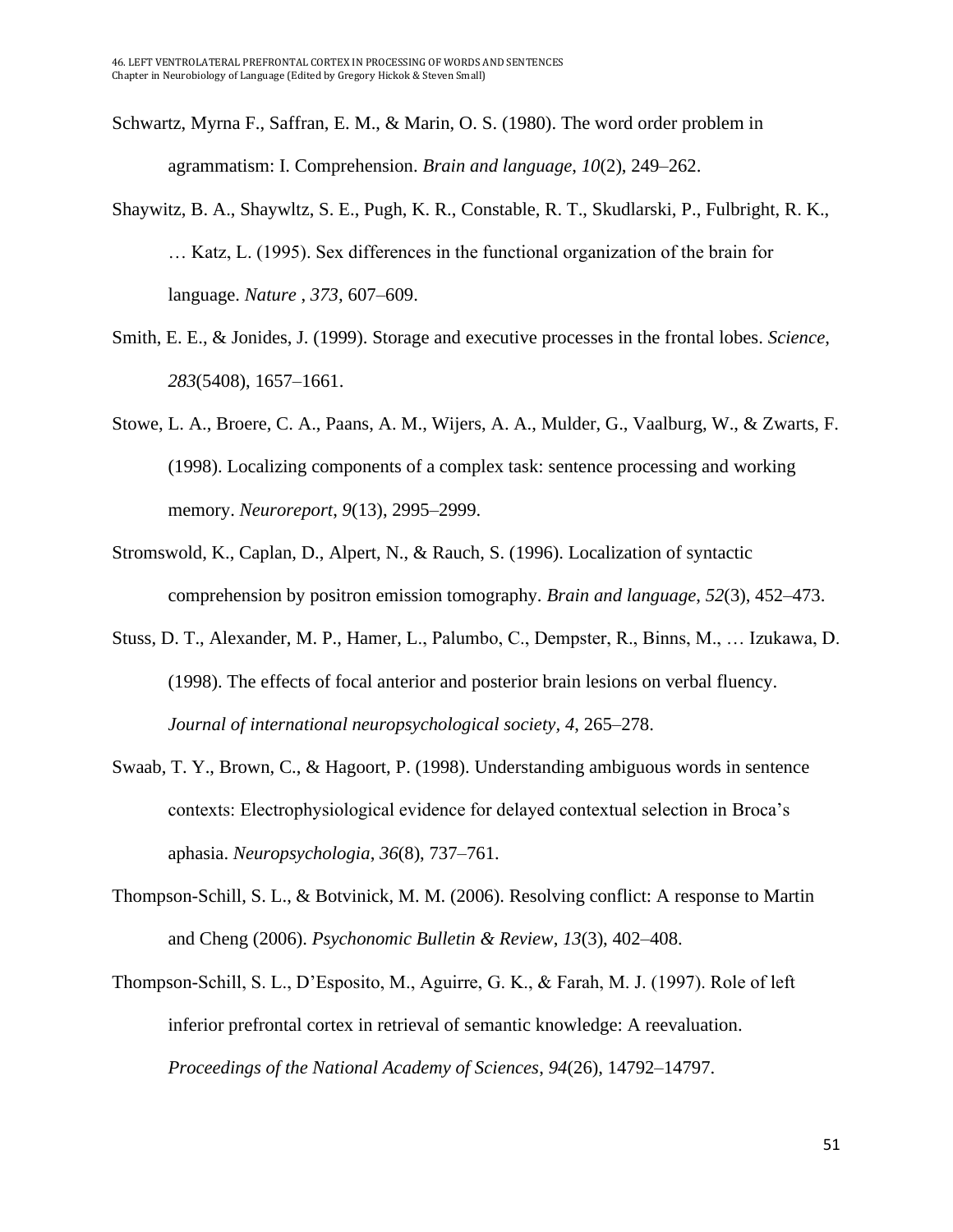Thompson-Schill, S. L., Swick, D., Farah, M. J., D'Esposito, M., Kan, I. P., & Knight, R. T. (1998). Verb generation in patients with focal frontal lesions: A neuropsychological test of neuroimaging findings. *Proceedings of the National Academy of Sciences*, *95*(26), 15855–15860.

- Thothathiri, M., Kim, A., Trueswell, J. C., & Thompson-Schill, S. L. (2012). Parametric effects of syntactic–semantic conflict in Broca's area during sentence processing. *Brain and language*, *120*(3), 259–264.
- Troyer, A. K., Moscovitch, M., & Winocur, G. (1997). Clustering and switching as two components of verbal fluency: evidence from younger and older healthy adults. *Neuropsychology*, *11*(1), 138.
- Troyer, A. K., Moscovitch, M., Winocur, G., Alexander, M. P., & Stuss, D. (1998). Clustering and switching on verbal fluency: The effects of focal frontal-and temporal-lobe lesions. *Neuropsychologia*, *36*(6), 499–504.
- Uylings, H. B. M., Malofeeva, L. I., Bogolepova, I. N., Amunts, K., & Zilles, K. (1999). Broca's language area from a neuroanatomical and developmental perspective. *The Neurocognition of Language (Brown, CM and Hagoort, P., eds)*, 319–336.
- Vigneau, M., Beaucousin, V., Herve, P.-Y., Duffau, H., Crivello, F., Houde, O., … Tzourio-Mazoyer, N. (2006). Meta-analyzing left hemisphere language areas: phonology, semantics, and sentence processing. *Neuroimage*, *30*(4), 1414–1432.
- Vuong, L. C., & Martin, R. C. (2011). LIFG-based attentional control and the resolution of lexical ambiguities in sentence context. *Brain and language*, *116*(1), 22–32.
- Wagner, A. D., Paré-Blagoev, E. J., Clark, J., & Poldrack, R. A. (2001). Recovering meaning: left prefrontal cortex guides controlled semantic retrieval. *Neuron*, *31*(2), 329–338.